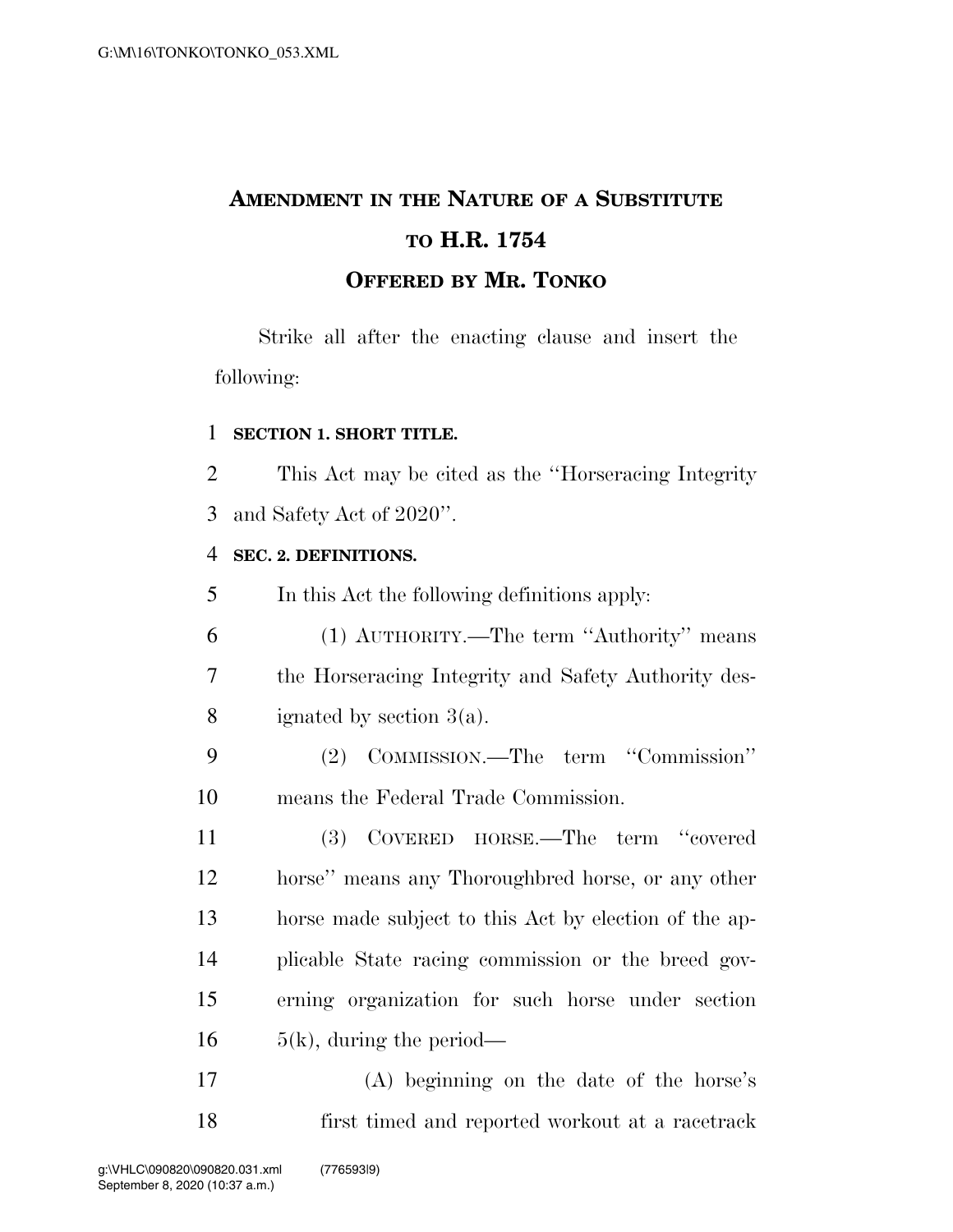that participates in covered horseraces or at a 2 training facility; and

 (B) ending on the date on which the Au- thority receives written notice that the horse has been retired.

 (4) COVERED HORSERACE.—The term ''covered horserace'' means any horserace involving covered horses that has a substantial relation to interstate commerce, including any Thoroughbred horserace that is the subject of interstate off-track or advance deposit wagers.

 (5) COVERED PERSONS.—The term ''covered persons'' means all trainers, owners, breeders, jock- eys, racetracks, veterinarians, persons (legal and natural) licensed by a State racing commission and the agents, assigns, and employees of such persons and other horse support personnel who are engaged in the care, training, or racing of covered horses.

 (6) EQUINE CONSTITUENCIES.—The term ''equine constituencies'' means, collectively, owners and breeders, trainers, racetracks, veterinarians, State racing commissions, and jockeys who are en- gaged in the care, training, or racing of covered horses.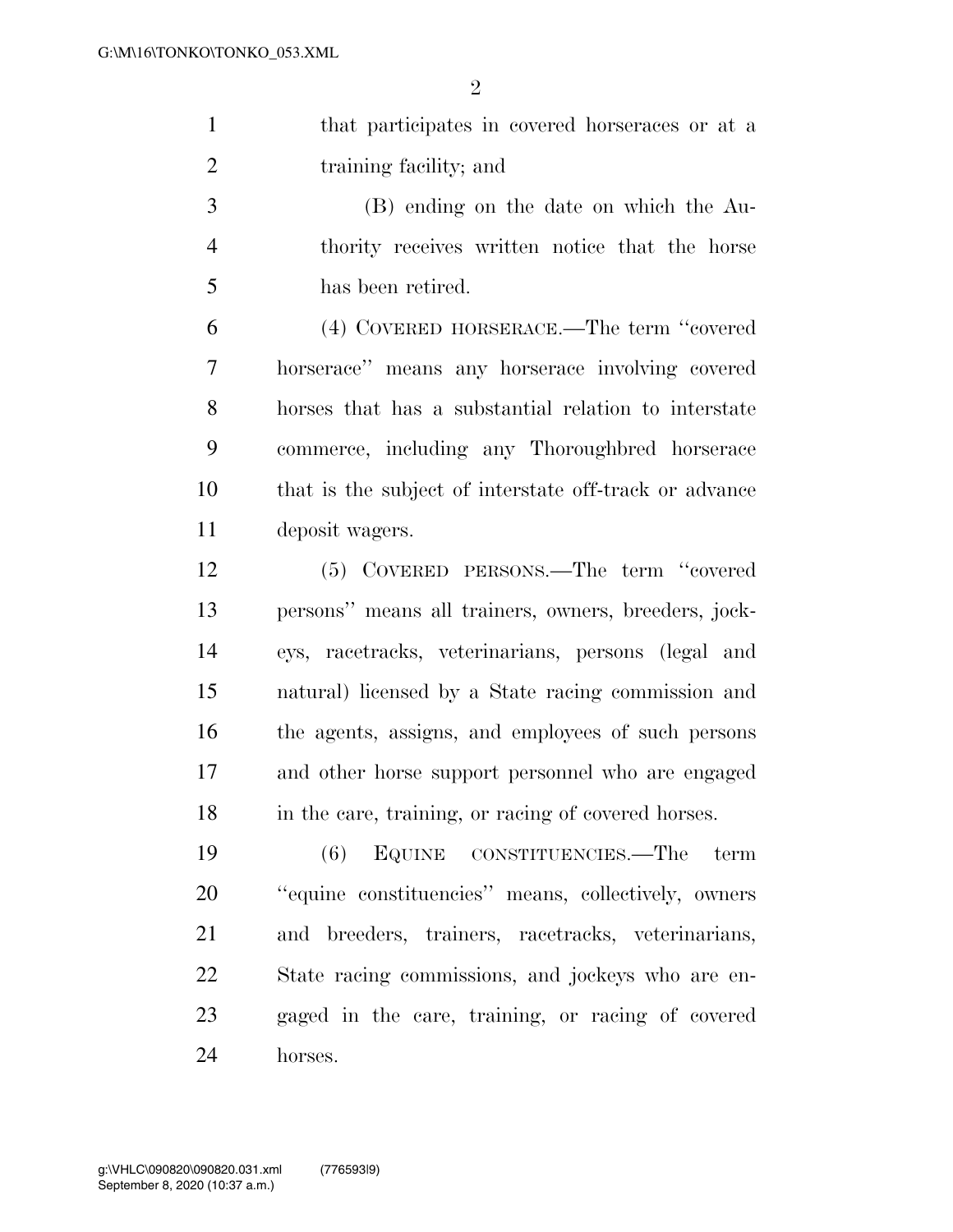(7) EQUINE INDUSTRY REPRESENTATIVE.—The term ''equine industry representative'' means an or- ganization regularly and significantly engaged in the equine industry, including organizations that rep- resent the interests of, and whose membership con- sists of, owners and breeders, trainers, racetracks, veterinarians, State racing commissions, and jock-eys.

 (8) HORSERACING ANTI-DOPING AND MEDICA- TION CONTROL PROGRAM.—The term ''horseracing anti-doping and medication control program'' means the anti-doping and medication program established under section 6(a).

 (9) IMMEDIATE FAMILY MEMBER.—The term ''immediate family member'' shall include a spouse, domestic partner, mother, father, aunt, uncle, sib-ling, or child.

 (10) INTERSTATE OFF-TRACK WAGER.—The term ''interstate off-track wager'' has the meaning given such term in section 3 of the Interstate Horse-racing Act of 1978 (15 U.S.C. 3002).

 (11) JOCKEY.—The term ''jockey'' means a rider or driver of a covered horse in covered horseraces.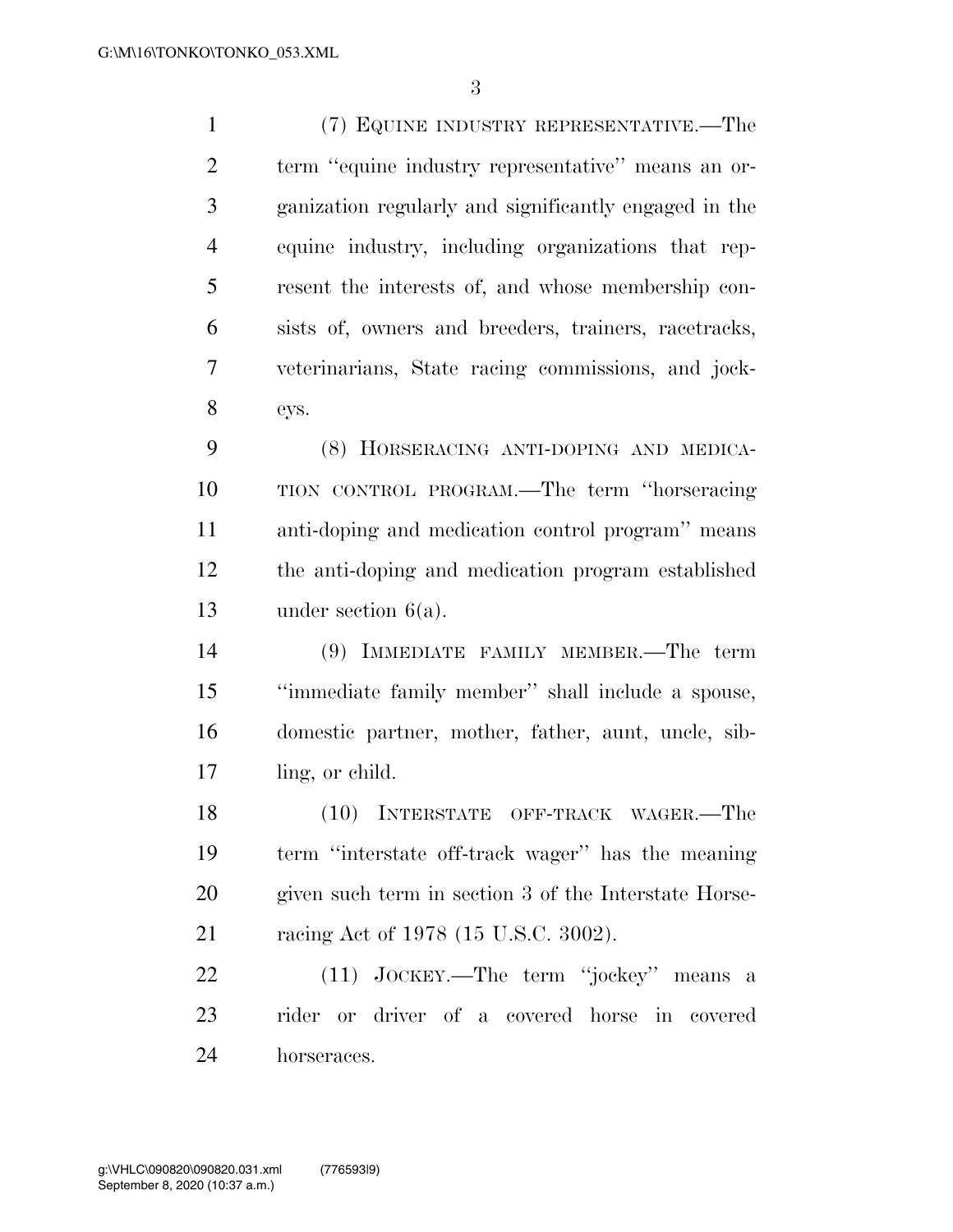| $\mathbf{1}$   | (12) OWNERS AND BREEDERS.—The term                     |
|----------------|--------------------------------------------------------|
| $\overline{2}$ | "owners and breeders" means those persons who ei-      |
| 3              | ther hold ownership interests in covered horses or     |
| $\overline{4}$ | who are in the business of breeding covered horses.    |
| 5              | (13) PROGRAM EFFECTIVE DATE.—The term                  |
| 6              | "program effective date" means the earlier of-         |
| 7              | $(A)$ January 1 of the second year after the           |
| 8              | date of the enactment of this Act; or                  |
| 9              | (B) the date that is 540 days after such               |
| 10             | date of enactment.                                     |
| 11             | (14) RACETRACK.—The term "racetrack"                   |
| 12             | means an organization licensed by a State racing       |
| 13             | commission to conduct covered horseraces.              |
| 14             | (15) RACETRACK SAFETY PROGRAM.—The term                |
| 15             | "racetrack safety program" means the program es-       |
| 16             | tablished under section $7(a)$ .                       |
| 17             | (16) STAKES RACE.—The term "stakes race"               |
| 18             | means any race so designated by the racetrack at       |
| 19             | which such race is run, including, without limitation, |
| 20             | races comprising the Breeders' Cup World<br>the        |
| 21             | Championships and the races designated as graded       |
| 22             | stakes by the American Graded Stakes Committee of      |
| 23             | the Thoroughbred Owners and Breeders Association.      |
| 24             | (17) STATE RACING COMMISSION.—The term                 |
| 25             | "State racing commission" means an entity des-         |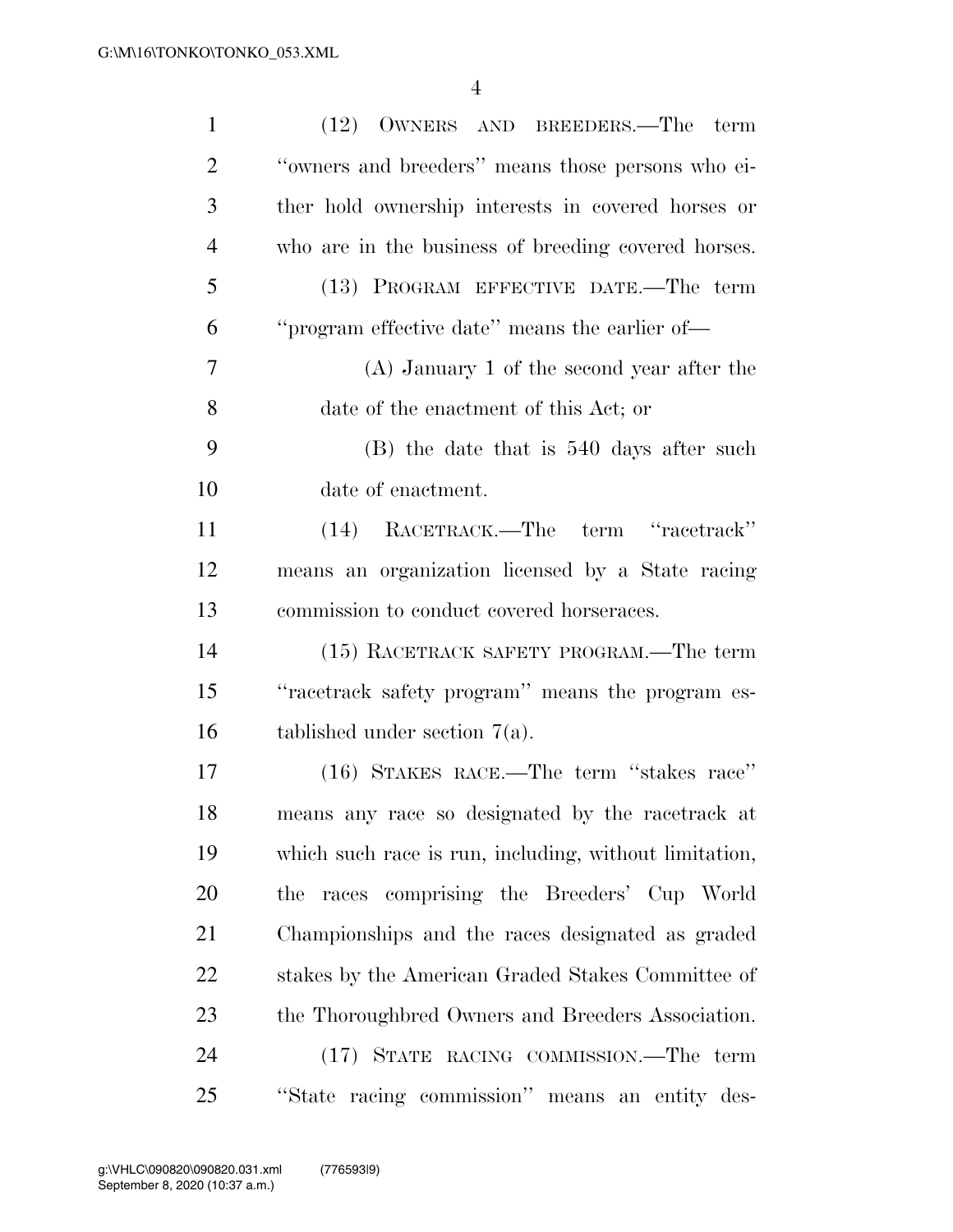ignated by State law or regulation that has jurisdic- tion over the conduct of horseracing within the ap-plicable State.

 (18) TRAINER.—The term ''trainer'' means an individual engaged in the training of covered horses.

 (19) TRAINING FACILITY.—The term ''training facility'' means a location that is not a racetrack li- censed by a State racing commission that operates primarily to house covered horses and conduct offi-cial timed workouts.

 (20) VETERINARIAN.—The term ''veterinarian'' means a licensed veterinarian who provides veteri-nary services to covered horses.

 (21) WORKOUT.—The term ''workout'' means a timed running of a horse over a predetermined dis- tance not associated with a race or its first quali- fying race, if such race is made subject to this Act 18 by election under section  $5(k)$  of the horse's breed governing organization or the applicable State racing commission.

# **SEC. 3. RECOGNITION OF THE HORSERACING INTEGRITY AND SAFETY AUTHORITY.**

 (a) IN GENERAL.—The private, independent, self- regulatory, nonprofit corporation, to be known as the ''Horseracing Integrity and Safety Authority'', is recog-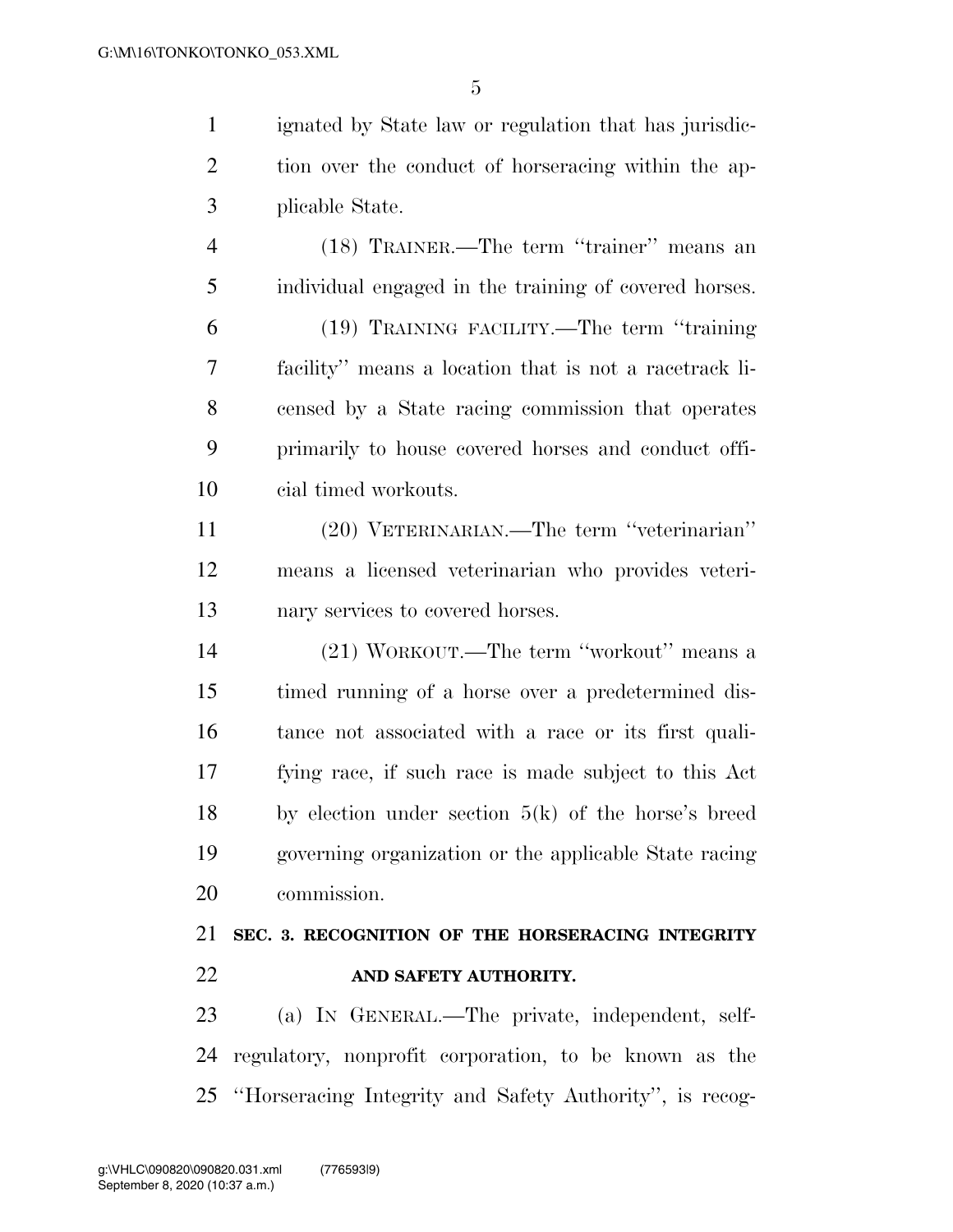nized for purposes of developing and implementing a horseracing anti-doping and medication control program and a racetrack safety program for covered horses, cov- ered persons, and covered horseraces. (b) BOARD OF DIRECTORS.— (1) MEMBERSHIP.—The Authority shall be gov- erned by a board of directors (in this section re- ferred to as the ''Board'') comprised of nine mem- bers as follows: 10 (A) INDEPENDENT MEMBERS.—Five mem-bers of the Board shall be independent mem-

- bers selected from outside the equine industry.
- 13 (B) INDUSTRY MEMBERS.—
- (i) IN GENERAL.—Four members of the Board shall be industry members se- lected from among the various equine con-stituencies.

18 (ii) REPRESENTATION OF EQUINE CONSTITUENCIES.—The industry members shall be representative of the various equine constituencies, and shall include not more than one industry member from any one equine constituency.

 (2) CHAIR.—The chair of the Board shall be an 25 independent member described in paragraph  $(1)(A)$ .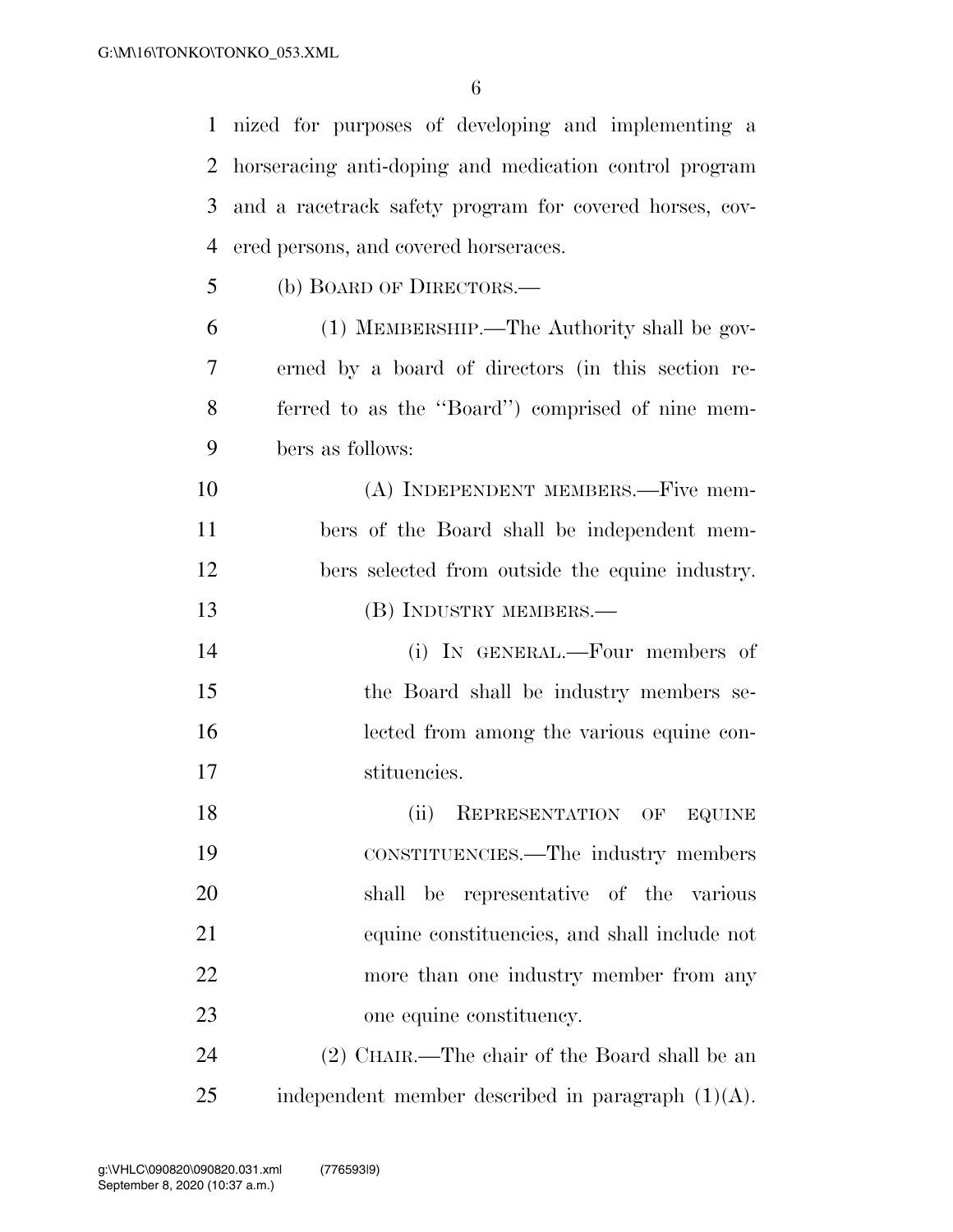| $\mathbf{1}$   | (3) BYLAWS.—The Board of the Authority shall       |
|----------------|----------------------------------------------------|
| $\overline{2}$ | be governed by bylaws for the operation of the Au- |
| 3              | thority with respect to—                           |
| $\overline{4}$ | (A) the administrative structure and em-           |
| 5              | ployees of the Authority;                          |
| 6              | (B) the establishment of standing commit-          |
| 7              | tees;                                              |
| 8              | (C) the procedures for filling vacancies on        |
| 9              | the Board and the standing committees;             |
| 10             | (D) term limits for members and termi-             |
| 11             | nation of membership; and                          |
| 12             | (E) any other matter the Board considers           |
| 13             | necessary.                                         |
| 14             | (c) STANDING COMMITTEES.—                          |
| 15             | (1) ANTI-DOPING AND MEDICATION CONTROL             |
| 16             | STANDING COMMITTEE.-                               |
| 17             | (A) IN GENERAL.—The Authority shall es-            |
| 18             | tablish an anti-doping and medication control      |
| 19             | standing committee, which shall provide advice     |
| 20             | and guidance to the Board on the development       |
| 21             | and maintenance of the horseracing anti-doping     |
| 22             | and medication control program.                    |
| 23             | (B) MEMBERSHIP.—The anti-doping and                |
| 24             | medication control standing committee shall be     |
| 25             | comprised of seven members as follows:             |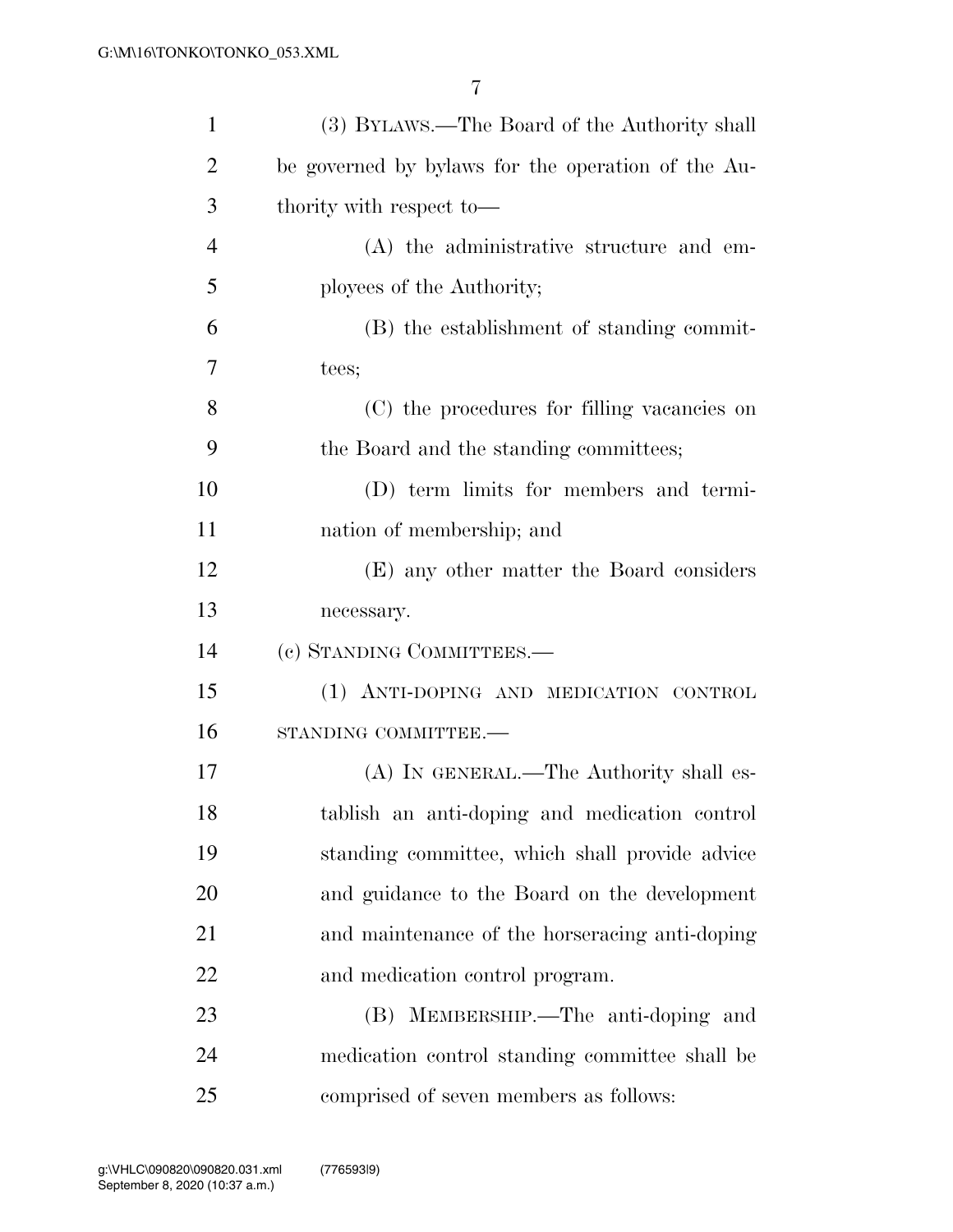| $\mathbf{1}$   | (i) INDEPENDENT MEMBERS.—A ma-                     |
|----------------|----------------------------------------------------|
| $\overline{2}$ | jority of the members shall be independent         |
| 3              | members selected from outside the equine           |
| $\overline{4}$ | industry.                                          |
| 5              | (ii) INDUSTRY MEMBERS.—A minority                  |
| 6              | of the members shall be industry members           |
| 7              | selected to represent the various equine           |
| 8              | constituencies, and shall include not more         |
| 9              | than one industry member from any one              |
| 10             | equine constituency.                               |
| 11             | (iii) QUALIFICATION.—A majority of                 |
| 12             | individuals selected to serve on the anti-         |
| 13             | doping and medication control standing             |
| 14             | committee shall have significant, recent ex-       |
| 15             | perience in anti-doping and medication             |
| 16             | control rules.                                     |
| 17             | (C) CHAIR.—The chair of the anti-doping            |
| 18             | control standing committee<br>medication<br>and    |
| 19             | shall be an independent member of the Board        |
| <b>20</b>      | described in subsection $(b)(1)(A)$ .              |
| 21             | (2)<br>RACETRACK SAFETY<br><b>STANDING</b><br>COM- |
| 22             | MITTEE.-                                           |
| 23             | (A) IN GENERAL.—The Authority shall es-            |
| 24             | tablish a racetrack safety standing committee,     |
| 25             | which shall provide advice and guidance to the     |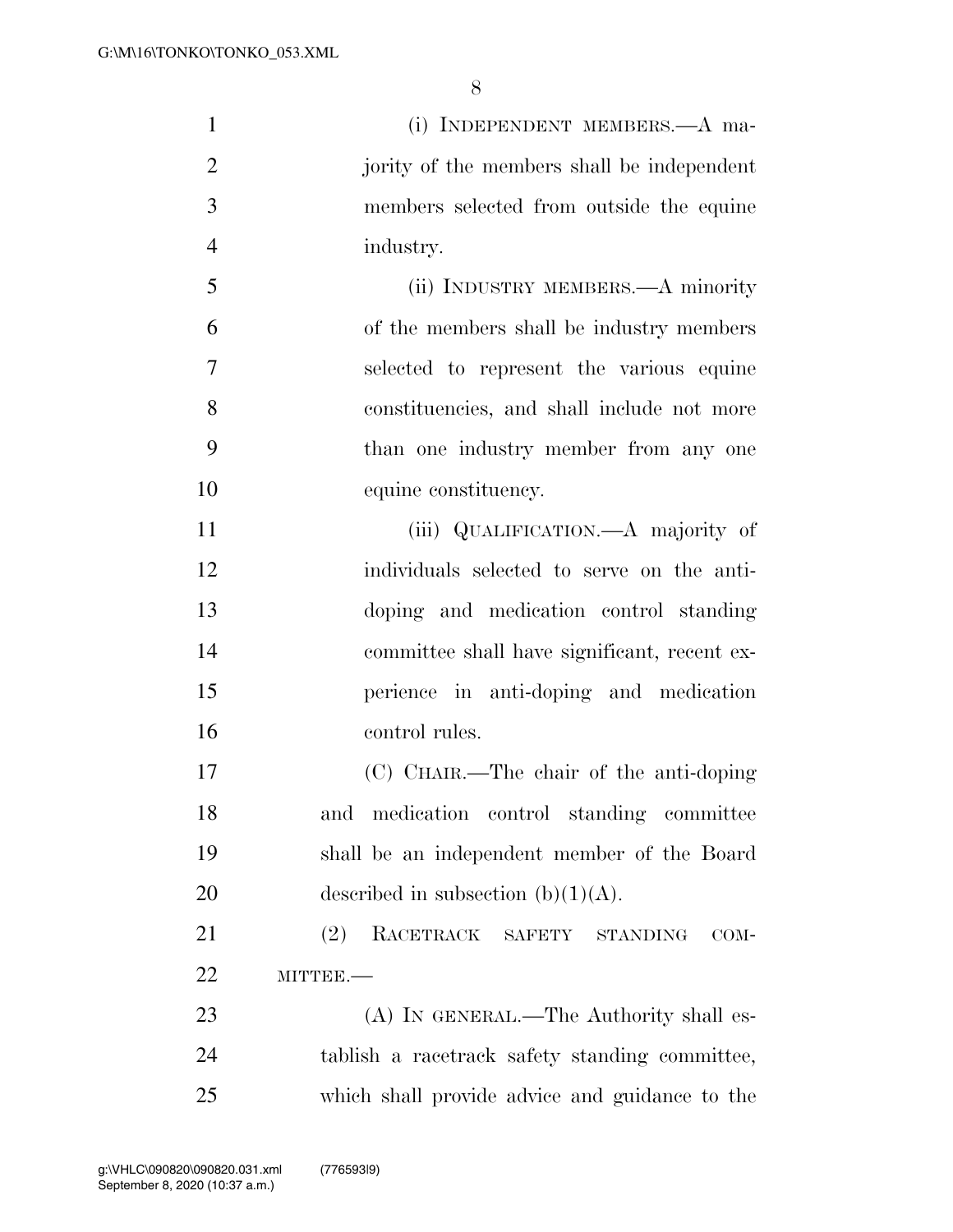| $\mathbf{1}$   | Board on the development and maintenance of    |
|----------------|------------------------------------------------|
| $\overline{2}$ | the racetrack safety program.                  |
| 3              | (B) MEMBERSHIP.—The racetrack safety           |
| $\overline{4}$ | standing committee shall be comprised of seven |
| 5              | members as follows:                            |
| 6              | (i) INDEPENDENT MEMBERS.—A ma-                 |
| $\overline{7}$ | jority of the members shall be independent     |
| 8              | members selected from outside the equine       |
| 9              | industry.                                      |
| 10             | (ii) INDUSTRY MEMBERS.—A minority              |
| 11             | of the members shall be industry members       |
| 12             | selected to represent the various equine       |
| 13             | constituencies.                                |
| 14             | (C) CHAIR.—The chair of the racetrack          |
| 15             | safety standing committee shall be an industry |
| 16             | member of the Board described in subsection    |
| 17             | (b)(1)(B).                                     |
| 18             | (d) NOMINATING COMMITTEE.-                     |
| 19             | $(1)$ MEMBERSHIP.—                             |
| 20             | (A) IN GENERAL.—The nominating com-            |
| 21             | mittee of the Authority shall be comprised of  |
| 22             | seven independent members selected from busi-  |
| 23             | ness, sports, and academia.                    |
| 24             | INITIAL MEMBERSHIP.—The initial<br>(B)         |
| 25             | nominating committee members shall be set      |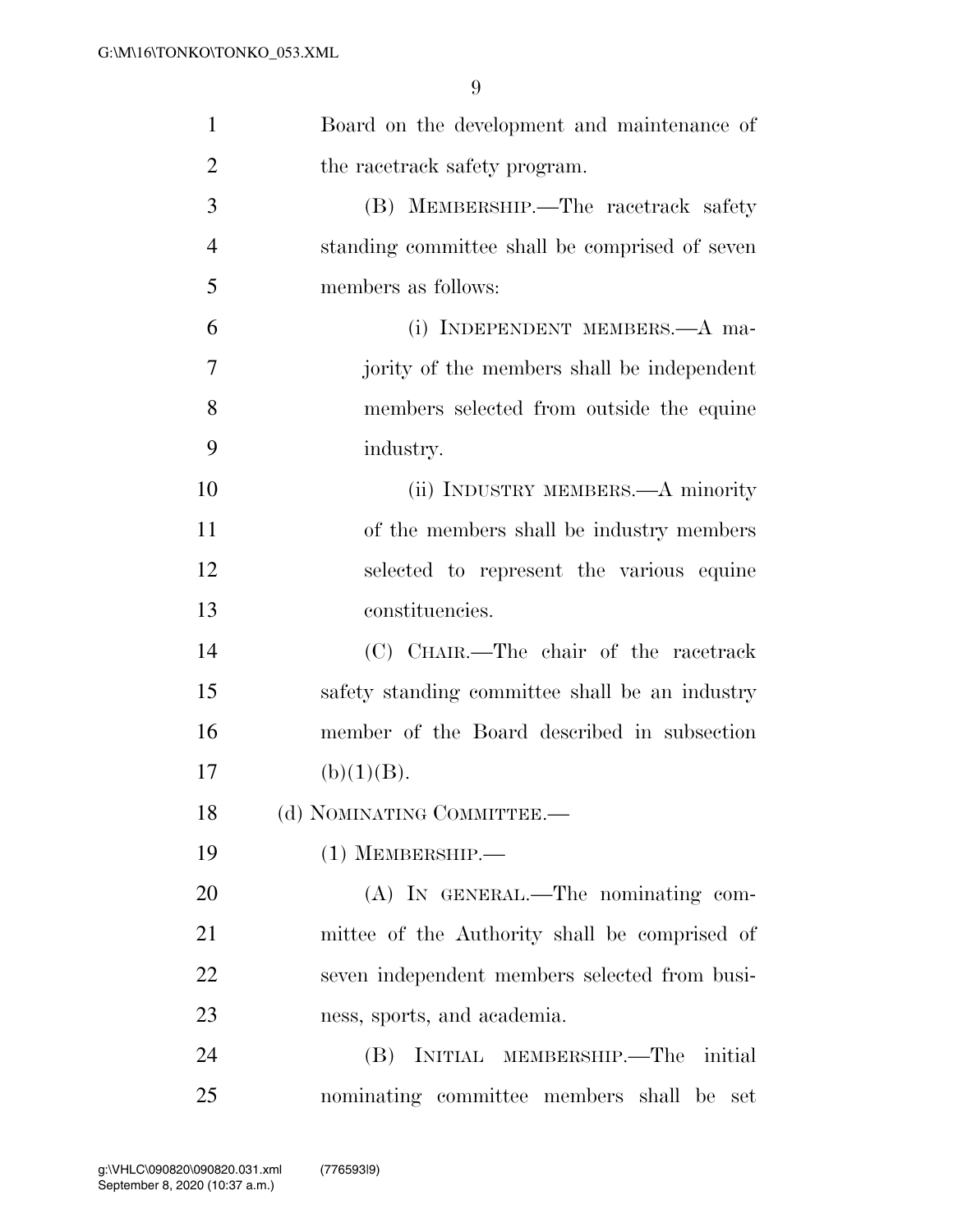| $\mathbf{1}$   | forth in the governing corporate documents of              |
|----------------|------------------------------------------------------------|
| $\overline{2}$ | the Authority.                                             |
| 3              | (C) VACANCIES.—After the initial com-                      |
| $\overline{4}$ | mittee members are appointed in accordance                 |
| 5              | with subparagraph (B), vacancies shall be filled           |
| 6              | by the Board pursuant to rules established by              |
| $\overline{7}$ | the Authority.                                             |
| 8              | $(2)$ CHAIR.—The chair of the nominating com-              |
| 9              | mittee shall be selected by the nominating committee       |
| 10             | from among the members of the nominating com-              |
| 11             | mittee.                                                    |
| 12             | (3) SELECTION OF MEMBERS OF THE BOARD                      |
| 13             | AND STANDING COMMITTEES.-                                  |
| 14             | (A) INITIAL MEMBERS.—The nominating                        |
| 15             | committee shall select the initial members of              |
| 16             | the Board and the standing committees de-                  |
| 17             | scribed in subsection (c).                                 |
| 18             | (B) SUBSEQUENT MEMBERS.— The nomi-                         |
| 19             | nating committee shall recommend individuals               |
| 20             | to fill any vacancy on the Board or on such                |
| 21             | standing committees.                                       |
| 22             | (e) CONFLICTS OF INTEREST.—To avoid conflicts of           |
| 23             | interest, the following individuals may not be selected as |
| 24             | a member of the Board or as an independent member of       |
| 25             | a nominating or standing committee under this section.     |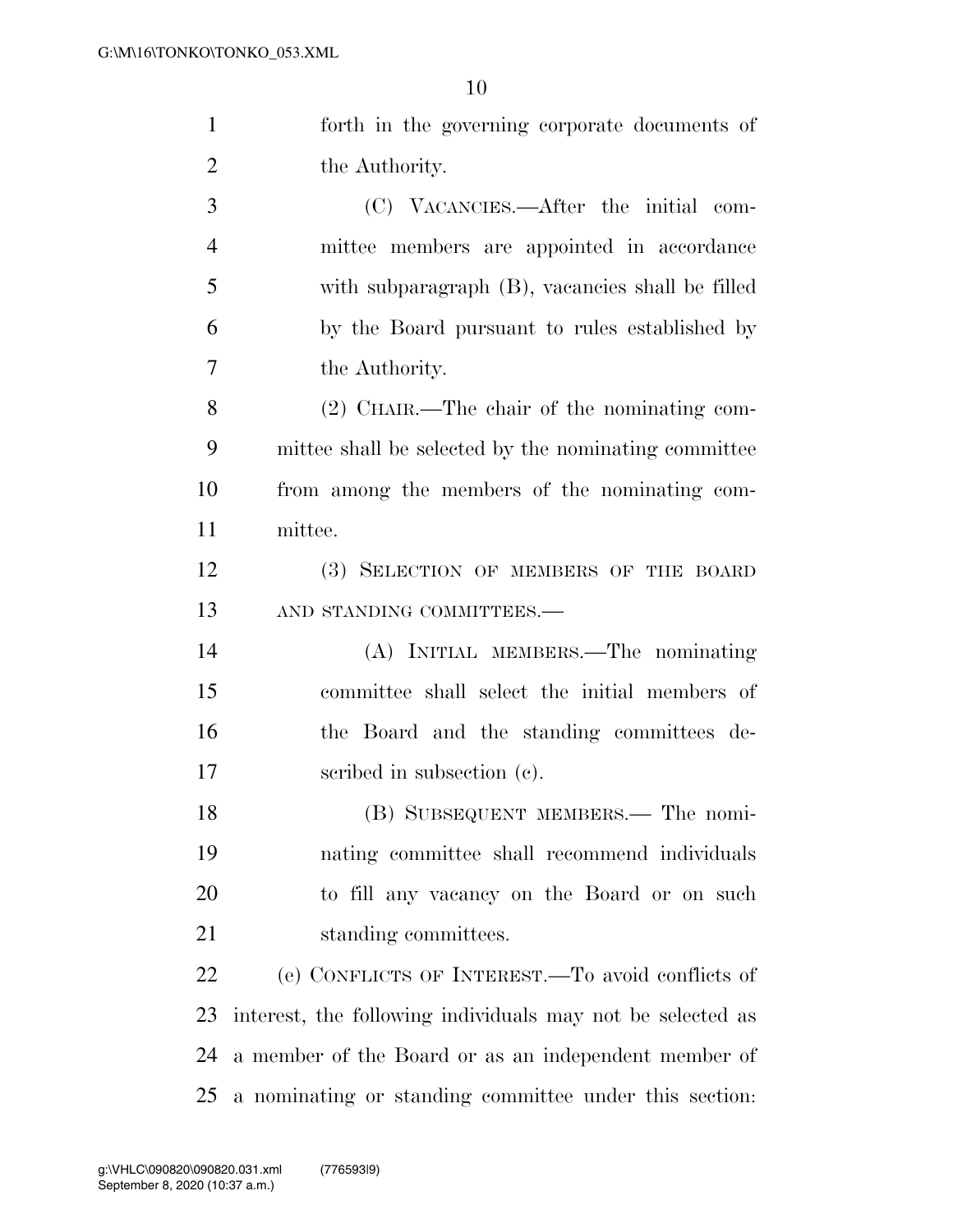| $\mathbf{1}$   | (1) An individual who has a financial interest        |
|----------------|-------------------------------------------------------|
| $\overline{2}$ | in, or provides goods or services to, covered horses. |
| 3              | $(2)$ An official or officer—                         |
| $\overline{4}$ | (A) of an equine industry representative;             |
| 5              | or                                                    |
| 6              | (B) who serves in a governance or policy-             |
| 7              | making capacity for an equine industry rep-           |
| 8              | resentative.                                          |
| 9              | (3) An employee of, or an individual who has a        |
| 10             | business or commercial relationship with, an indi-    |
| <sup>11</sup>  | vidual described in paragraph $(1)$ or $(2)$ .        |
| 12             | (4) An immediate family member of an indi-            |
| 13             | vidual described in paragraph $(1)$ or $(2)$ .        |
| 14             | $(f)$ FUNDING.—                                       |
| 15             | $(1)$ INITIAL FUNDING.—                               |
| 16             | $(A)$ In GENERAL.—Initial funding to es-              |
| 17             | tablish the Authority and underwrite its oper-        |
| 18             | ations before the program effective date shall be     |
| 19             | provided by loans obtained by the Authority.          |
| 20             | (B) BORROWING.—The Authority may bor-                 |
| 21             | row funds toward the funding of its operations.       |
| 22             | (C) ANNUAL CALCULATION OF AMOUNTS                     |
| 23             | REQUIRED.                                             |
| 24             | (i) IN GENERAL.—Not later than the                    |
| 25             | date that is 90 days before the program ef-           |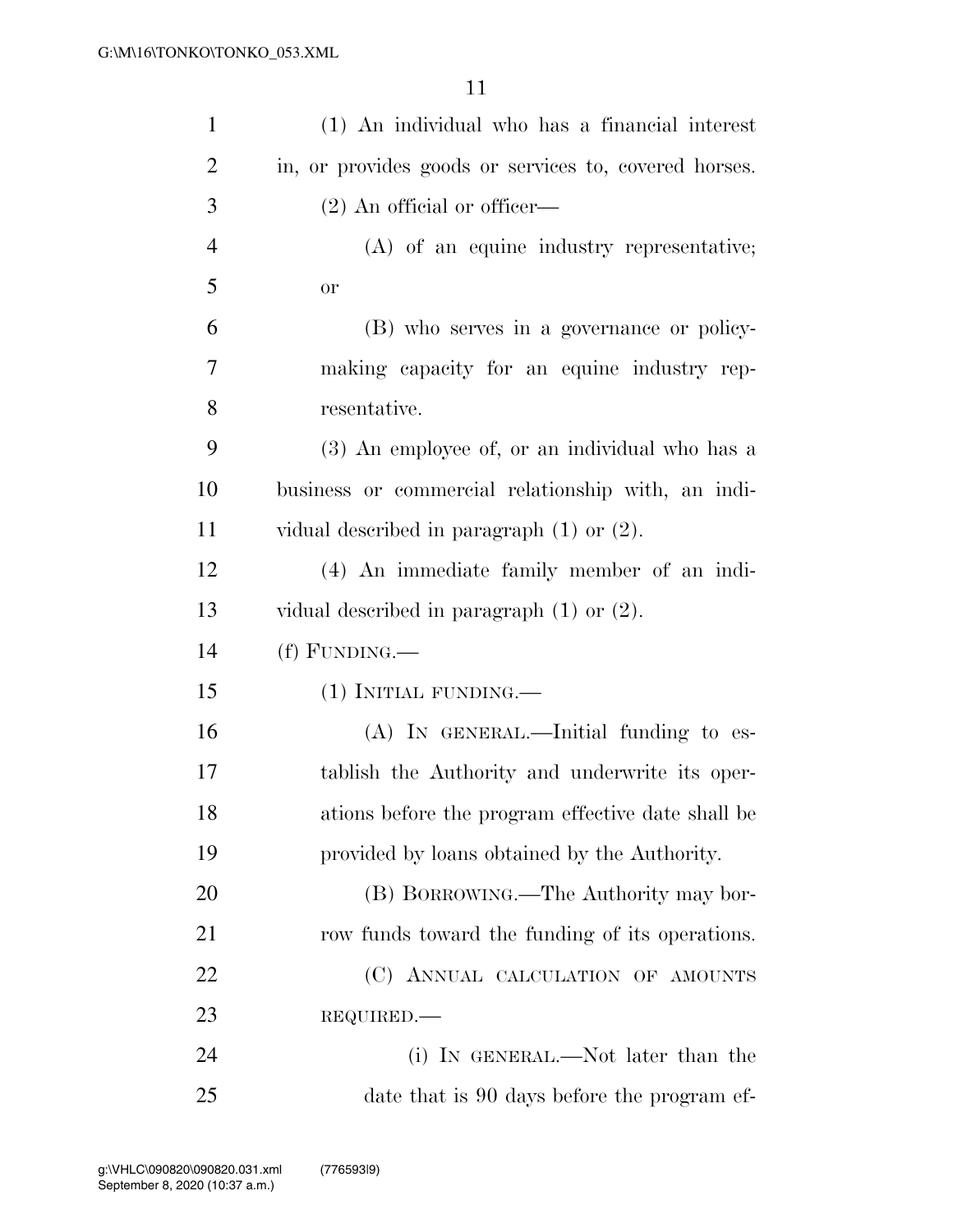| $\mathbf{1}$   | fective date, and not later than November   |
|----------------|---------------------------------------------|
| $\overline{2}$ | 1 each year thereafter, the Authority shall |
| 3              | determine and provide to each State racing  |
| $\overline{4}$ | commission the estimated amount required    |
| 5              | from the State—                             |
| 6              | $(I)$ to fund the State's propor-           |
| 7              | tionate share of the horseracing anti-      |
| 8              | doping and medication control pro-          |
| 9              | gram and the racetrack safety pro-          |
| 10             | gram for the next calendar year; and        |
| 11             | (II) to liquidate the State's pro-          |
| 12             | portionate share of any loan or fund-       |
| 13             | ing shortfall in the current calendar       |
| 14             | year and any previous calendar year.        |
| 15             | BASIS OF CALCULATION.—The<br>(ii)           |
| 16             | amounts calculated under clause (i) shall—  |
| 17             | $(I)$ be based on—                          |
| 18             | (aa) the annual budget of                   |
| 19             | the Authority for the following             |
| 20             | calendar year, as approved by the           |
| 21             | Board; and                                  |
| 22             | (bb) the projected amount of                |
| 23             | covered racing starts for the year          |
| 24             | in each State; and                          |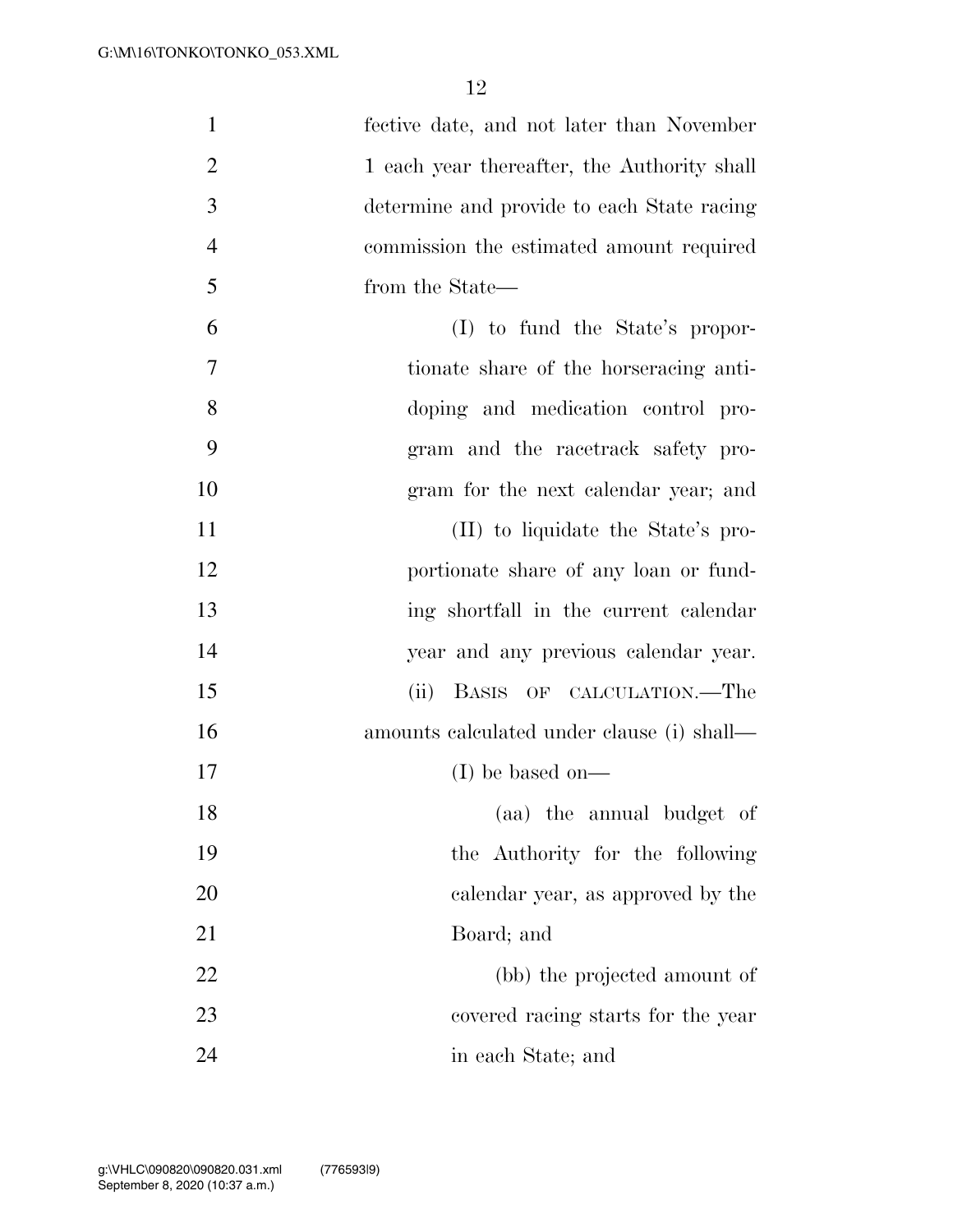| $\mathbf{1}$   | (II) take into account other                      |
|----------------|---------------------------------------------------|
| $\overline{2}$ | sources of Authority revenue.                     |
| 3              | (iii)<br>REQUIREMENTS REGARDING                   |
| $\overline{4}$ | BUDGETS OF AUTHORITY.-                            |
| 5              | (I) INITIAL BUDGET.—The initial                   |
| 6              | budget of the Authority shall require             |
| 7              | the approval of $\frac{2}{3}$ of the Board.       |
| 8              | SUBSEQUENT BUDGETS.<br>(II)                       |
| 9              | Any subsequent budget that exceeds                |
| 10             | the budget of the preceding calendar              |
| 11             | year by more than 5 percent shall re-             |
| 12             | quire the approval of $\frac{2}{3}$ of the Board. |
| 13             | (iv) RATE INCREASES.—                             |
| 14             | (I) IN GENERAL.— $A$ proposed in-                 |
| 15             | crease in the amount required under               |
| 16             | this subparagraph shall be reported to            |
| 17             | the Commission.                                   |
| 18             | (II) NOTICE AND COMMENT.-                         |
| 19             | The Commission shall publish in the               |
| 20             | Federal Register such a proposed in-              |
| 21             | crease and provide an opportunity for             |
| 22             | public comment.                                   |
| 23             | (2) ASSESSMENT AND COLLECTION OF FEES BY          |
| 24             | STATES.                                           |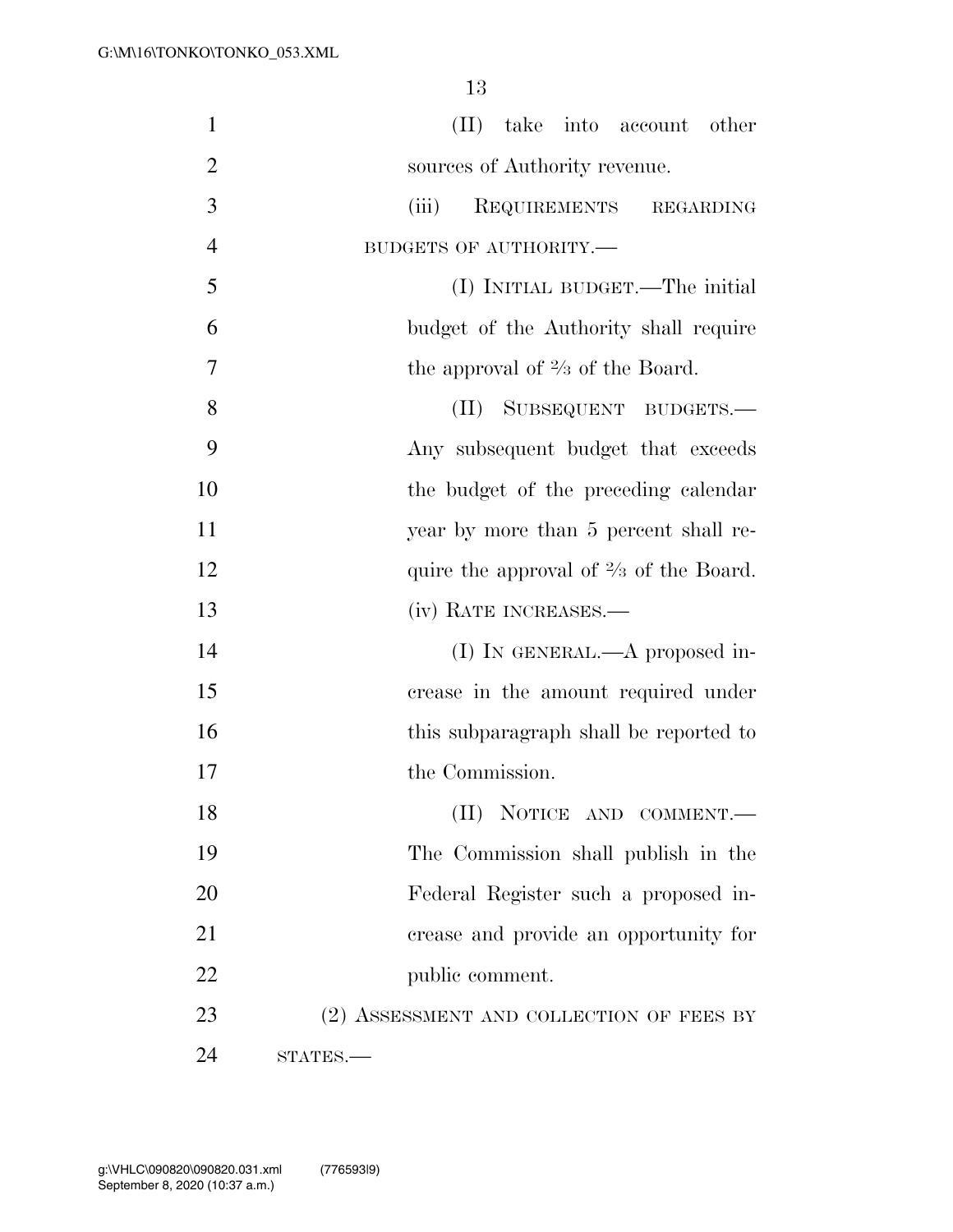(A) NOTICE OF ELECTION.—Any State racing commission that elects to remit fees pur- suant to this subsection shall notify the Author- ity of such election not later than 60 days be- fore the program effective date. (B) REQUIREMENT TO REMIT FEES.— After a State racing commission makes a notifi- cation under subparagraph (A), the election shall remain in effect and the State racing com- mission shall be required to remit fees pursuant to this subsection according to a schedule estab- lished in rule developed by the Authority and approved by the Commission. (C) WITHDRAWAL OF ELECTION.—A State racing commission may cease remitting fees

 under this subsection not earlier than one year after notifying the Authority of the intent of the State racing commission to do so.

 (D) DETERMINATION OF METHODS.—Each State racing commission shall determine, sub- ject to the applicable laws, regulations, and con- tracts of the State, the method by which the requisite amount of fees, such as foal registra-tion fees, sales contributions, starter fees, and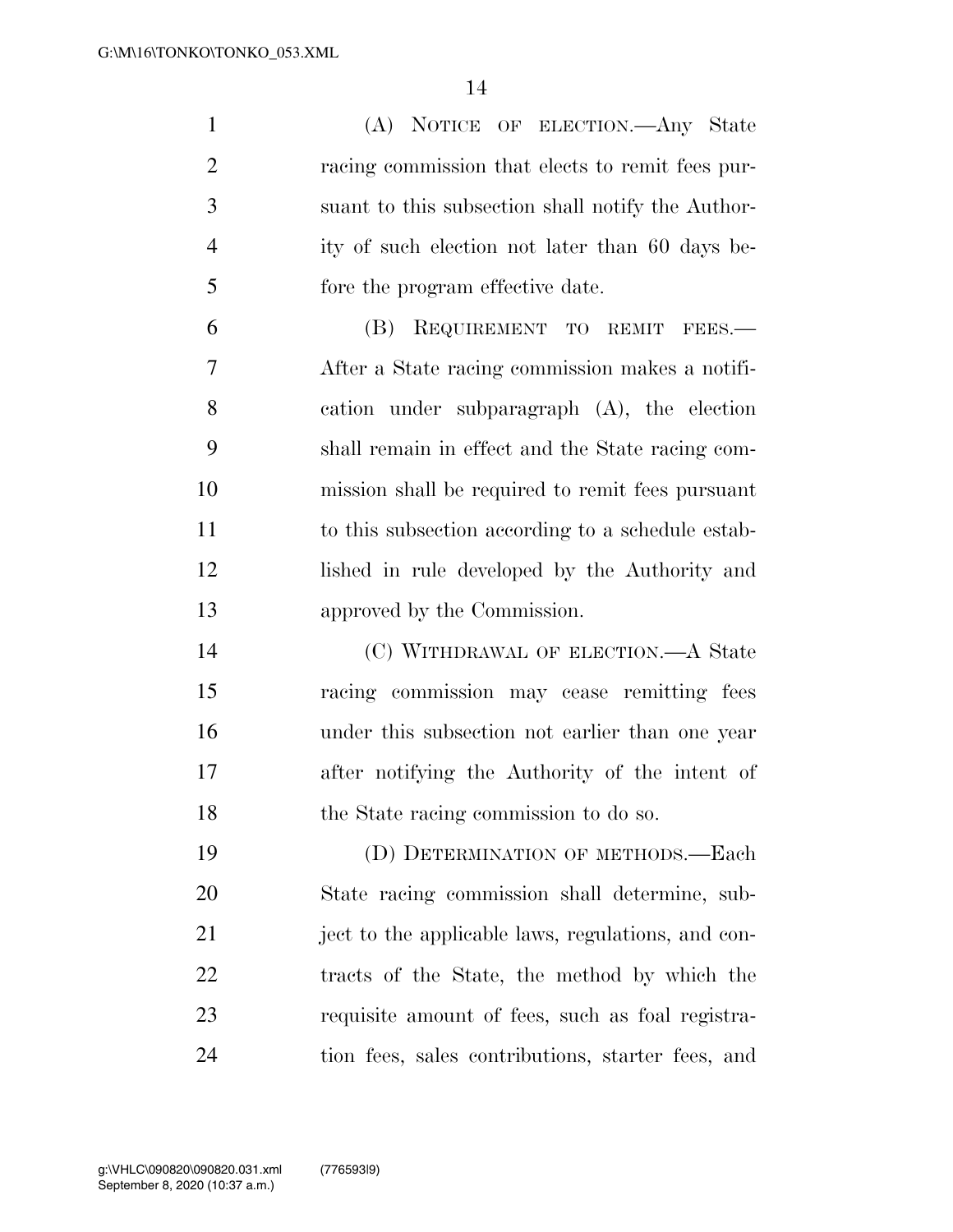| $\mathbf{1}$   | track fees, and other fees on covered persons,    |
|----------------|---------------------------------------------------|
| $\overline{2}$ | shall be allocated, assessed, and collected.      |
| 3              | (3) ASSESSMENT AND COLLECTION OF FEES BY          |
| $\overline{4}$ | THE AUTHORITY.-                                   |
| 5              | (A) CALCULATION.—If a State racing com-           |
| 6              | mission does not elect to remit fees pursuant to  |
| 7              | paragraph $(2)$ or withdraws its election under   |
| 8              | such paragraph, the Authority shall, not less     |
| 9              | frequently than monthly, calculate the applica-   |
| 10             | ble fee per racing start multiplied by the num-   |
| 11             | ber of racing starts in the State during the pre- |
| 12             | ceding month.                                     |
| 13             | (B) ALLOCATION.—The Authority shall al-           |
| 14             | locate equitably the amount calculated under      |
| 15             | subparagraph (A) collected among covered per-     |
| 16             | sons involved with covered horseraces pursuant    |
| 17             | to such rules as the Authority may promulgate.    |
| 18             | (C) ASSESSMENT AND COLLECTION.—                   |
| 19             | (i) IN GENERAL.—The Authority shall               |
| 20             | assess a fee equal to the allocation made         |
| 21             | under subparagraph (B) and shall collect          |
| 22             | such fee according to such rules as the Au-       |
| 23             | thority may promulgate.                           |
| 24             | (ii) REMITTANCE OF FEES.-Covered                  |
| 25             | persons described in subparagraph<br>(B)          |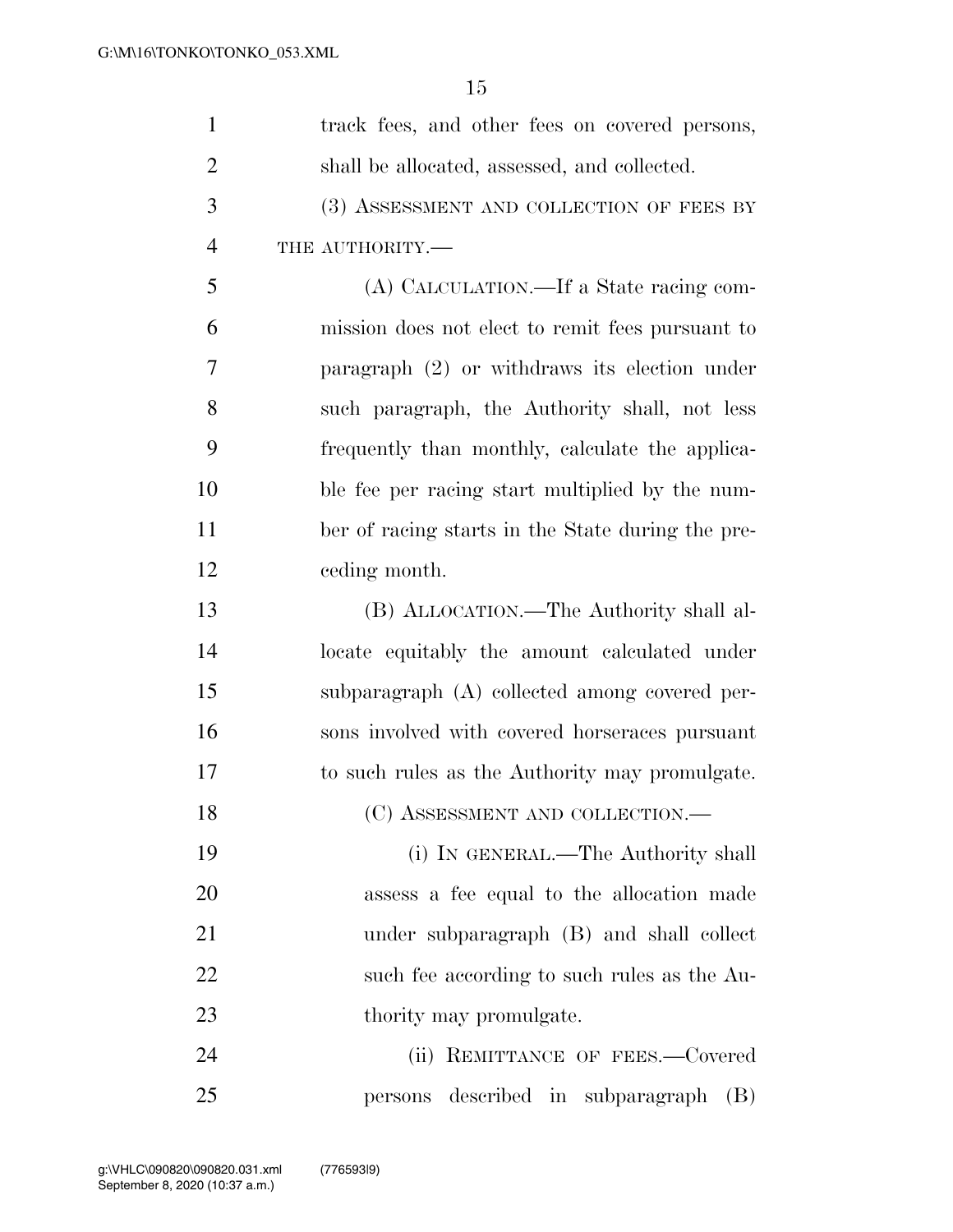| $\mathbf{1}$   | shall be required to remit such fees to the              |
|----------------|----------------------------------------------------------|
| $\overline{2}$ | Authority.                                               |
| 3              | (D) LIMITATION.—A State racing commis-                   |
| $\overline{4}$ | sion that does not elect to remit fees pursuant          |
| 5              | to paragraph $(2)$ or that withdraws its election        |
| 6              | under such paragraph shall not impose or col-            |
| $\overline{7}$ | lect from any person a fee or tax relating to            |
| 8              | anti-doping and medication control or racetrack          |
| 9              | safety matters for covered horseraces.                   |
| 10             | (4) FEES AND FINES.—Fees and fines imposed               |
| 11             | by the Authority shall be allocated toward funding       |
| 12             | of the Authority and its activities.                     |
| 13             | (5) RULE OF CONSTRUCTION.—Nothing in this                |
| 14             | Act shall be construed to require—                       |
| 15             | (A) the appropriation of any amount to the               |
| 16             | Authority; or                                            |
| 17             | (B) the Federal Government to guarantee                  |
| 18             | the debts of the Authority.                              |
| 19             | (g) QUORUM.—For all items where Board approval           |
| 20             | is required, the Authority shall have present a majority |
| 21             | of independent members.                                  |
| 22             | SEC. 4. FEDERAL TRADE COMMISSION OVERSIGHT.              |
| 23             | (a) IN GENERAL.—The Authority shall submit to the        |
| 24             | Commission, in accordance with such rules as the Com-    |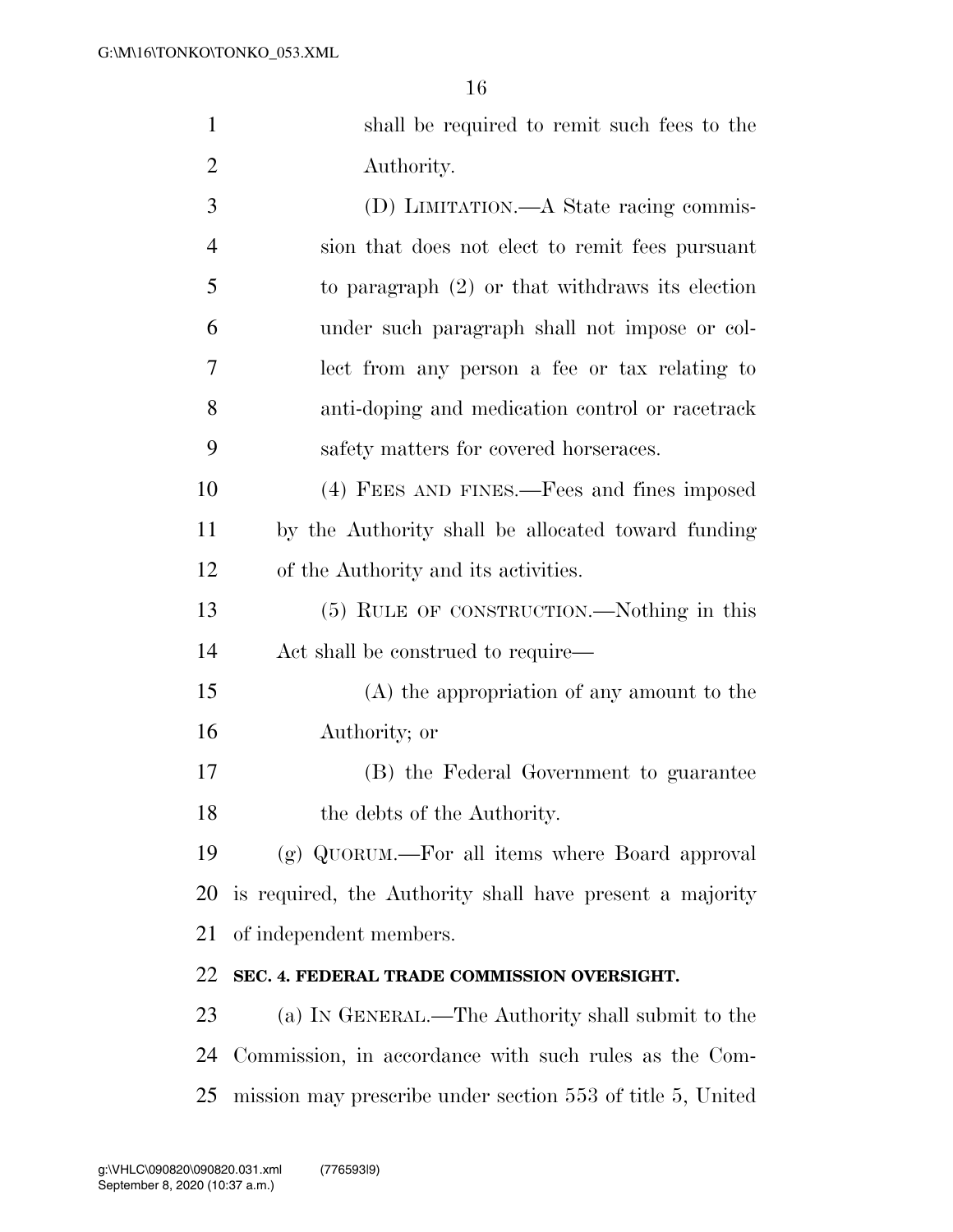| $\mathbf{1}$ | States Code, any proposed rule, or proposed modification |
|--------------|----------------------------------------------------------|
| 2            | to a rule, of the Authority relating to—                 |
| 3            | $(1)$ the bylaws of the Authority;                       |
| 4            | (2) a list of permitted and prohibited medica-           |
| 5            | tions, substances, and methods, including allowable      |
| 6            | limits of permitted medications, substances, and         |
| 7            | methods;                                                 |
| 8            | (3) laboratory standards for accreditation and           |
| 9            | protocols;                                               |
| 10           | (4) standards for racing surface quality mainte-         |
| 11           | nance;                                                   |
| 12           | (5) racetrack safety standards and protocols;            |
| 13           | (6) a program for injury and fatality data anal-         |
| 14           | ysis;                                                    |
| 15           | (7) a program of research and education on               |
| 16           | safety, performance, and anti-doping and medication      |
| 17           | control;                                                 |
| 18           | (8) a description of safety, performance, and            |
| 19           | anti-doping and medication control rule violations       |
| 20           | applicable to covered horses and covered persons;        |
| 21           | $(9)$ a schedule of civil sanctions for violations;      |
| 22           | $(10)$ a process or procedures for disciplinary          |
| 23           | hearings; and                                            |
| 24           | $(11)$ a formula or methodology for determining          |
| 25           | assessments described in section $3(f)$ .                |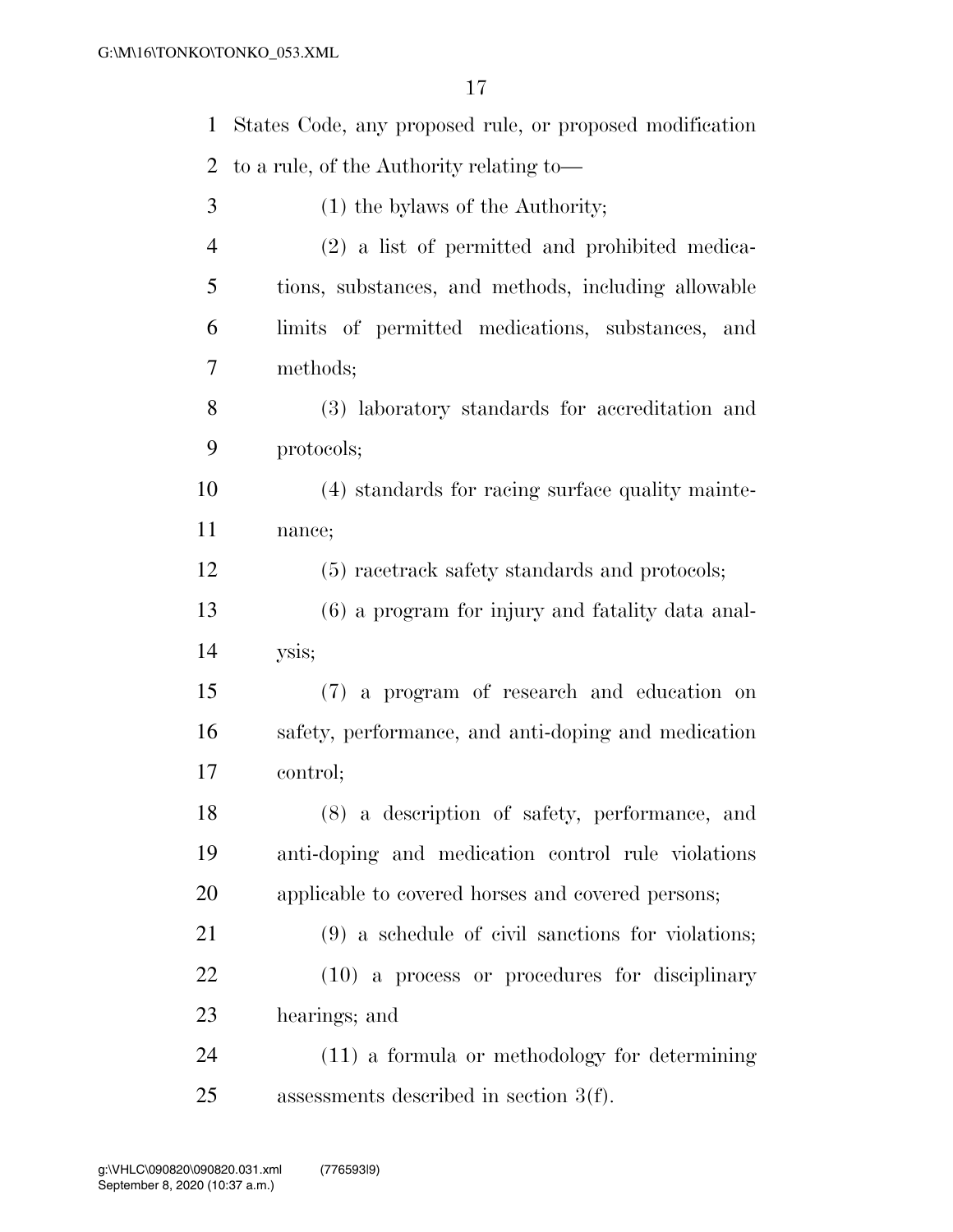| $\mathbf{1}$   | (b) PUBLICATION AND COMMENT.—                        |
|----------------|------------------------------------------------------|
| $\overline{2}$ | (1) IN GENERAL.—The Commission shall—                |
| 3              | (A) publish in the Federal Register each             |
| $\overline{4}$ | proposed rule or modification submitted under        |
| 5              | subsection (a); and                                  |
| 6              | (B) provide an opportunity for public com-           |
| 7              | ment.                                                |
| 8              | (2) APPROVAL REQUIRED.—A proposed rule, or           |
| 9              | a proposed modification to a rule, of the Authority  |
| 10             | shall not take effect unless the proposed rule or    |
| 11             | modification has been approved by the Commission.    |
| 12             | (c) DECISION ON PROPOSED RULE OR MODIFICA-           |
| 13             | TION TO A RULE.—                                     |
| 14             | $(1)$ In GENERAL.—Not later than 60 days after       |
| 15             | the date on which a proposed rule or modification is |
| 16             | published in the Federal Register, the Commission    |
| 17             | shall approve or disapprove the proposed rule or     |
| 18             | modification.                                        |
| 19             | (2) CONDITIONS.—The Commission shall ap-             |
| 20             | prove a proposed rule or modification if the Commis- |
| 21             | sion finds that the proposed rule or modification is |
| 22             | consistent with—                                     |
| 23             | $(A)$ this Act; and                                  |
| 24             | (B) applicable rules approved by the Com-            |
| 25             | mission.                                             |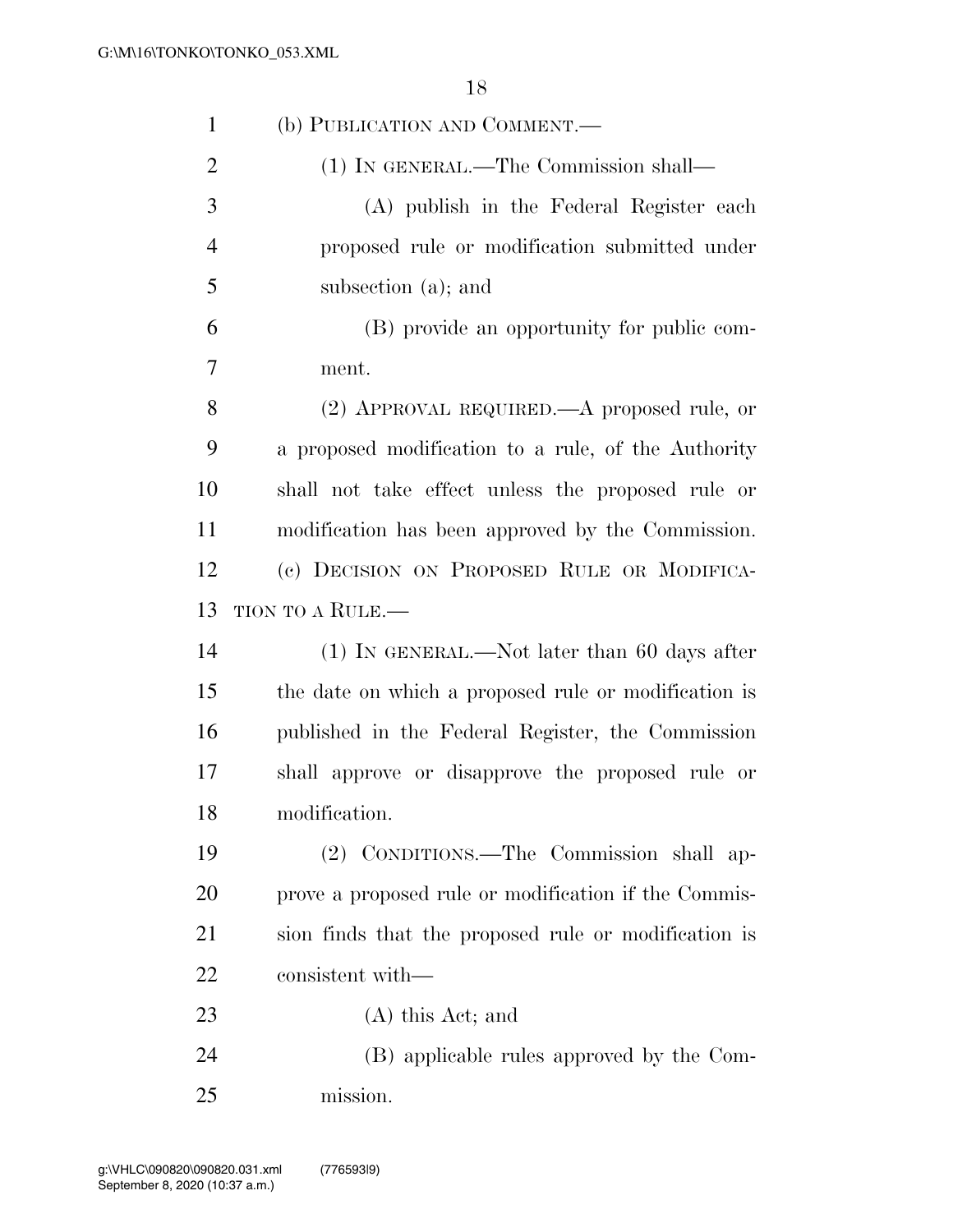| $\mathbf{1}$   | (3) REVISION OF PROPOSED RULE OR MODI-           |
|----------------|--------------------------------------------------|
| 2              | FICATION.—                                       |
| 3              | (A) IN GENERAL.—In the case of dis-              |
| $\overline{4}$ | approval of a proposed rule or modification      |
| 5              | under this subsection, not later than 30 days    |
| 6              | after the issuance of the disapproval, the Com-  |
| 7              | mission shall make recommendations to the Au-    |
| 8              | thority to modify the proposed rule or modifica- |
| 9              | tion.                                            |
| 10             | (B) RESUBMISSION.—The Authority may              |

 resubmit for approval by the Commission a pro- posed rule or modification that incorporates the modifications recommended under subpara-graph (A).

(d) PROPOSED STANDARDS AND PROCEDURES.—

 (1) IN GENERAL.—The Authority shall submit to the Commission any proposed rule, standard, or procedure developed by the Authority to carry out the horseracing anti-doping and medication control program or the racetrack safety program.

 (2) NOTICE AND COMMENT.—The Commission shall publish in the Federal Register any such pro- posed rule, standard, or procedure and provide an opportunity for public comment.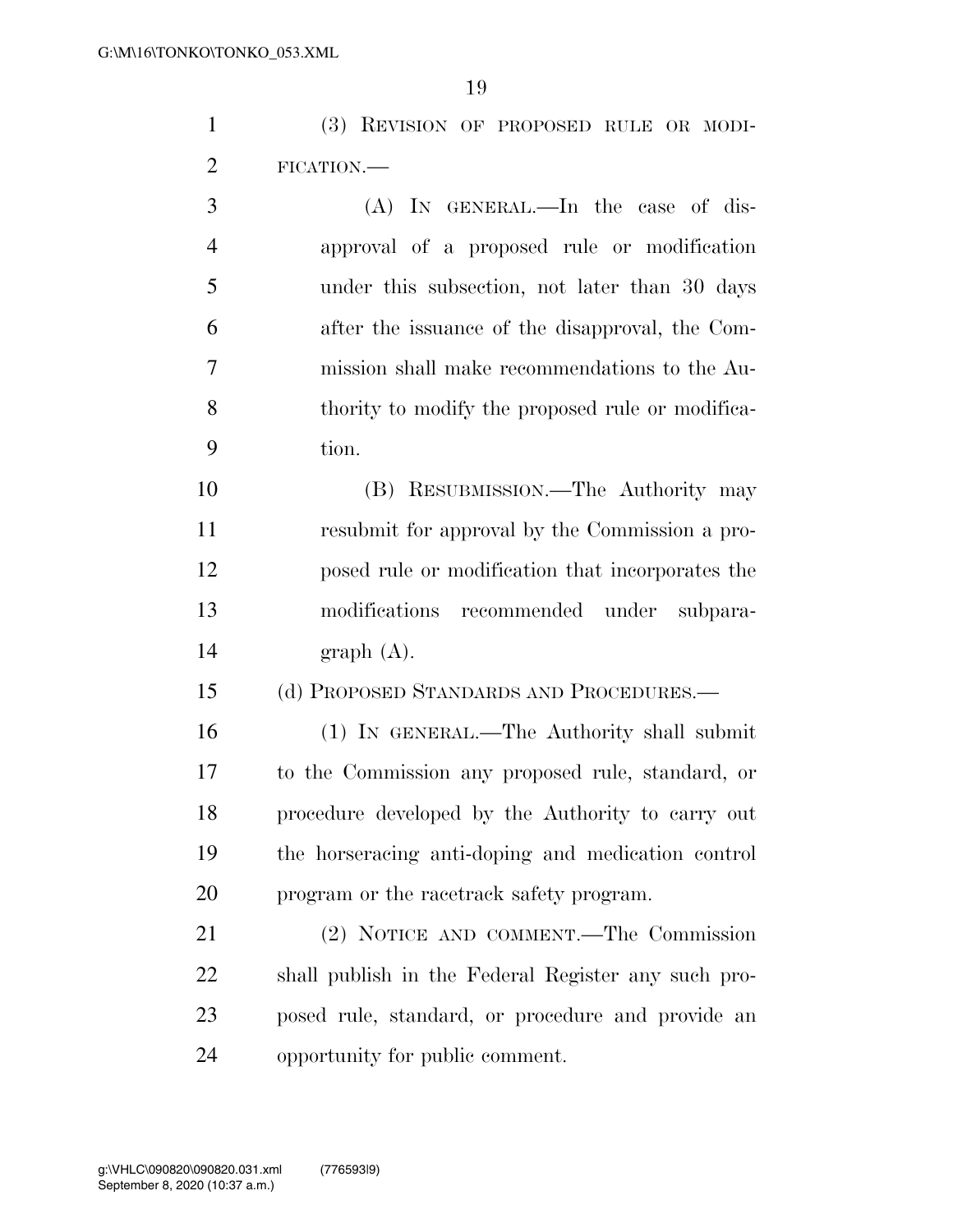(e) INTERIM FINAL RULES.—The Commission may adopt an interim final rule, to take effect immediately, under conditions specified in section 553(b)(B) of title 5, United States Code, if the Commission finds that such a rule is necessary to protect— (1) the health and safety of covered horses; or (2) the integrity of covered horseraces and wa- gering on those horseraces. **SEC. 5. JURISDICTION OF THE COMMISSION AND THE HORSERACING INTEGRITY AND SAFETY AU- THORITY.**  (a) IN GENERAL.—Beginning on the program effec- tive date, the Commission, the Authority, and the anti- doping and medication control enforcement agency, each within the scope of their powers and responsibilities under this Act, as limited by subsection (j), shall— (1) implement and enforce the horseracing anti- doping and medication control program and the racetrack safety program; (2) exercise independent and exclusive national authority over— (A) the safety, welfare, and integrity of covered horses, covered persons, and covered horseraces; and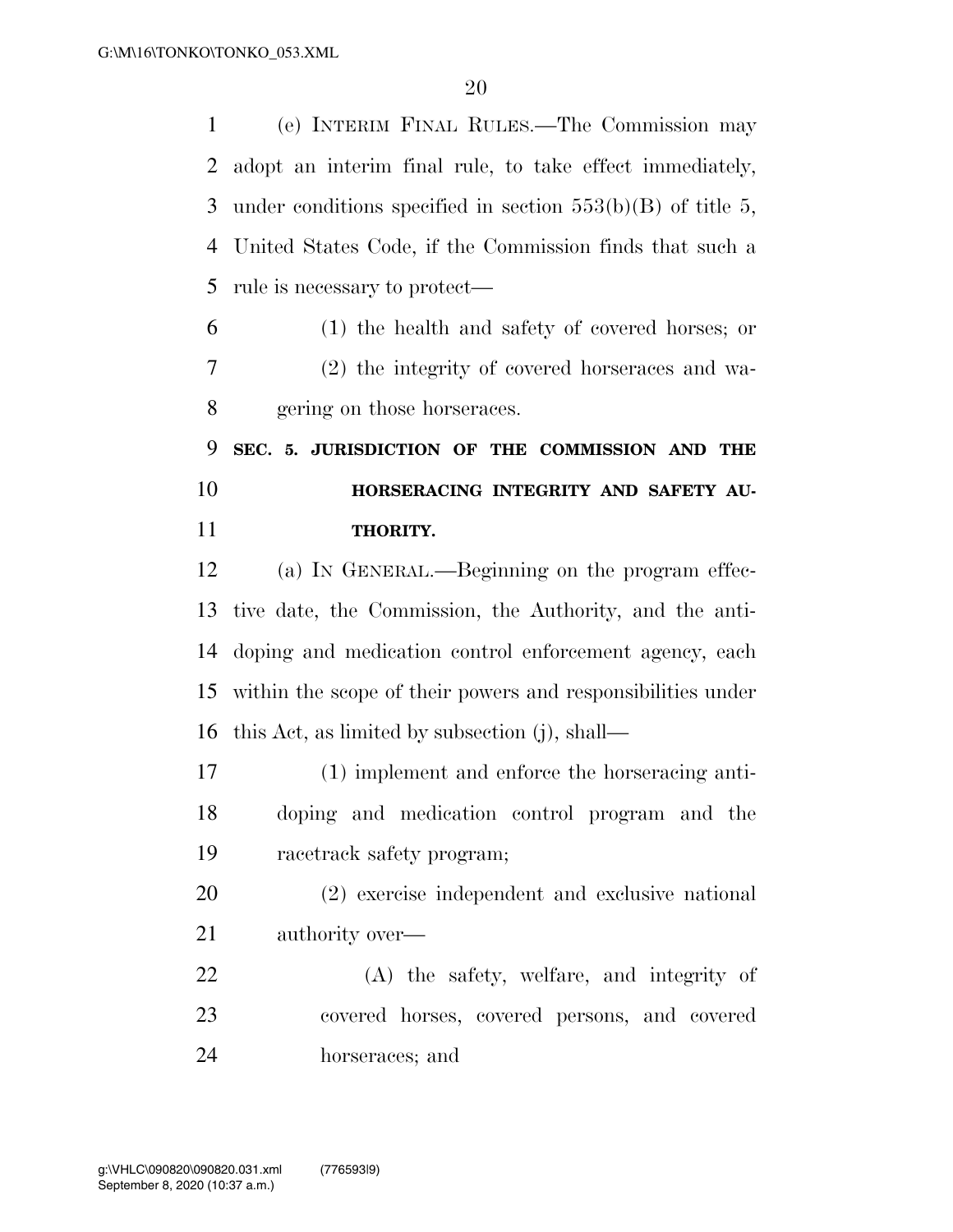(B) all horseracing safety, performance, and anti-doping and medication control matters for covered horses, covered persons, and covered horseraces; and

 (3) have safety, performance, and anti-doping and medication control authority over covered per- sons similar to such authority of the State racing commissions before the program effective date.

 (b) PREEMPTION.—The rules of the Authority pro- mulgated in accordance with this Act shall preempt any provision of State law or regulation with respect to mat- ters within the jurisdiction of the Authority under this Act, as limited by subsection (j). Nothing contained in this Act shall be construed to limit the authority of the Com-mission under any other provision of law.

- (c) DUTIES.—
- (1) IN GENERAL.—The Authority—
- (A) shall develop uniform procedures and rules authorizing—

 (i) access to offices, racetrack facili-21 ties, other places of business, books, records, and personal property of covered persons that are used in the care, treat- ment, training, and racing of covered horses;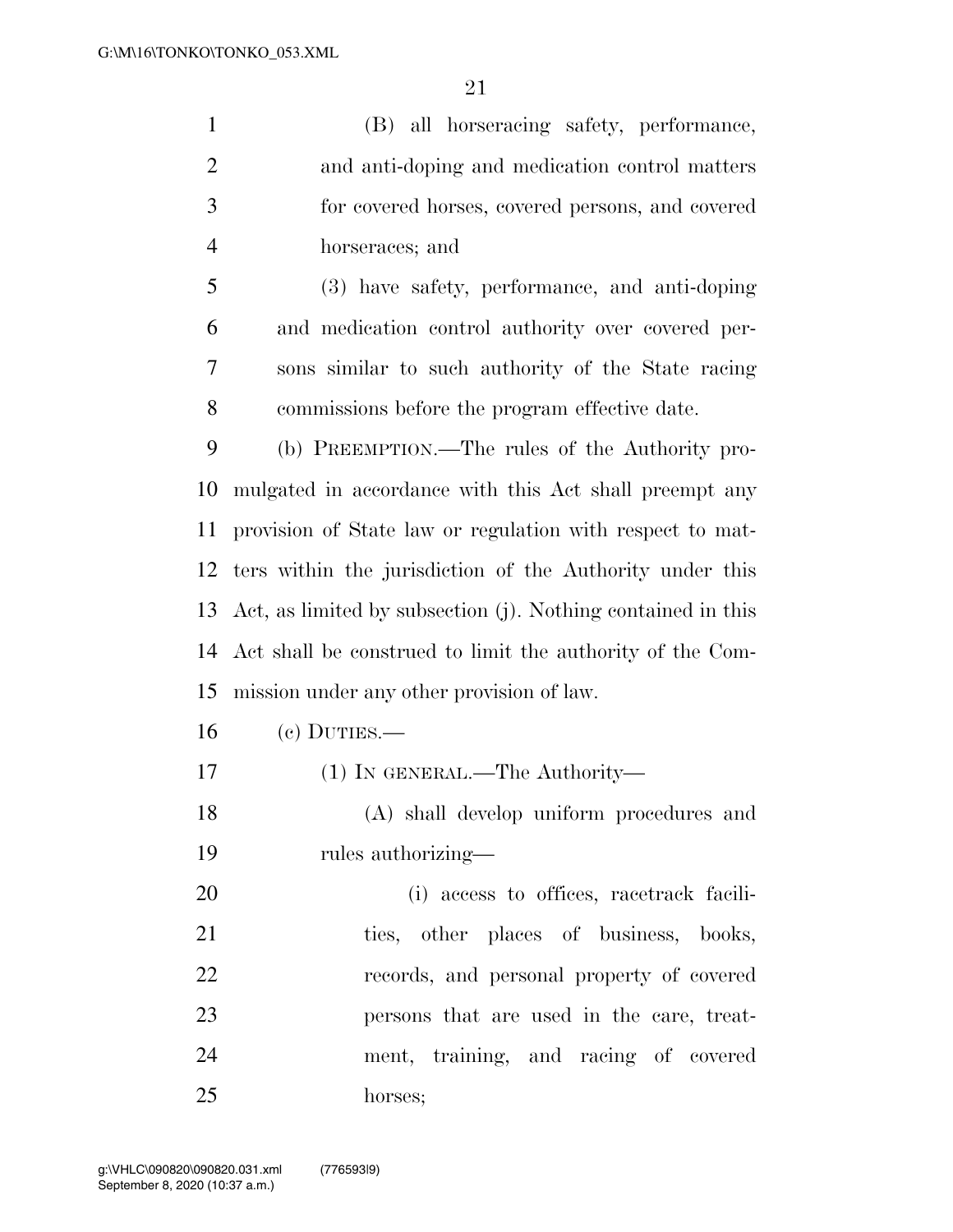| $\mathbf{1}$   | (ii) issuance and enforcement of sub-                |
|----------------|------------------------------------------------------|
| $\overline{2}$ | poenas and subpoenas duces tecum; and                |
| 3              | (iii) other investigatory powers of the              |
| $\overline{4}$ | nature and scope exercised by State racing           |
| 5              | commissions before the program effective             |
| 6              | date; and                                            |
| 7              | (B) with respect to an unfair or deceptive           |
| 8              | act or practice described in section 10, may rec-    |
| 9              | ommend that the Commission commence an en-           |
| 10             | forcement action.                                    |
| 11             | (2) APPROVAL OF COMMISSION.—The proce-               |
| 12             | dures and rules developed under paragraph $(1)(A)$   |
| 13             | shall be subject to approval by the Commission in    |
| 14             | accordance with section 4.                           |
| 15             | (d) REGISTRATION OF COVERED PERSONS WITH AU-         |
| 16             | THORITY.-                                            |
| 17             | (1) IN GENERAL.—As a condition of partici-           |
| 18             | pating in covered races and in the care, ownership,  |
| 19             | treatment, and training of covered horses, a covered |
| 20             | person shall register with the Authority in accord-  |
| 21             | ance with rules promulgated by the Authority and     |
| 22             | approved by the Commission in accordance with sec-   |
| 23             | tion 4.                                              |
| 24             | (2) AGREEMENT WITH RESPECT TO AUTHORITY              |
| 25             | RULES, STANDARDS, AND PROCEDURES.—Registra-          |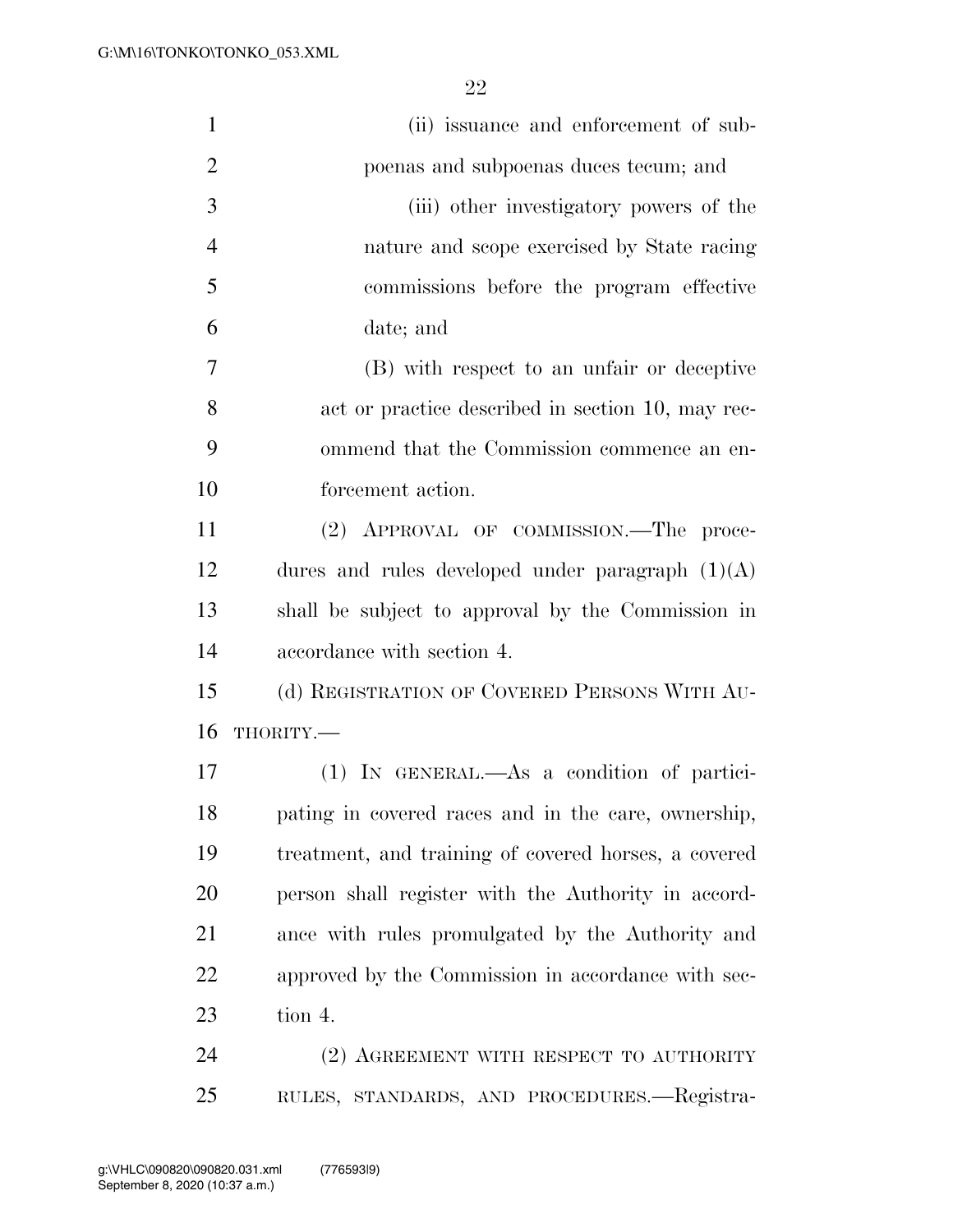| $\mathbf{1}$   | tion under this subsection shall include an agree-   |
|----------------|------------------------------------------------------|
| $\overline{2}$ | ment by the covered person to be subject to and      |
| 3              | comply with the rules, standards, and procedures de- |
| $\overline{4}$ | veloped and approved under subsection (c).           |
| 5              | COOPERATION.—A covered person<br>(3)<br>reg-         |
| 6              | istered under this subsection shall, at all times—   |
| 7              | (A) cooperate with the Commission, the               |
| 8              | Authority, the anti-doping and medication con-       |
| 9              | trol enforcement agency, and any respective          |
| 10             | designee, during any civil investigation; and        |
| 11             | (B) respond truthfully and completely to             |
| 12             | the best of the knowledge of the covered person      |
| 13             | if questioned by the Commission, the Authority,      |
| 14             | the anti-doping and medication control enforce-      |
| 15             | ment agency, or any respective designee.             |
| 16             | (4) FAILURE TO COMPLY.—Any failure of a              |
| 17             | covered person to comply with this subsection shall  |
| 18             | be a violation of section $8(a)(2)(G)$ .             |
| 19             | (e) ENFORCEMENT OF PROGRAMS.—                        |
| 20             | (1) ANTI-DOPING AND MEDICATION CONTROL               |
| 21             | ENFORCEMENT AGENCY.-                                 |
| 22             | (A) AGREEMENT WITH USADA.—The Au-                    |
| 23             | thority shall seek to enter into an agreement        |
| 24             | with the United States Anti-Doping Agency            |
| 25             | under which the Agency acts as the anti-doping       |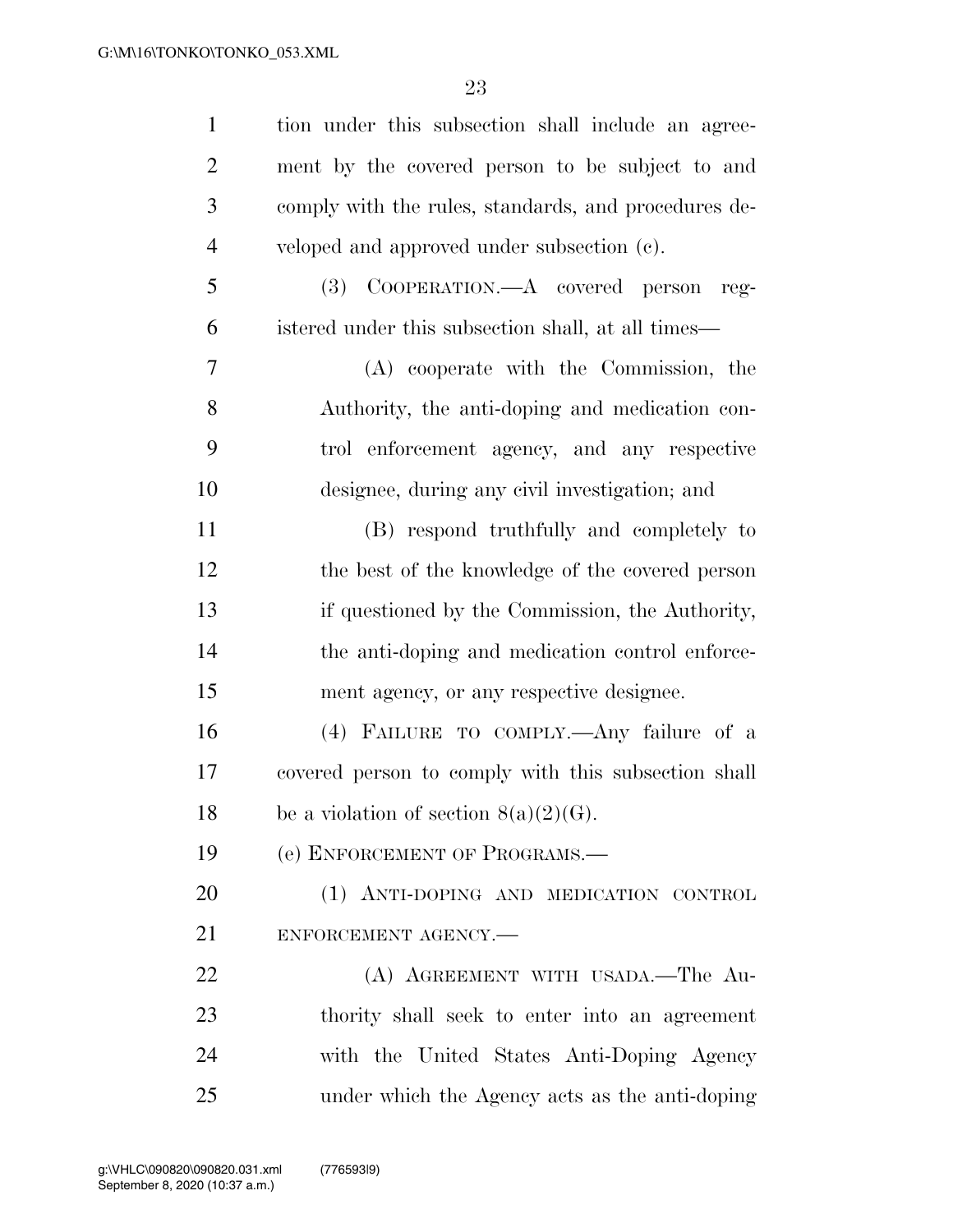and medication control enforcement agency under this Act for services consistent with the horseracing anti-doping and medication control program.

 (B) AGREEMENT WITH OTHER ENTITY.—If the Authority and the United States Anti- Doping Agency are unable to enter into the agreement described in subparagraph (A), the Authority shall enter into an agreement with an entity that is nationally recognized as being a medication regulation agency equal in qualifica- tion to the United States Anti-Doping Agency to act as the anti-doping and medication control enforcement agency under this Act for services consistent with the horseracing anti-doping and medication control program.

 (C) NEGOTIATIONS.—Any negotiations under this paragraph shall be conducted in good faith and designed to achieve efficient, ef- fective best practices for anti-doping and medi- cation control and enforcement on commercially 22 reasonable terms.

23 (D) ELEMENTS OF AGREEMENT.—Any agreement under this paragraph shall include a description of the scope of work, performance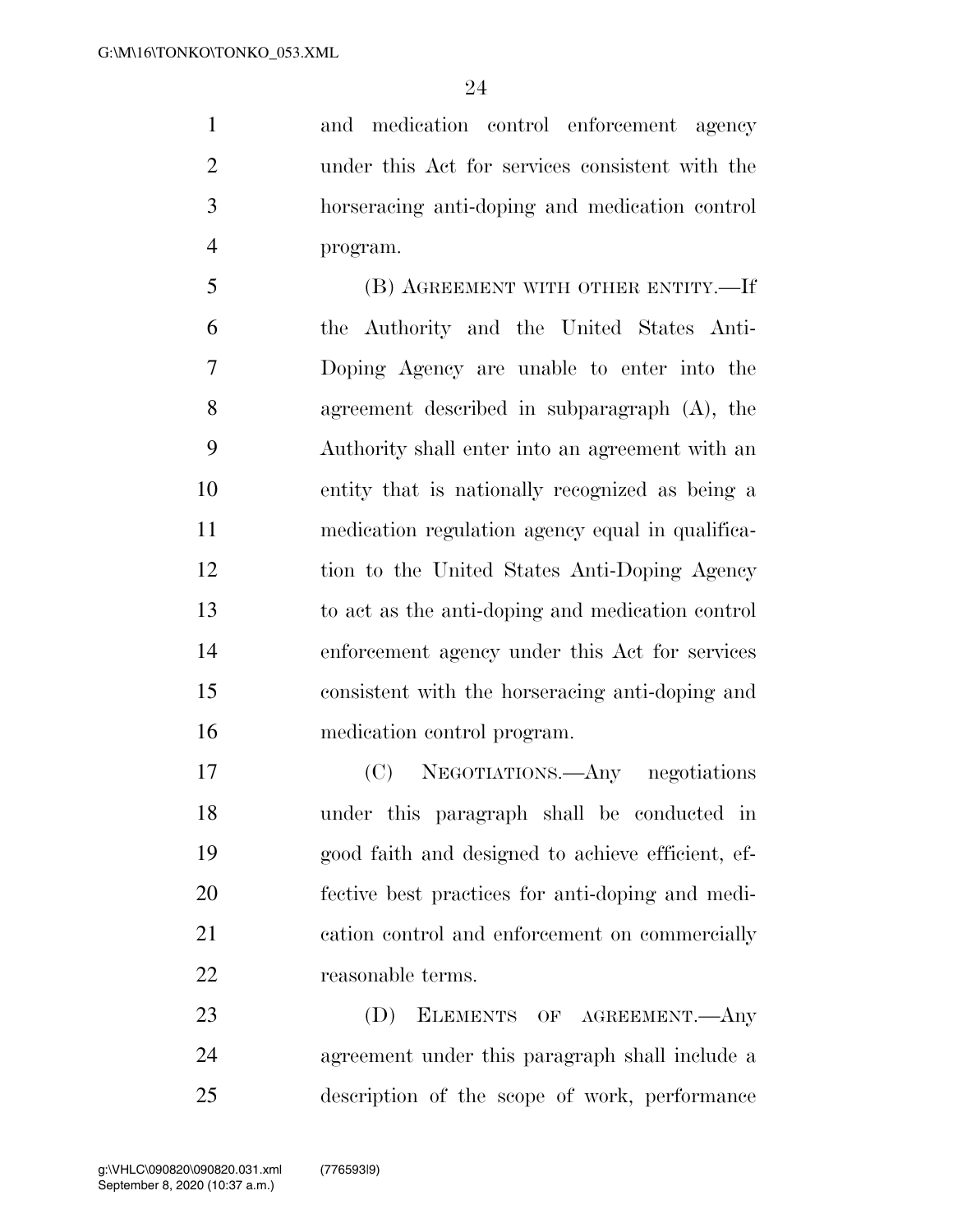| $\mathbf{1}$   | metrics, reporting obligations, and budgets of   |
|----------------|--------------------------------------------------|
| $\overline{2}$ | the United States Anti-Doping Agency while       |
| 3              | acting as the anti-doping and medication con-    |
| $\overline{4}$ | trol enforcement agency under this Act, as well  |
| 5              | as a provision for the revision of the agreement |
| 6              | to increase in the scope of work as provided for |
| $\overline{7}$ | in subsection (k), and any other matter the Au-  |
| 8              | thority considers appropriate.                   |
| 9              | (E) DUTIES AND POWERS OF ENFORCE-                |
| 10             | MENT AGENCY.—The anti-doping and medica-         |
| 11             | tion control enforcement agency under<br>an      |
| 12             | agreement under this paragraph shall—            |
| 13             | serve as the independent anti-<br>(i)            |
| 14             | doping and medication control enforcement        |
| 15             | organization for covered horses, covered         |
| 16             | persons, and covered horseraces, imple-          |
| 17             | menting the anti-doping and medication           |
| 18             | control program on behalf of the Author-         |
| 19             | ity;                                             |
| 20             | (ii) ensure that covered horses and              |
| 21             | covered persons are deterred from using or       |
| 22             | administering medications, substances, and       |
| 23             | methods in violation of the rules estab-         |
| 24             | lished in accordance with this Act;              |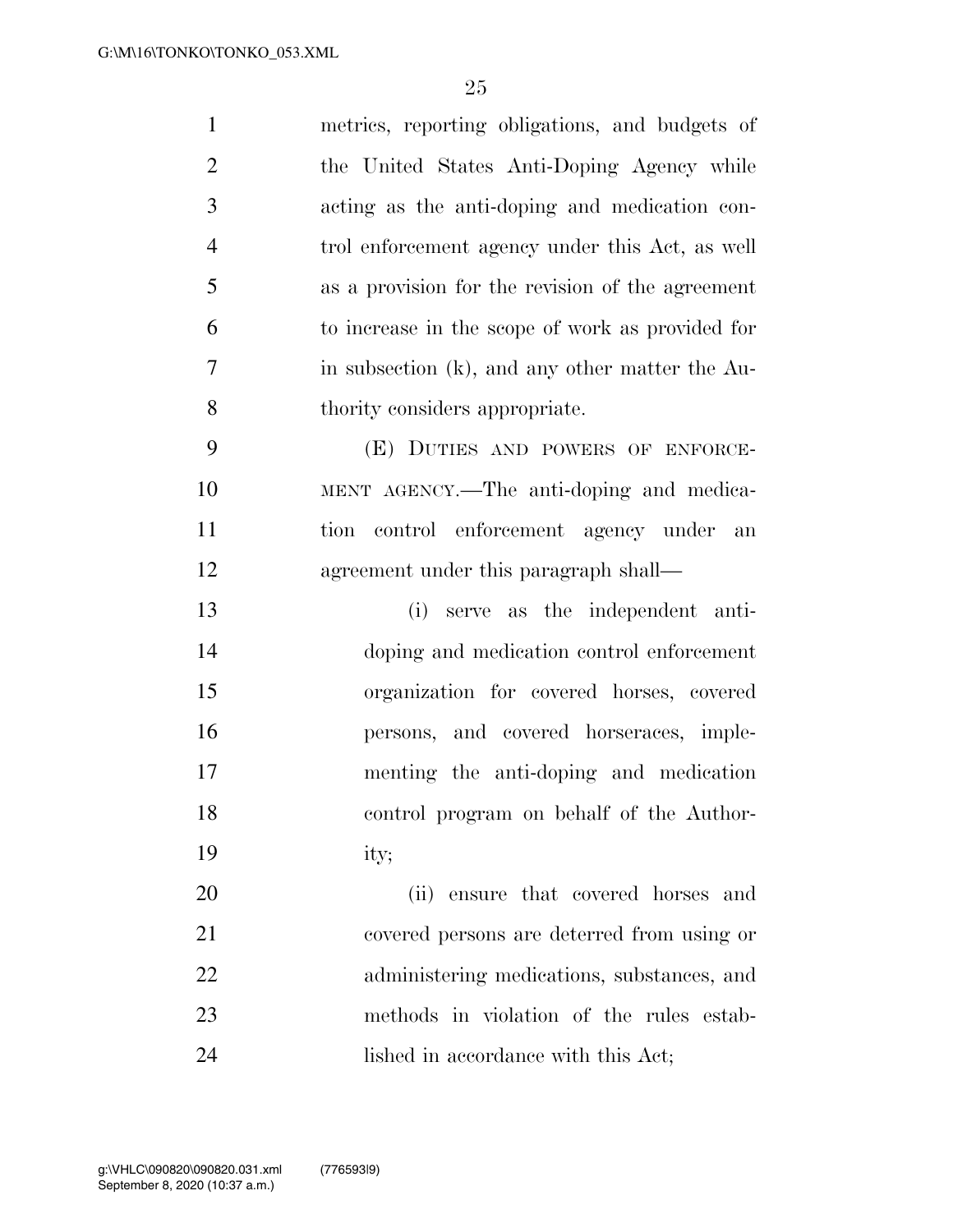| $\mathbf{1}$   | (iii) implement anti-doping education,         |
|----------------|------------------------------------------------|
| $\overline{2}$ | research, testing, compliance and adjudica-    |
| 3              | tion programs designed to prevent covered      |
| $\overline{4}$ | persons and covered horses from using or       |
| 5              | administering medications, substances, and     |
| 6              | methods in violation of the rules estab-       |
| 7              | lished in accordance with this Act;            |
| 8              | (iv) exercise the powers specified in          |
| 9              | section $6(c)(4)$ in accordance with that sec- |
| 10             | tion; and                                      |
| 11             | (v) implement and undertake<br>any             |
| 12             | other responsibilities specified in the agree- |
| 13             | ment.                                          |
| 14             | $(F)$ TERM AND EXTENSION.—                     |
| 15             | (i) TERM OF INITIAL AGREEMENT.                 |
| 16             | The initial agreement entered into by the      |
| 17             | Authority under this paragraph shall be in     |
| 18             | effect for the 5-year period beginning on      |
| 19             | the program effective date.                    |
| 20             | (ii) EXTENSION.—At the end of the $5-$         |
| 21             | year period described in clause (i), the Au-   |
| 22             | thority may—                                   |
| 23             | (I) extend the term of the initial             |
| 24             | agreement under this paragraph for             |
|                |                                                |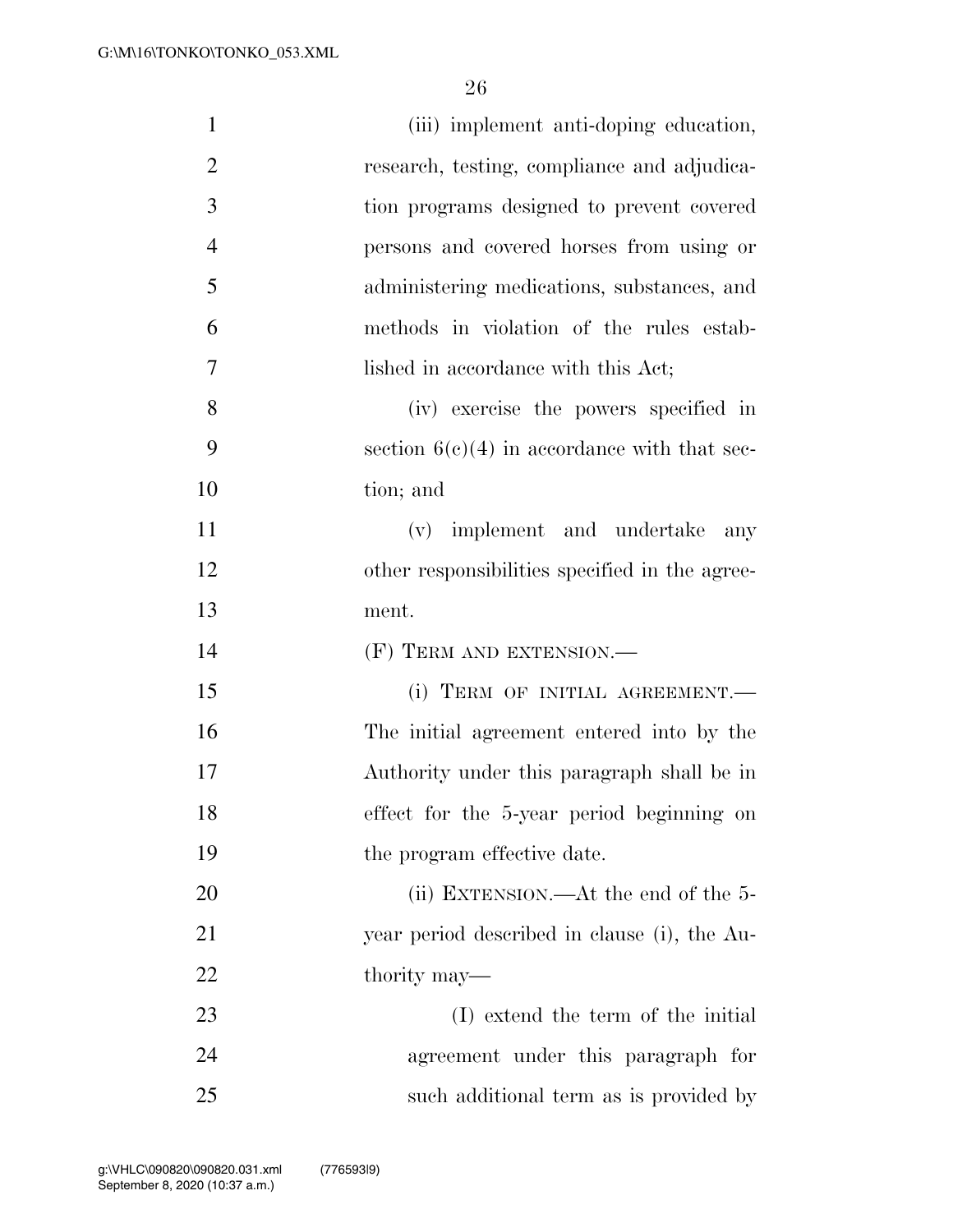| $\mathbf{1}$   | the rules of the Authority and con-            |
|----------------|------------------------------------------------|
| $\overline{2}$ | sistent with this Act; or                      |
| 3              | (II) enter into an agreement                   |
| $\overline{4}$ | meeting the requirements of this para-         |
| 5              | graph with an entity described by sub-         |
| 6              | paragraph $(B)$ for such term as is            |
| 7              | provided by such rules and consistent          |
| 8              | with this Act.                                 |
| 9              | (2) AGREEMENTS FOR ENFORCEMENT<br>BY           |
| 10             | STATE RACING COMMISSIONS.-                     |
| 11             | (A) STATE RACING COMMISSIONS.—                 |
| 12             | (i) RACETRACK SAFETY PROGRAM.                  |
| 13             | The Authority may enter into agreements        |
| 14             | with State racing commissions for services     |
| 15             | consistent with the enforcement of the         |
| 16             | racetrack safety program.                      |
| 17             | ANTI-DOPING AND MEDICATION<br>(ii)             |
| 18             | CONTROL PROGRAM.—The anti-doping and           |
| 19             | medication control enforcement agency          |
| 20             | may enter into agreements with State rac-      |
| 21             | ing commissions for services consistent        |
| 22             | with the enforcement of the anti-doping        |
| 23             | and medication control program.                |
| 24             | (B) ELEMENTS OF AGREEMENTS.—Any                |
| 25             | agreement under this paragraph shall include a |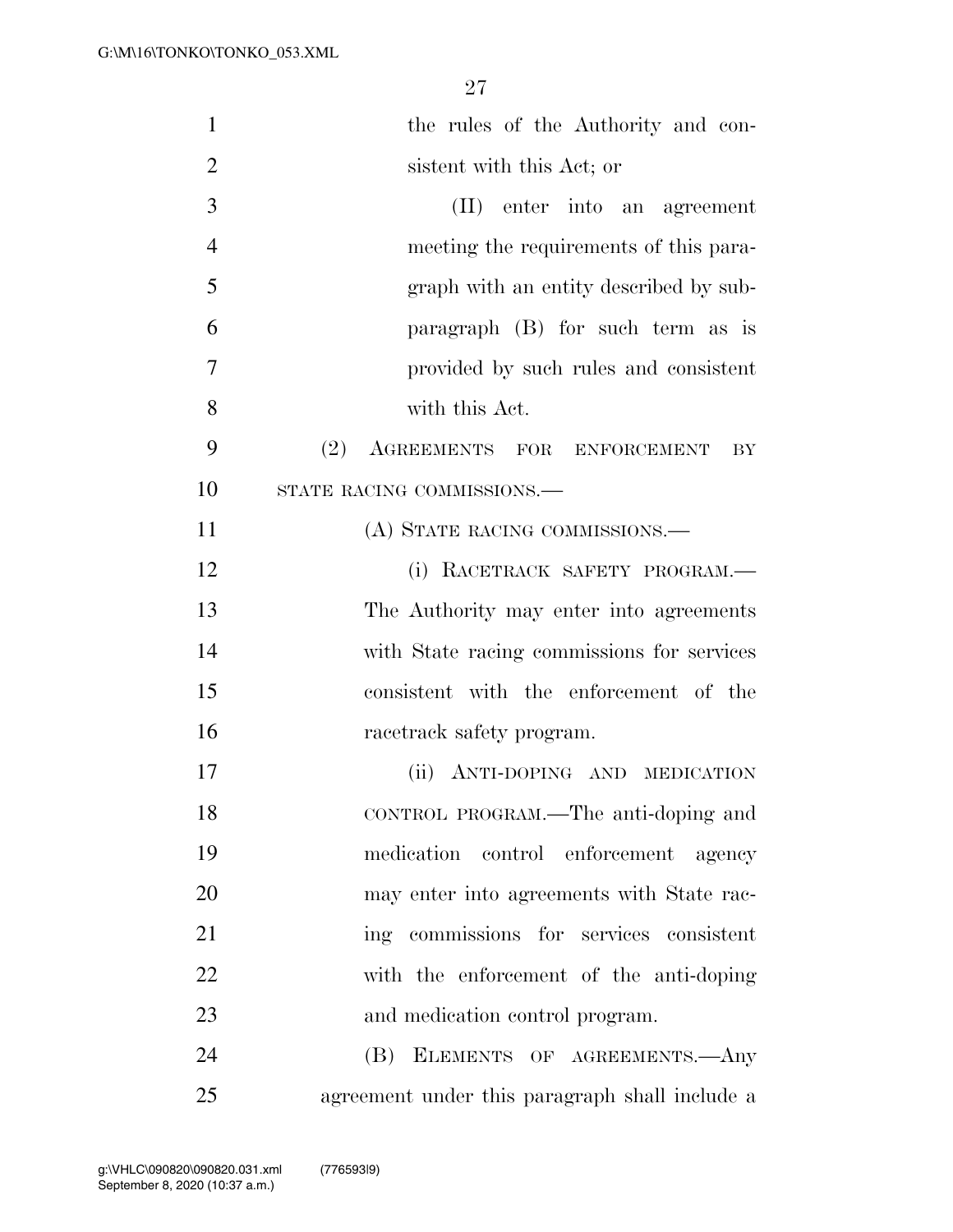description of the scope of work, performance metrics, reporting obligations, budgets, and any other matter the Authority considers appro- priate. (3) ENFORCEMENT OF STANDARDS.—The Au- thority may coordinate with State racing commis- sions and other State regulatory agencies to monitor and enforce racetrack compliance with the standards developed under paragraphs (1) and (2) of section  $10 \t 7(e)$ . (f) PROCEDURES WITH RESPECT TO RULES OF AU- THORITY.— (1) ANTI-DOPING AND MEDICATION CON- TROL.— (A) IN GENERAL.—Recommendations for rules regarding anti-doping and medication con- trol shall be developed in accordance with sec- tion 6. (B) CONSULTATION.—The anti-doping and medication control enforcement agency shall consult with the anti-doping and medication control standing committee and the Board of the Authority on all anti-doping and medication control rules of the Authority.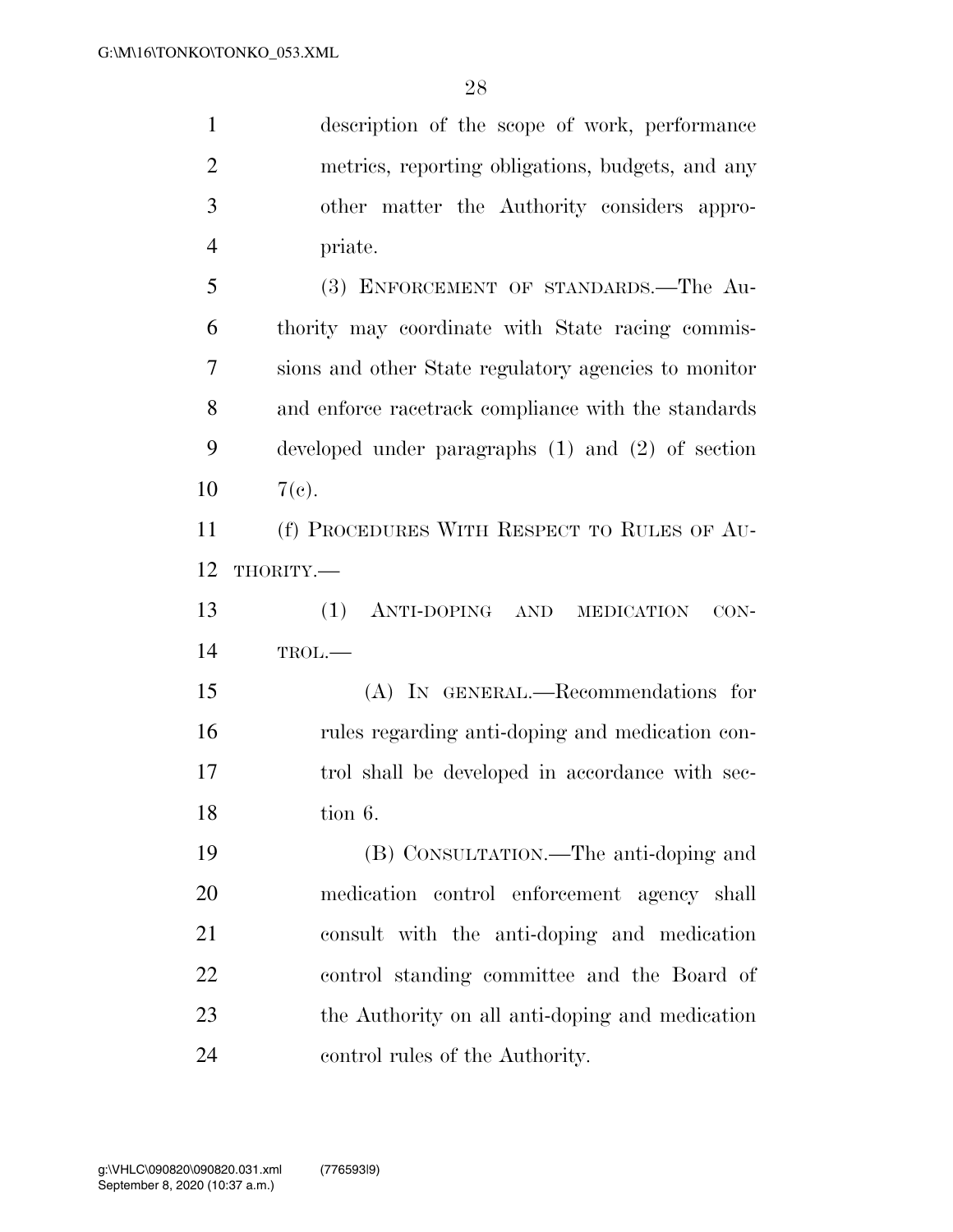(2) RACETRACK SAFETY.—Recommendations for rules regarding racetrack safety shall be devel- oped by the racetrack safety standing committee of the Authority

 (g) SUBPOENA AND INVESTIGATORY AUTHORITY.— The Authority shall have subpoena and investigatory au- thority with respect to civil violations committed under its jurisdiction.

 (h) CIVIL PENALTIES.—The Authority shall develop a list of civil penalties with respect to the enforcement of rules for covered persons and covered horseraces under its jurisdiction.

(i) CIVIL ACTIONS.—

 (1) IN GENERAL.—In addition to civil sanctions imposed under section 8, the Authority may com- mence a civil action against a covered person or racetrack that has engaged, is engaged, or is about to engage, in acts or practices constituting a viola- tion of this Act or any rule established under this Act in the proper district court of the United States, the United States District Court for the District of Columbia, or the United States courts of any terri- tory or other place subject to the jurisdiction of the United States, to enjoin such acts or practices, to enforce any civil sanctions imposed under that sec-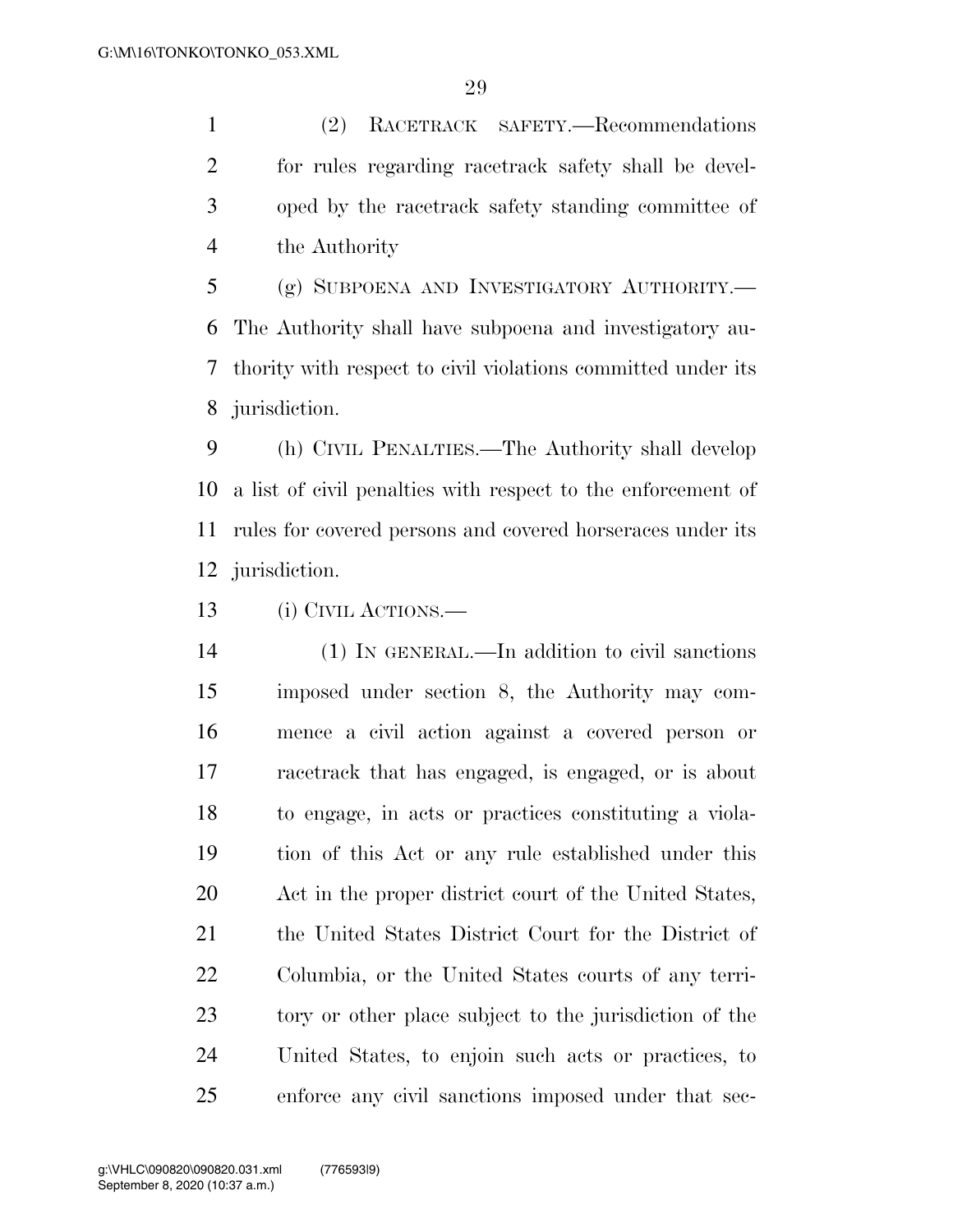tion, and for all other relief to which the Authority may be entitled. (2) INJUNCTIONS AND RESTRAINING ORDERS.— With respect to a civil action commenced under paragraph (1), upon a proper showing, a permanent or temporary injunction or restraining order shall be granted without bond. 8 (i) LIMITATIONS ON AUTHORITY.—

 (1) PROSPECTIVE APPLICATION.—The jurisdic- tion and authority of the Authority and the Commis- sion with respect to the horseracing anti-doping and medication control program and the racetrack safety program shall be prospective only.

(2) PREVIOUS MATTERS.—

 (A) IN GENERAL.—The Authority and the Commission may not investigate, prosecute, ad- judicate, or penalize conduct in violation of the horseracing anti-doping and medication control program and the racetrack safety program that occurs before the program effective date.

 (B) STATE RACING COMMISSION.—With re-22 spect to conduct described in subparagraph  $(A)$ , the applicable State racing commission shall re- tain authority until the final resolution of the matter.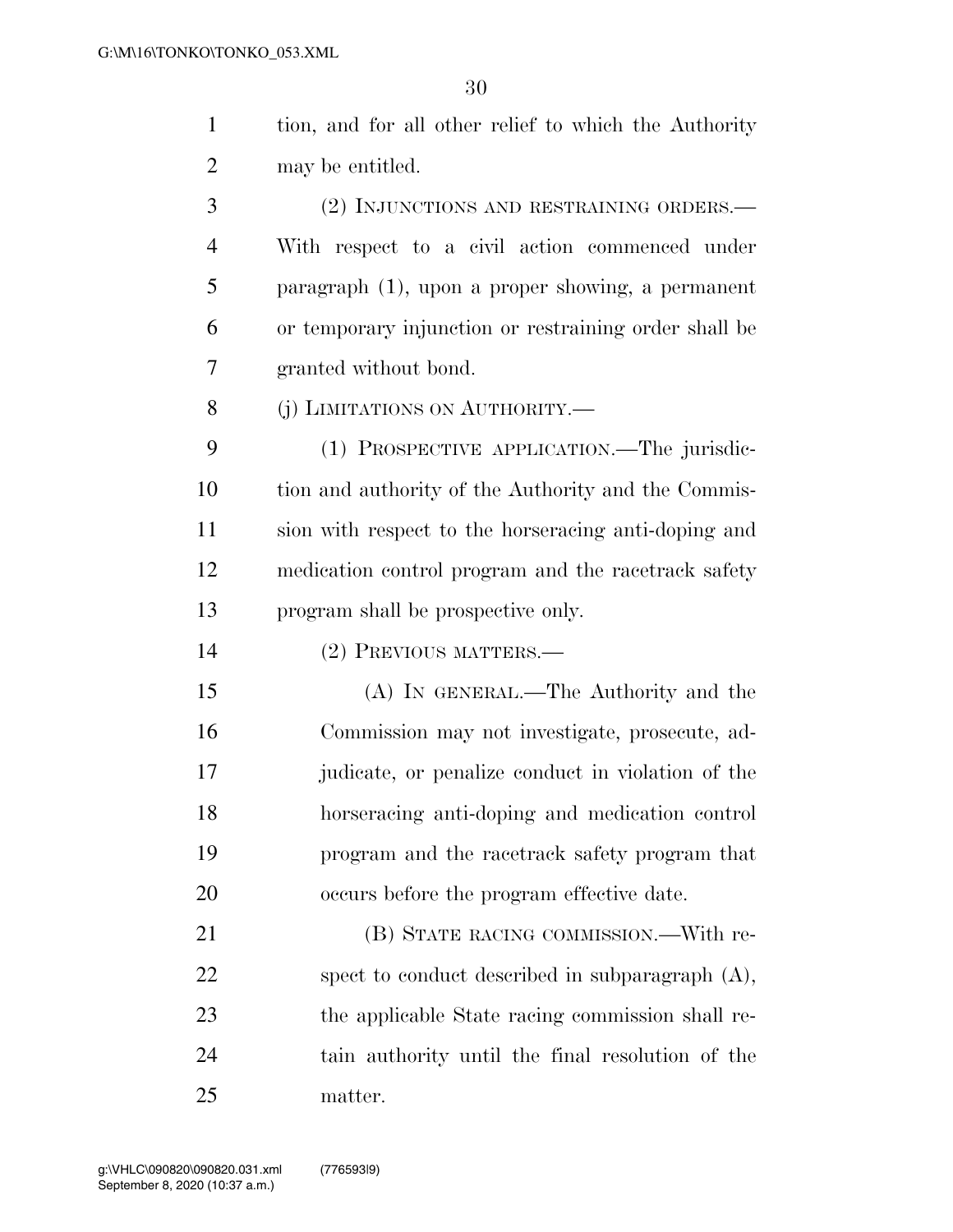(3) OTHER LAWS UNAFFECTED.—This Act shall not be construed to modify, impair or restrict the operation of the general laws or regulations, as may be amended from time to time, of the United States, the States and their political subdivisions re- lating to criminal conduct, cruelty to animals, mat- ters unrelated to antidoping, medication control and racetrack and racing safety of covered horses and covered races, and the use of medication in human participants in covered races.

 (k) ELECTION FOR OTHER BREED COVERAGE UNDER ACT.—

 (1) IN GENERAL.—A State racing commission or a breed governing organization for a breed of horses other than Thoroughbred horses may elect to have such breed be covered by this Act by the filing of a designated election form and subsequent ap- proval by the Authority. A State racing commission may elect to have a breed covered by this Act for the applicable State only.

 (2) ELECTION CONDITIONAL ON FUNDING MECHANISM.—A commission or organization may not make an election under paragraph (1) unless the commission or organization has in place a mecha-nism to provide sufficient funds to cover the costs of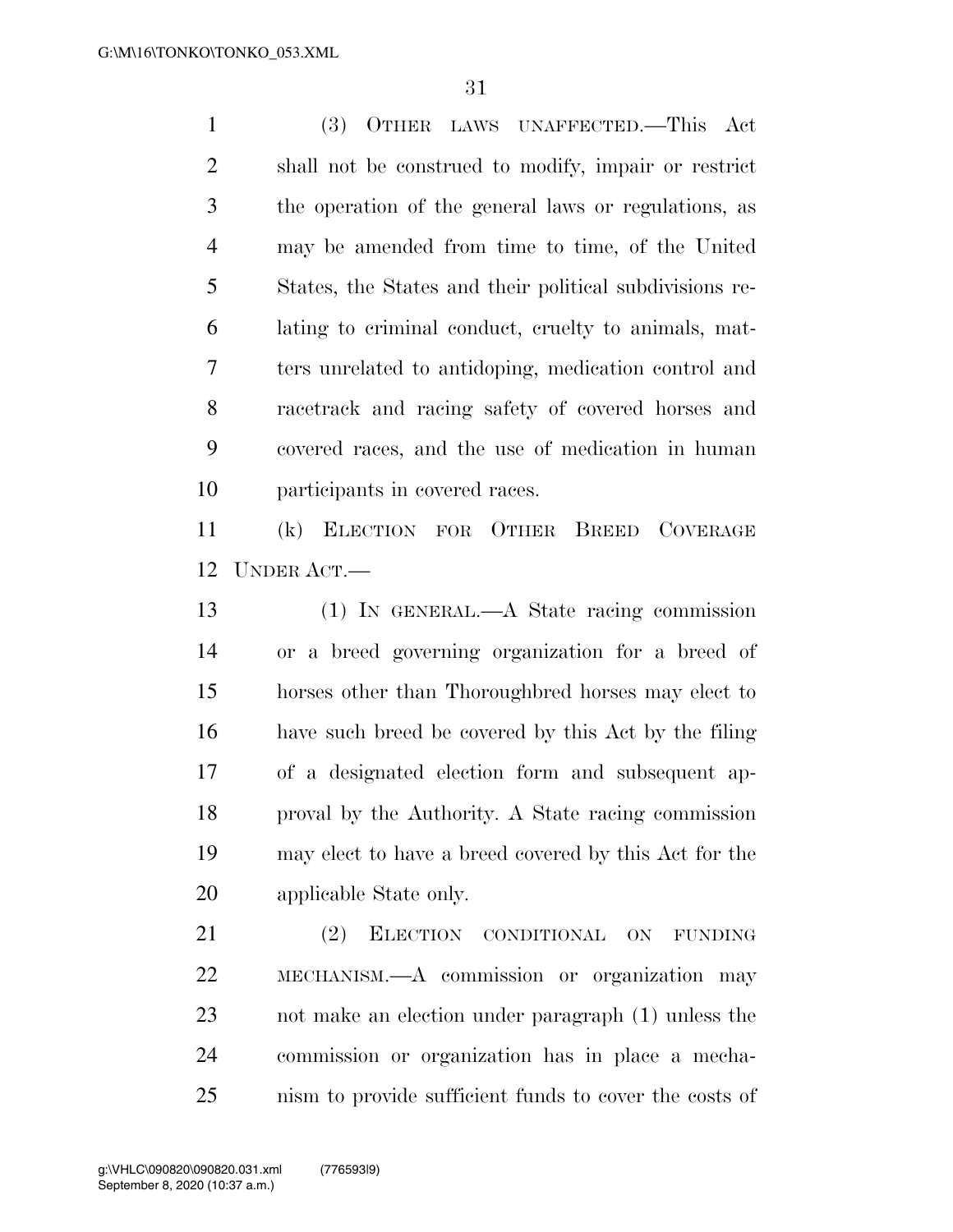the administration of this Act with respect to the horses that will be covered by this Act as a result of the election.

 (3) APPORTIONMENT.—The Authority shall ap- portion costs described in paragraph (2) in connec- tion with an election under paragraph (1) fairly among all impacted segments of the horseracing in- dustry, subject to approval by the Commission in ac- cordance with section 4. Such apportionment may not provide for the allocation of costs or funds among breeds of horses.

# **SEC. 6. HORSERACING ANTI-DOPING AND MEDICATION CONTROL PROGRAM.**

(a) PROGRAM REQUIRED.—

 (1) IN GENERAL.—Not later than the program effective date, and after notice and an opportunity for public comment in accordance with section 4, the Authority shall establish a horseracing anti-doping and medication control program applicable to all covered horses, covered persons, and covered horseraces in accordance with the registration of 22 covered persons under section 5(d).

23 (2) CONSIDERATION OF OTHER BREEDS. In developing the horseracing anti-doping and medica-tion control program with respect to a breed of horse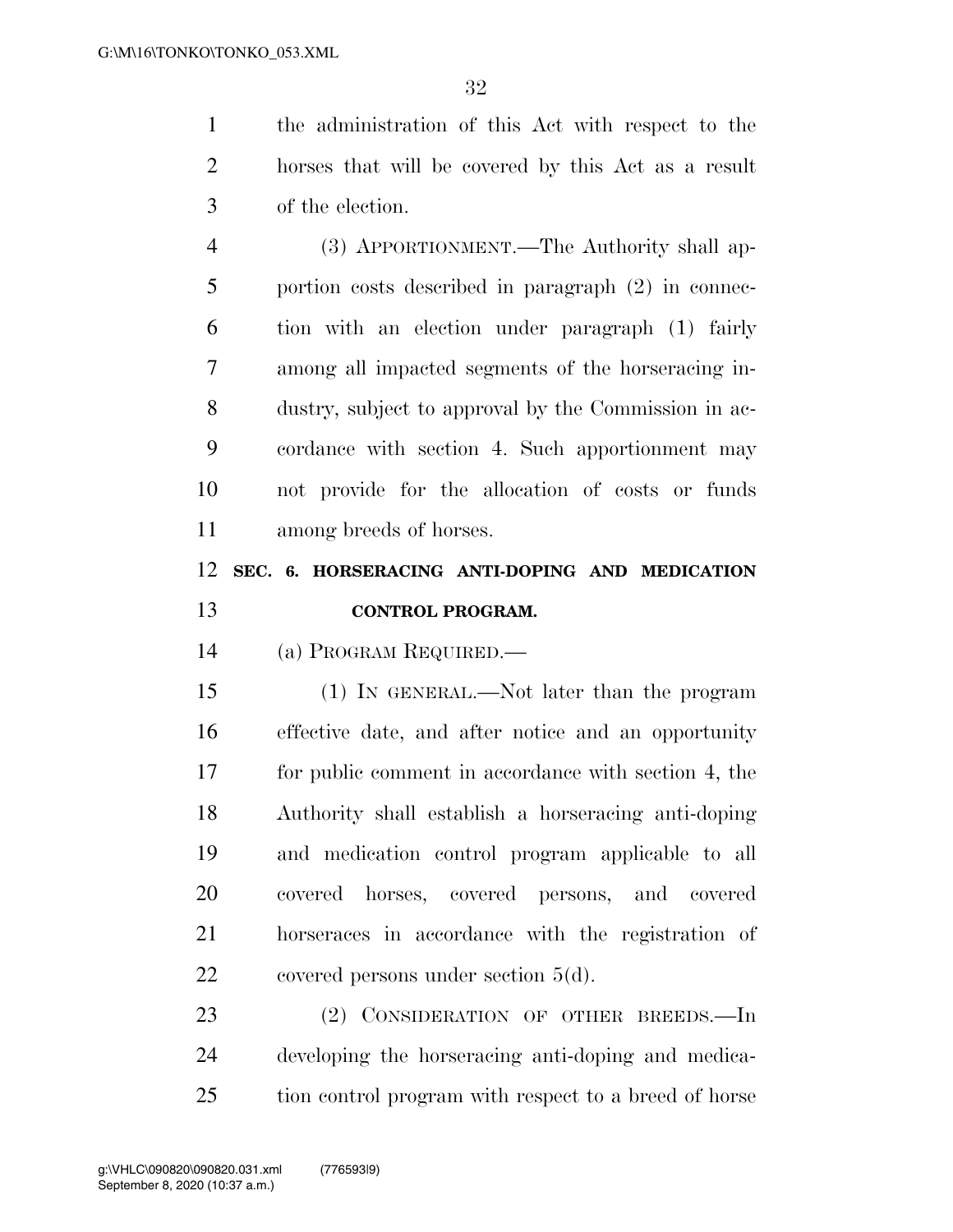that is made subject to this Act by election of a State racing commission or the breed governing or- ganization for such horse under section 5(k), the Authority shall consider the unique characteristics of such breed.

 (b) CONSIDERATIONS IN DEVELOPMENT OF PRO- GRAM.—In developing the horseracing anti-doping and medication control program, the Authority shall take into consideration the following:

 (1) Covered horses should compete only when they are free from the influence of medications, other foreign substances, and methods that affect their performance.

 (2) Covered horses that are injured or unsound should not train or participate in covered races, and 16 the use of medications, other foreign substances, and treatment methods that mask or deaden pain in order to allow injured or unsound horses to train or race should be prohibited.

 (3) Rules, standards, procedures, and protocols regulating medication and treatment methods for covered horses and covered races should be uniform and uniformly administered nationally.

 (4) To the extent consistent with this Act, con-sideration should be given to international anti-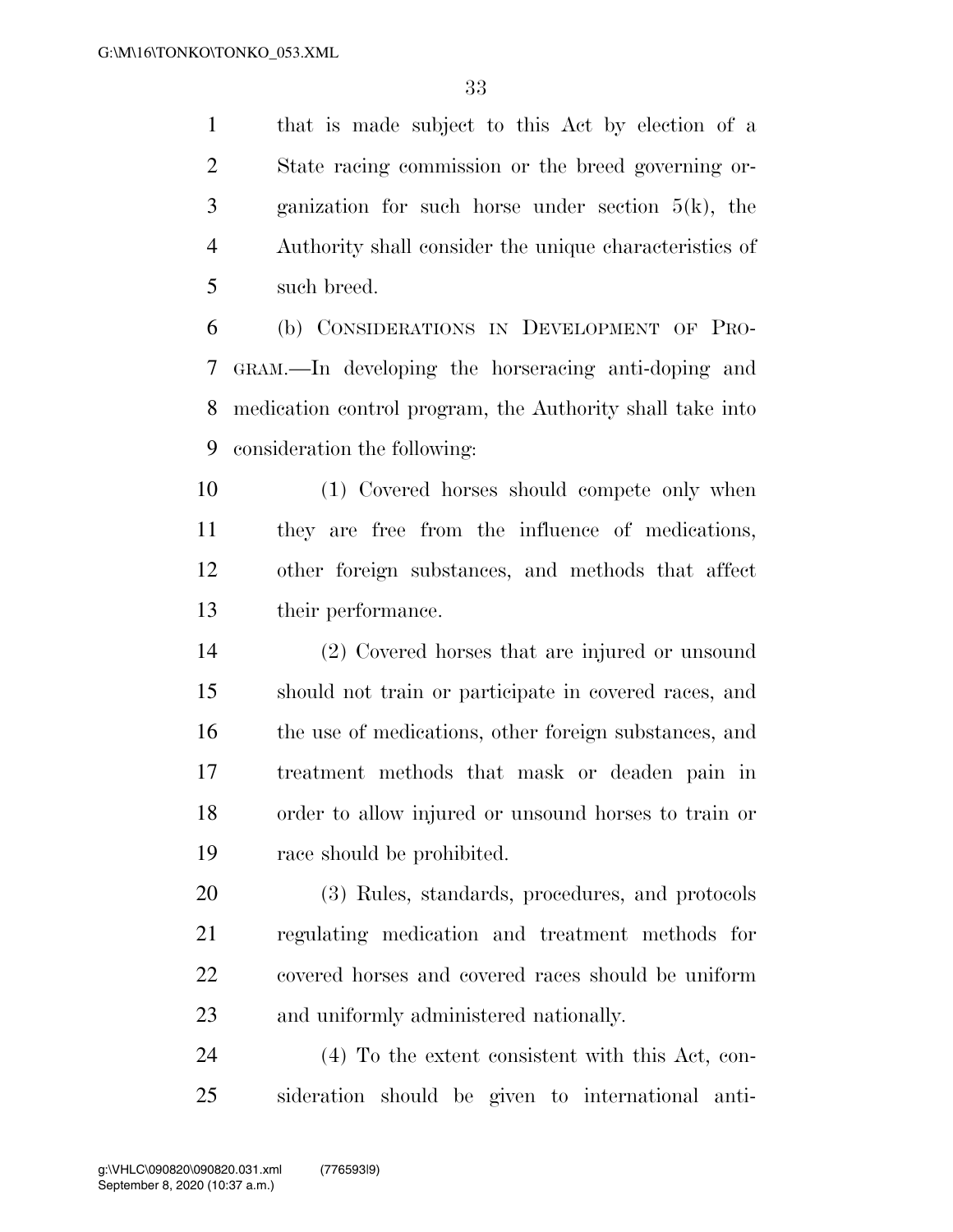doping and medication control standards of the International Federation of Horseracing Authorities and the Principles of Veterinary Medical Ethics of the American Veterinary Medical Association.

 (5) The administration of medications and treatment methods to covered horses should be based upon an examination and diagnosis that iden- tifies an issue requiring treatment for which the medication or method represents an appropriate component of treatment.

 (6) The amount of therapeutic medication that a covered horse receives should be the minimum nec- essary to address the diagnosed health concerns identified during the examination and diagnostic process.

 (7) The welfare of covered horses, the integrity of the sport, and the confidence of the betting public require full disclosure to regulatory authorities re- garding the administration of medications and treat-ments to covered horses.

 (c) ACTIVITIES.—The following activities shall be car- ried out under the horseracing anti-doping and medication control program:

 (1) STANDARDS FOR ANTI-DOPING AND MEDI-CATION CONTROL.—Not later than 120 days before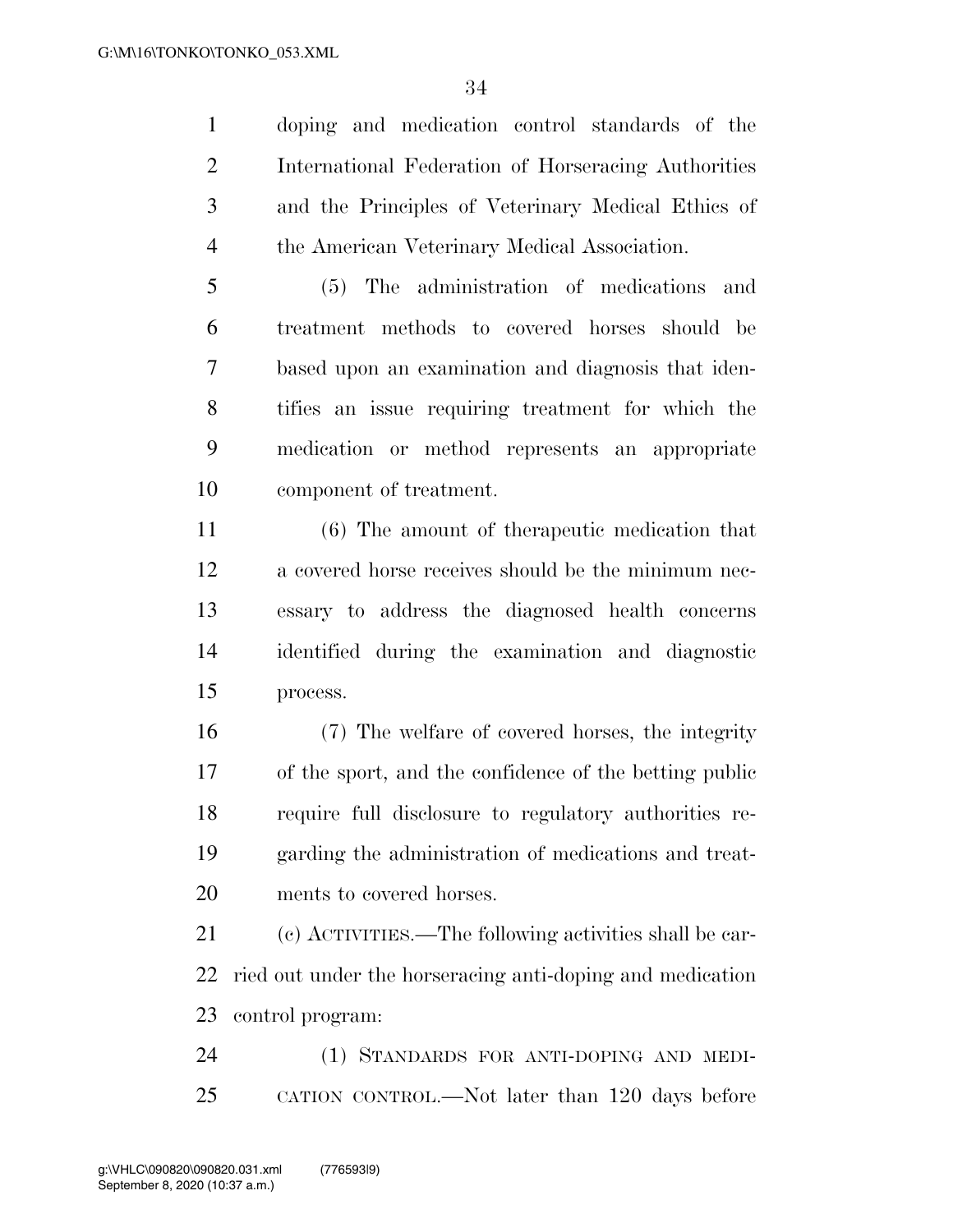| $\mathbf{1}$   | the program effective date, the Authority shall issue, |
|----------------|--------------------------------------------------------|
| $\overline{2}$ | by rule—                                               |
| 3              | $(A)$ uniform standards for-                           |
| $\overline{4}$ | (i) the administration of medication to                |
| 5              | covered horses by covered persons; and                 |
| 6              | laboratory testing accreditation<br>(ii)               |
| 7              | and protocols; and                                     |
| 8              | (B) a list of permitted and prohibited                 |
| 9              | medications, substances, and methods, including        |
| 10             | allowable limits of permitted medications, sub-        |
| 11             | stances, and methods.                                  |
| 12             | (2) REVIEW PROCESS FOR ADMINISTRATION OF               |
| 13             | MEDICATION.—The development of a review process        |
| 14             | for the administration of any medication to a cov-     |
| 15             | ered horse during the 48-hour period preceding the     |
| 16             | next racing start of the covered horse.                |
| 17             | (3) AGREEMENT REQUIREMENTS.—The devel-                 |
| 18             | opment of requirements with respect to agreements      |
| 19             | under section $5(e)$ .                                 |
| 20             | (4) ANTI-DOPING AND MEDICATION CONTROL                 |
| 21             | ENFORCEMENT AGENCY.-                                   |
| 22             | (A) CONTROL RULES, PROTOCOLS, ETC.-                    |
| 23             | Except as provided in paragraph $(5)$ , the anti-      |
| 24             | doping and medication control program enforce-         |
| 25             | ment agency under section $5(e)$ shall, in con-        |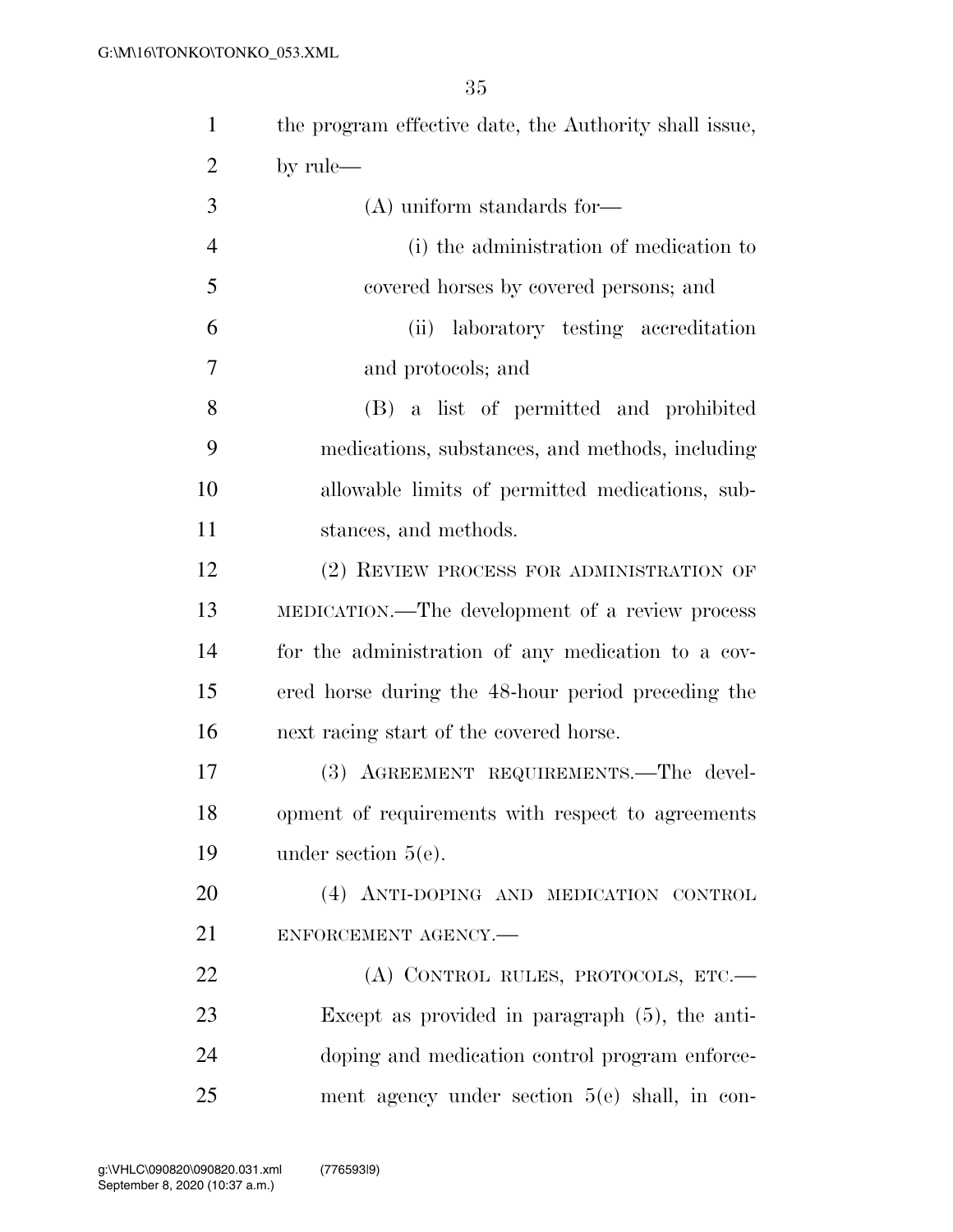sultation with the anti-doping and medication control standing committee of the Authority and consistent with international best practices, develop and recommend anti-doping and medi- cation control rules, protocols, policies, and guidelines for approval by the Authority.

 (B) RESULTS MANAGEMENT.—The anti- doping and medication control enforcement agency shall conduct and oversee anti-doping and medication control results management, in- cluding independent investigations, charging and adjudication of potential medication control rule violations, and the enforcement of any civil sanctions for such violations. Any final decision or civil sanction of the anti-doping and medica-16 tion control enforcement agency under this sub- paragraph shall be the final decision or civil sanction of the Authority, subject to review in accordance with section 9.

 (C) TESTING.—The anti-doping enforce- ment agency shall perform and manage test dis- tribution planning (including intelligence-based testing), the sample collection process, and in- competition and out-of-competition testing (in-cluding no-advance-notice testing).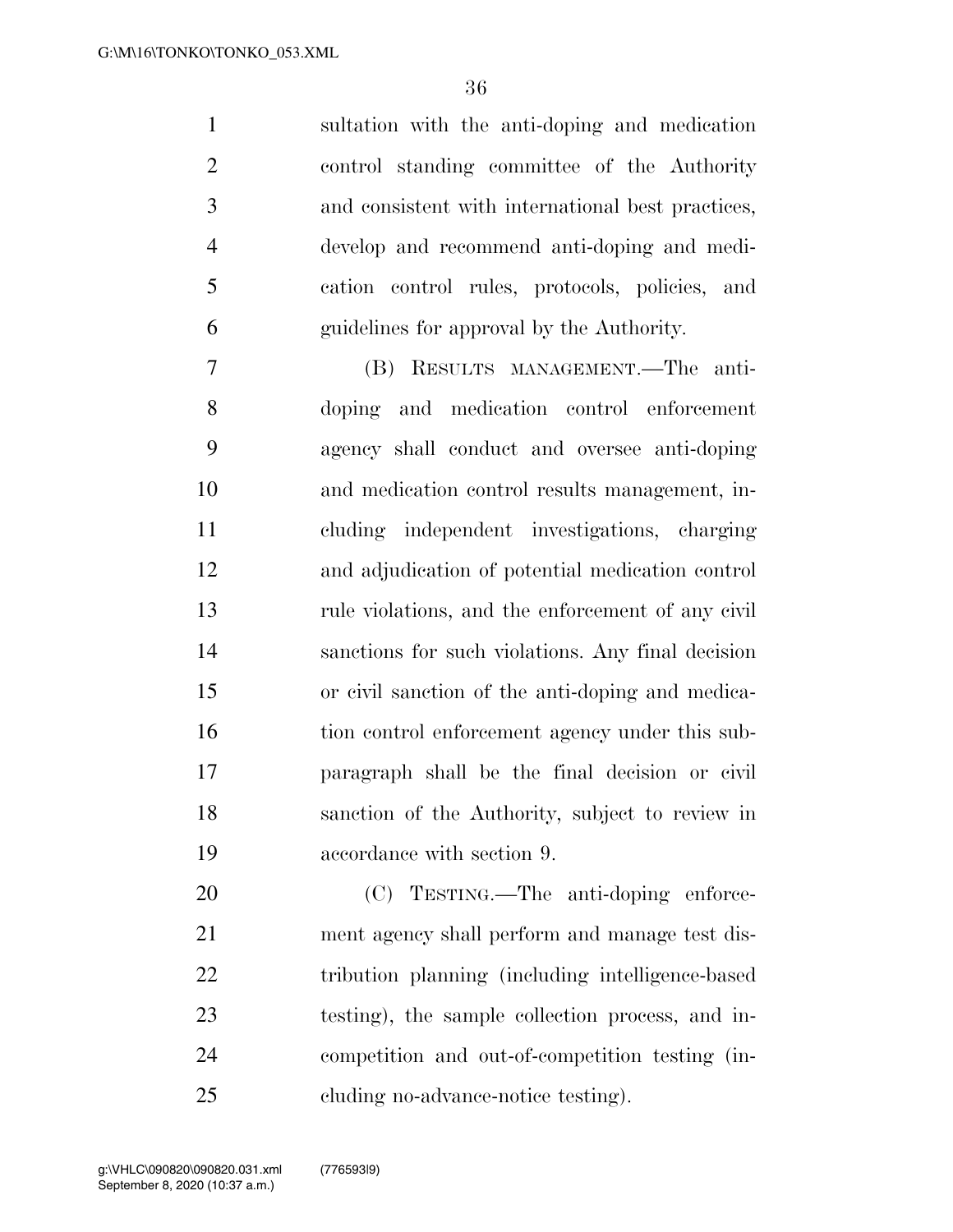(D) TESTING LABORATORIES.—The anti- doping and medication control enforcement agency shall accredit testing laboratories based upon the standards established under this Act, and shall monitor, test, and audit accredited laboratories to ensure continuing compliance with accreditation standards.

 (5) ANTI-DOPING AND MEDICATION CONTROL STANDING COMMITTEE.—The anti-doping and medi- cation control standing committee shall, in consulta- tion with the anti-doping and medication control en- forcement agency, develop lists of permitted and pro- hibited medications, methods, and substances for recommendation to, and approval by, the Authority. Any such list may prohibit the administration of any substance or method to a horse at any time after such horse becomes a covered horse if the Authority determines such substance or method has a long- term degrading effect on the soundness of a horse. (d) PROHIBITION.—Except as provided in sub- sections (e) and (f), the horseracing anti-doping and medi- cation control program shall prohibit the administration of any prohibited or otherwise permitted substance to a covered horse within 48 hours of its next racing start, ef-fective as of the program effective date.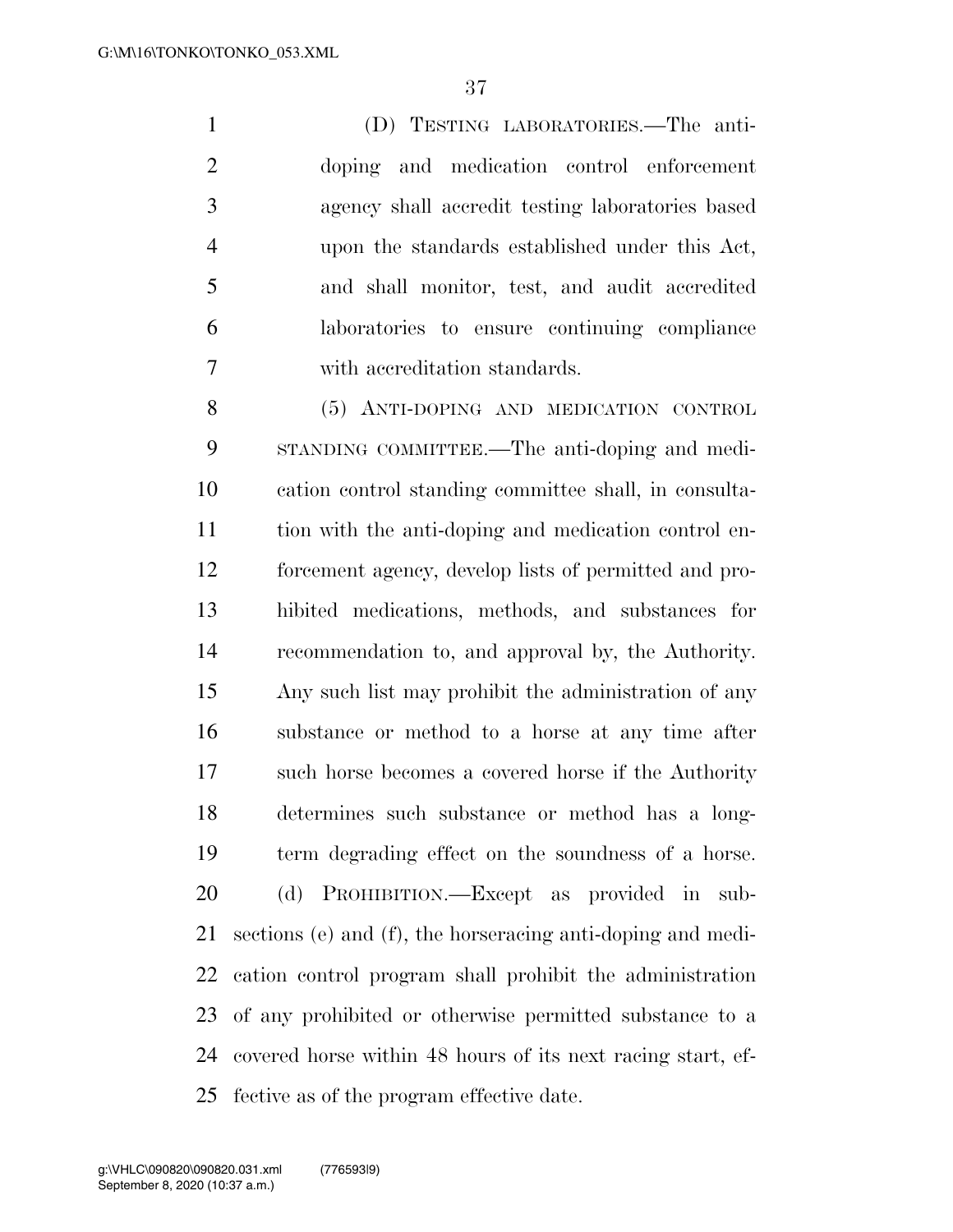(e) ADVISORY COMMITTEE STUDY AND REPORT.—

2 (1) IN GENERAL.—Not later than the program effective date, the Authority shall convene an advi- sory committee comprised of horseracing anti-doping and medication control industry experts, including a member designated by the anti-doping and medica- tion control enforcement agency, to conduct a study on the use of furosemide on horses during the 48- hour period before the start of a race, including the effect of furosemide on equine health and the integ- rity of competition and any other matter the Author-ity considers appropriate.

 (2) REPORT.—Not later than three years after the program effective date, the Authority shall direct the advisory committee convened under paragraph (1) to submit to the Authority a written report on the study conducted under that paragraph that in- cludes recommended changes, if any, to the prohibi-tion in subsection (d).

20 (3) MODIFICATION OF PROHIBITION.

21 (A) IN GENERAL.—After receipt of the re- port required by paragraph (2), the Authority may, by unanimous vote of the Board of the Authority, modify the prohibition in subsection (d) and, notwithstanding subsection (f), any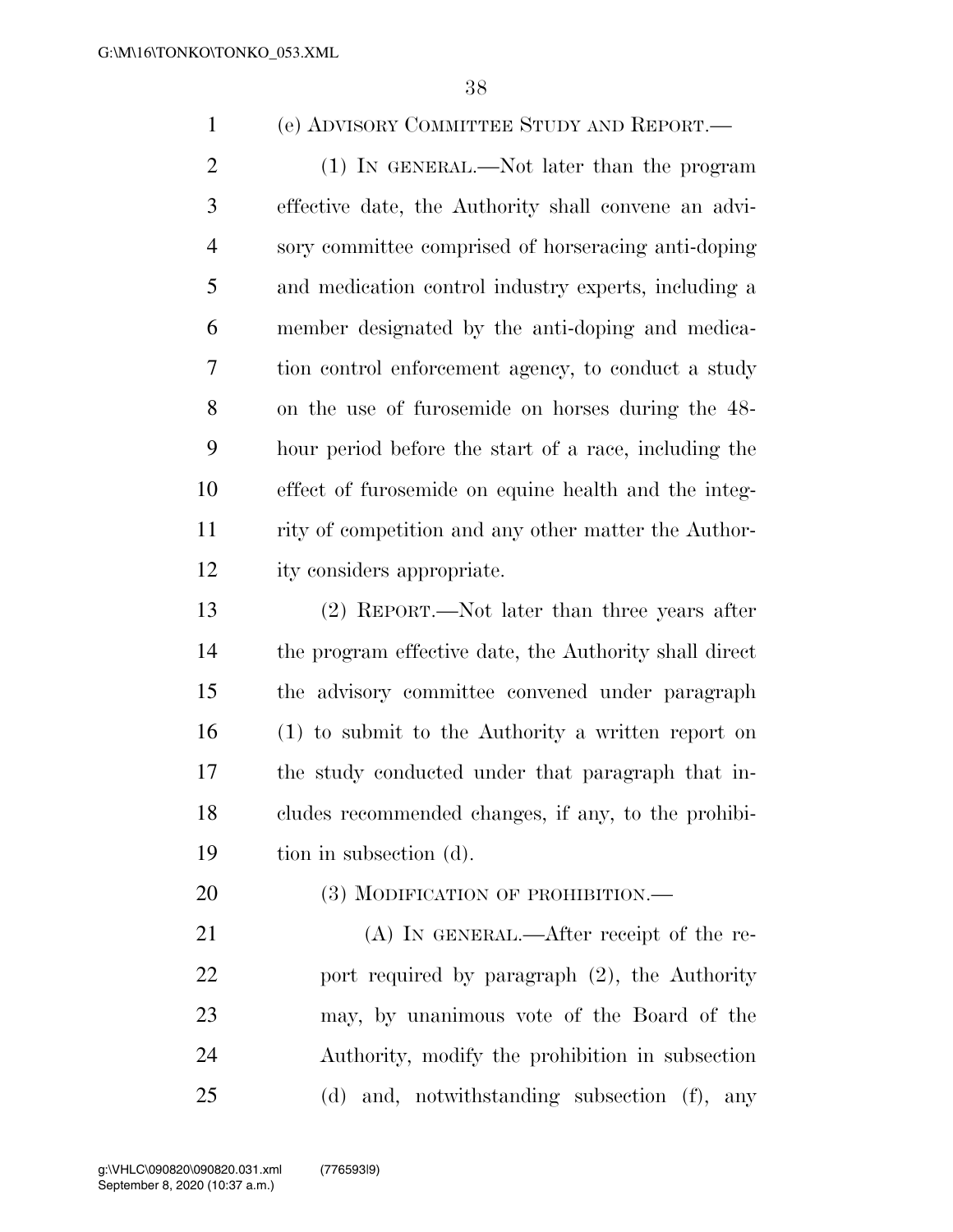| $\mathbf{1}$   | such modification shall apply to all States be-        |
|----------------|--------------------------------------------------------|
| $\overline{2}$ | ginning on the date that is three years after the      |
| 3              | program effective date.                                |
| $\overline{4}$ | (B) CONDITION.—In order for a unani-                   |
| 5              | mous vote described in subparagraph $(A)$ to ef-       |
| 6              | fect a modification of the prohibition in sub-         |
| 7              | section (d), the vote must include unanimous           |
| 8              | adoption of each of the following findings:            |
| 9              | (i)<br>That the modification is war-                   |
| 10             | ranted.                                                |
| 11             | (ii) That the modification is in the                   |
| 12             | best interests of horse racing.                        |
| 13             | (iii) That furosemide has no perform-                  |
| 14             | ance enhancing effect on individual horses.            |
| 15             | (iv) That public confidence in the in-                 |
| 16             | tegrity and safety of racing would not be              |
| 17             | adversely affected by the modification.                |
| 18             | (f) EXEMPTION.-                                        |
| 19             | (1) IN GENERAL.—Except as provided in para-            |
| 20             | $graph (2)$ , only during the three-year period begin- |
| 21             | ning on the program effective date, a State racing     |
| 22             | commission may submit to the Authority, at such        |
| 23             | time and in such manner as the Authority may re-       |
| 24             | quire, a request for an exemption from the prohibi-    |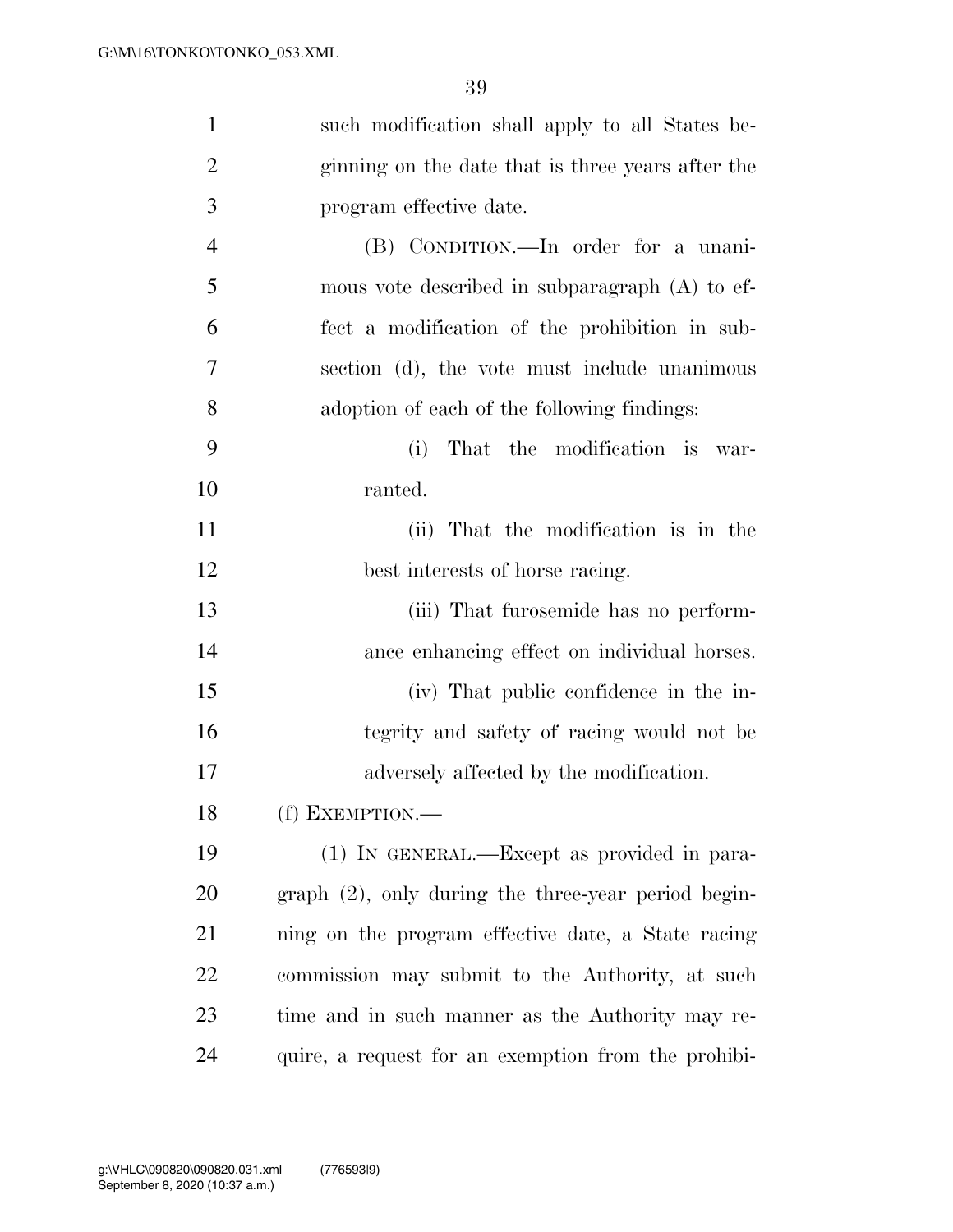| $\mathbf{1}$   | tion in subsection (d) with respect to the use of      |
|----------------|--------------------------------------------------------|
| $\overline{2}$ | furosemide on covered horses during such period.       |
| 3              | (2) EXCEPTIONS.—An exemption under para-               |
| $\overline{4}$ | $graph(1)$ may not be requested for-                   |
| 5              | (A) two-year-old covered horses; or                    |
| 6              | (B) covered horses competing in stakes                 |
| 7              | races.                                                 |
| 8              | $(3)$ CONTENTS OF REQUEST.—A request under             |
| 9              | paragraph (1) shall specify the applicable State rac-  |
| 10             | ing commission's requested limitations on the use of   |
| 11             | furosemide that would apply to the State under the     |
| 12             | horseracing anti-doping and medication control pro-    |
| 13             | gram during such period. Such limitations shall be     |
| 14             | no less restrictive on the use and administration of   |
| 15             | furosemide than the restrictions set forth in State's  |
| 16             | laws and regulations in effect as of September 1,      |
| 17             | 2020.                                                  |
| 18             | (4) GRANT OF EXEMPTION. Subject to sub-                |
| 19             | section $(e)(3)$ , the Authority shall grant an exemp- |
| 20             | tion requested under paragraph (1) for the remain-     |
| 21             | der of such period and shall allow the use of          |
| 22             | furosemide on covered horses in the applicable State,  |
| 23             | in accordance with the requested limitations.          |
| 24             | (g) BASELINE ANTI-DOPING AND MEDICATION CON-           |
| 25             | <b>TROL RULES.—</b>                                    |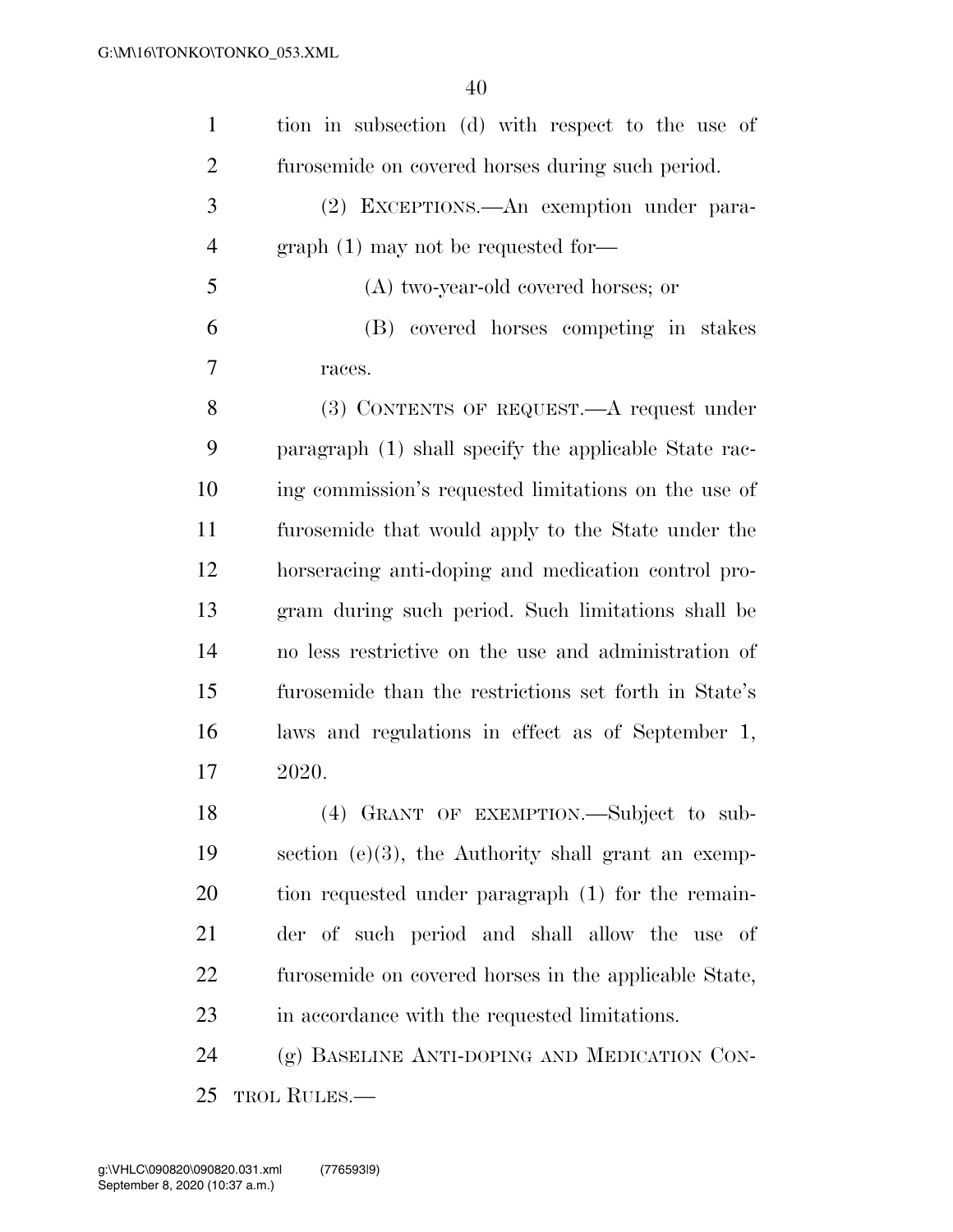| $\mathbf{1}$   | (1) IN GENERAL.—Subject to paragraph (3),             |
|----------------|-------------------------------------------------------|
| $\overline{2}$ | the baseline anti-doping and medication control rules |
| 3              | described in paragraph $(2)$ shall—                   |
| $\overline{4}$ | (A) constitute the initial rules of the horse-        |
| 5              | racing anti-doping and medication control pro-        |
| 6              | gram; and                                             |
| 7              | (B) except as exempted pursuant to sub-               |
| 8              | sections (e) and (f), remain in effect at all         |
| 9              | times after the program effective date.               |
| 10             | (2) BASELINE ANTI-DOPING MEDICATION CON-              |
| 11             | TROL RULES DESCRIBED.-                                |
| 12             | (A) IN GENERAL.—The baseline<br>anti-                 |
| 13             | doping and medication control rules described         |
| 14             | in this paragraph are the following:                  |
| 15             | (i) The lists of permitted and prohib-                |
| 16             | ited substances (including drugs, medica-             |
| 17             | tions, and naturally occurring substances             |
| 18             | and synthetically occurring substances) in            |
| 19             | effect for the International Federation of            |
| 20             | Horseracing Authorities, including the                |
| 21             | International Federation of Horseracing               |
| 22             | Authorities International Screening Limits            |
| 23             | for urine, dated May 2019, and the Inter-             |
| 24             | national Federation of Horseracing Au-                |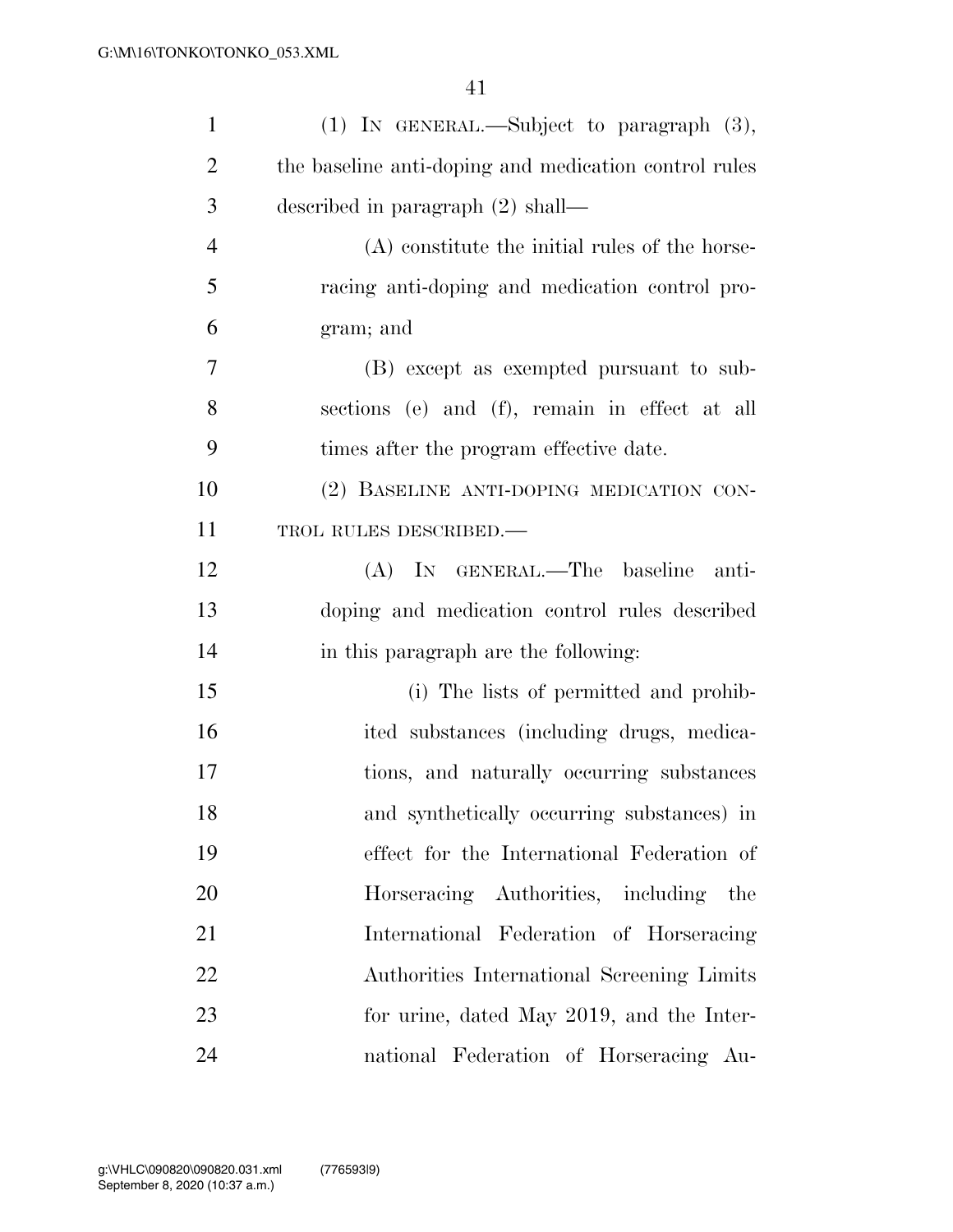| $\mathbf{1}$   | thorities International Screening Limits for                  |
|----------------|---------------------------------------------------------------|
| $\overline{2}$ | plasma, dated May 2019.                                       |
| 3              | (ii) The World Anti-Doping Agency                             |
| $\overline{4}$ | International Standard for Laboratories                       |
| 5              | (version $10.0$ ), dated November 12, 2019.                   |
| 6              | (iii) The Association of Racing Com-                          |
| 7              | missioners International out-of-competition                   |
| 8              | testing standards, Model Rules of Racing                      |
| 9              | (version $9.2$ ).                                             |
| 10             | (iv) The Association of Racing Com-                           |
| 11             | missioners International penalty and mul-                     |
| 12             | tiple medication violation rules, Model                       |
| 13             | Rules of Racing (version 6.2).                                |
| 14             | (B) CONFLICT OF RULES.—In the case of                         |
| 15             | a conflict among the rules described in subpara-              |
| 16             | graph $(A)$ , the most stringent rule shall apply.            |
| 17             | (3) MODIFICATIONS TO BASELINE RULES.—                         |
| 18             | (A) DEVELOPMENT BY ANTI-DOPING AND                            |
| 19             | $\rm CONTROL$<br><b>MEDICATION</b><br><b>STANDING</b><br>COM- |
| 20             | MITTEE.—The anti-doping and medication con-                   |
| 21             | trol standing committee, in consultation with                 |
| 22             | the anti-doping and medication control enforce-               |
| 23             | ment agency, may develop and submit to the                    |
| 24             | Authority for approval by the Authority pro-                  |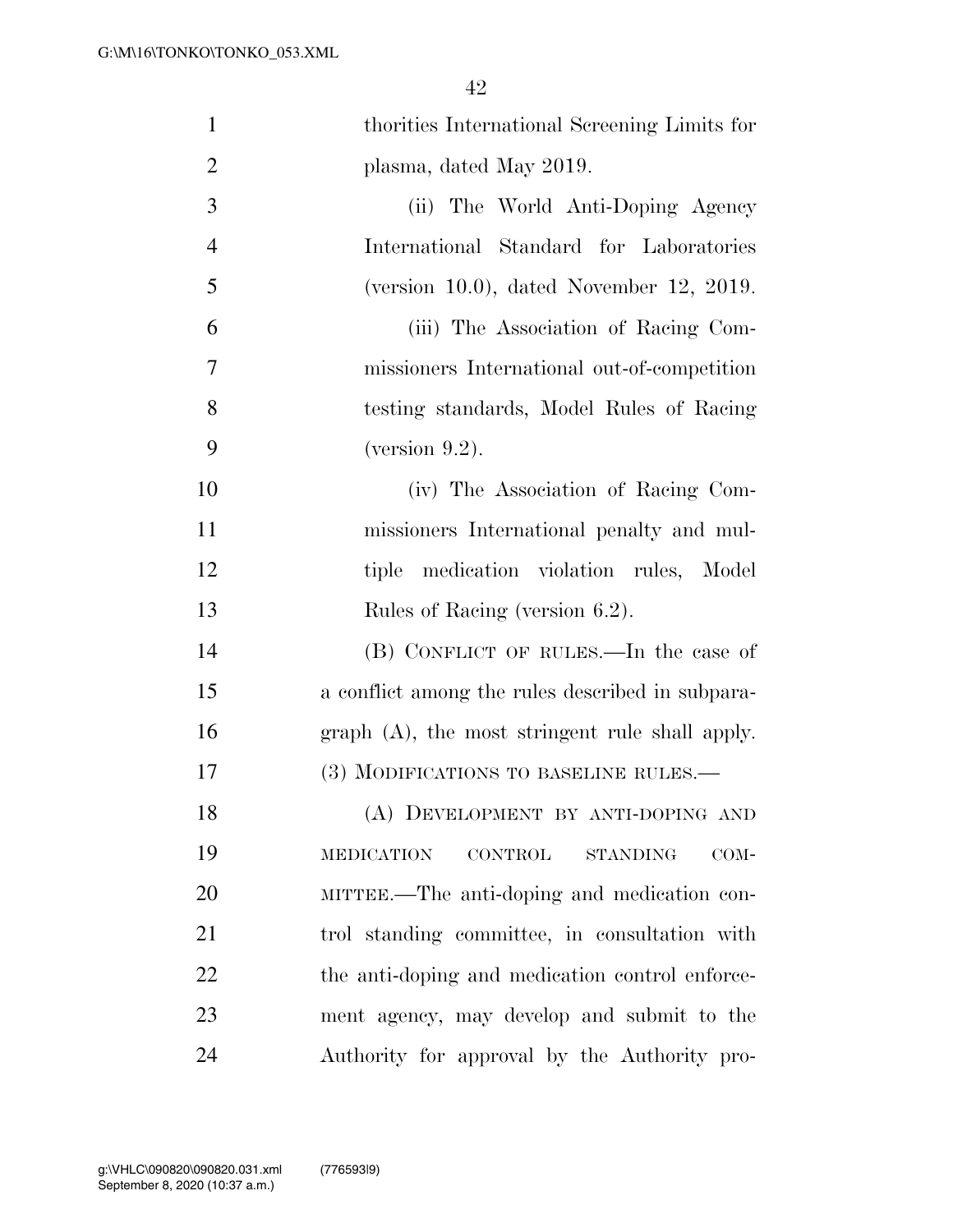posed modifications to the baseline anti-doping and medication control rules.

 (B) AUTHORITY APPROVAL.—If the Au- thority approves a proposed modification under this paragraph, the proposed modification shall be submitted to and considered by the Commis-sion in accordance with section 4.

8 (C) ANTI-DOPING AND MEDICATION CON- TROL ENFORCEMENT AGENCY VETO AUTHOR- ITY.—The Authority shall not approve any pro- posed modification that renders an anti-doping and medication control rule less stringent than the baseline anti-doping and medication control rules described in paragraph (2) (including by increasing permitted medication thresholds, adding permitted medications, removing prohib- ited medications, or weakening enforcement mechanisms) without the approval of the anti- doping and medication control enforcement agency.

### **SEC. 7. RACETRACK SAFETY PROGRAM.**

22 (a) ESTABLISHMENT AND CONSIDERATIONS.—

23 (1) IN GENERAL.—Not later than the program effective date, and after notice and an opportunity for public comment in accordance with section 4, the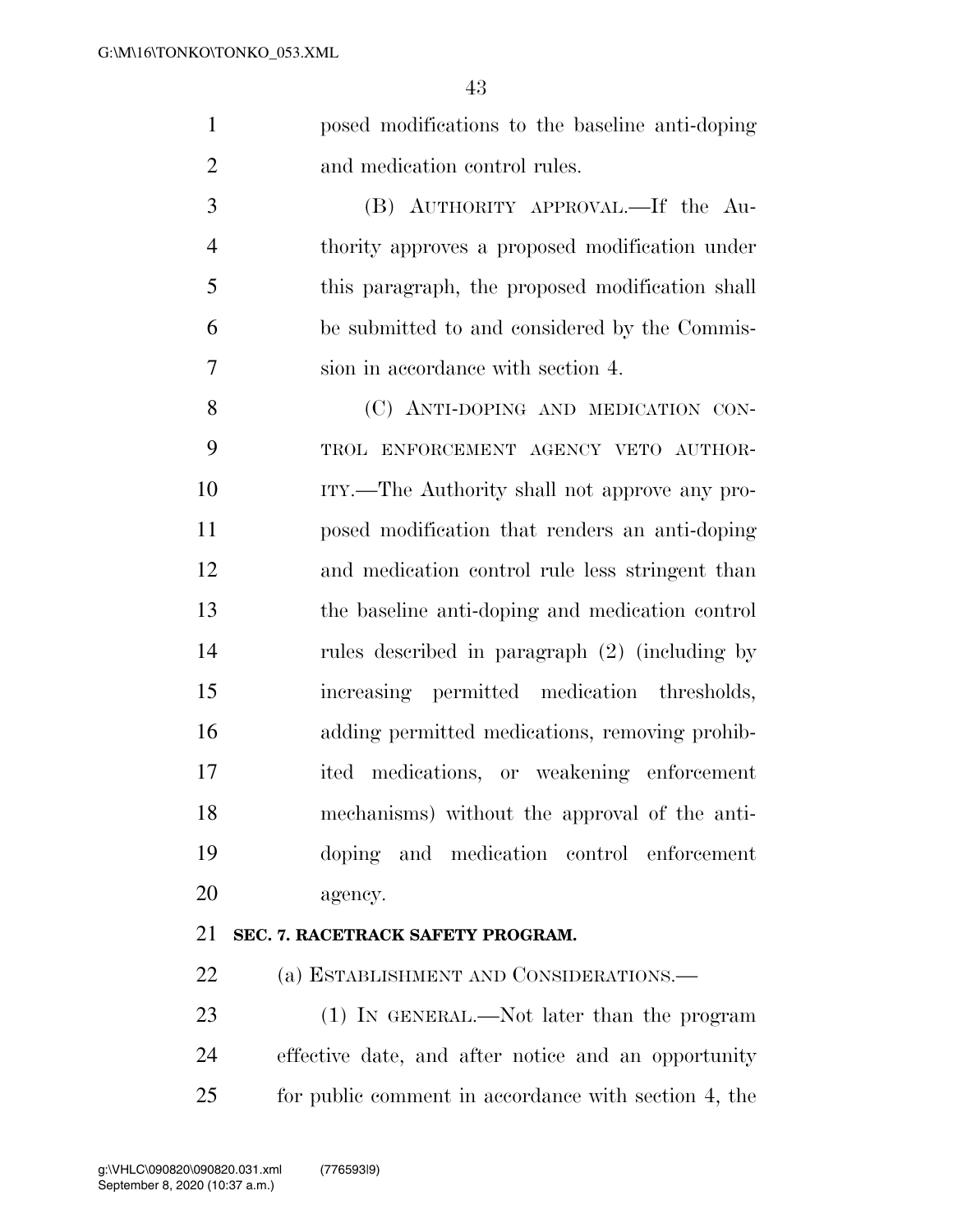Authority shall establish a racetrack safety program applicable to all covered horses, covered persons, and covered horseraces in accordance with the registra-4 tion of covered persons under section 5(d).

 (2) CONSIDERATIONS IN DEVELOPMENT OF SAFETY PROGRAM.—In the development of the horseracing safety program for covered horses, cov- ered persons, and covered horseraces, the Authority and the Commission shall take into consideration ex- isting safety standards including the National Thor- oughbred Racing Association Safety and Integrity Alliance Code of Standards, the International Fed- eration of Horseracing Authority's International Agreement on Breeding, Racing, and Wagering, and the British Horseracing Authority's Equine Health and Welfare program.

 (b) ELEMENTS OF HORSERACING SAFETY PRO- GRAM.—The horseracing safety program shall include the following:

 (1) A set of training and racing safety stand- ards and protocols taking into account regional dif- ferences and the character of differing racing facili-ties.

 (2) A uniform set of training and racing safety standards and protocols consistent with the humane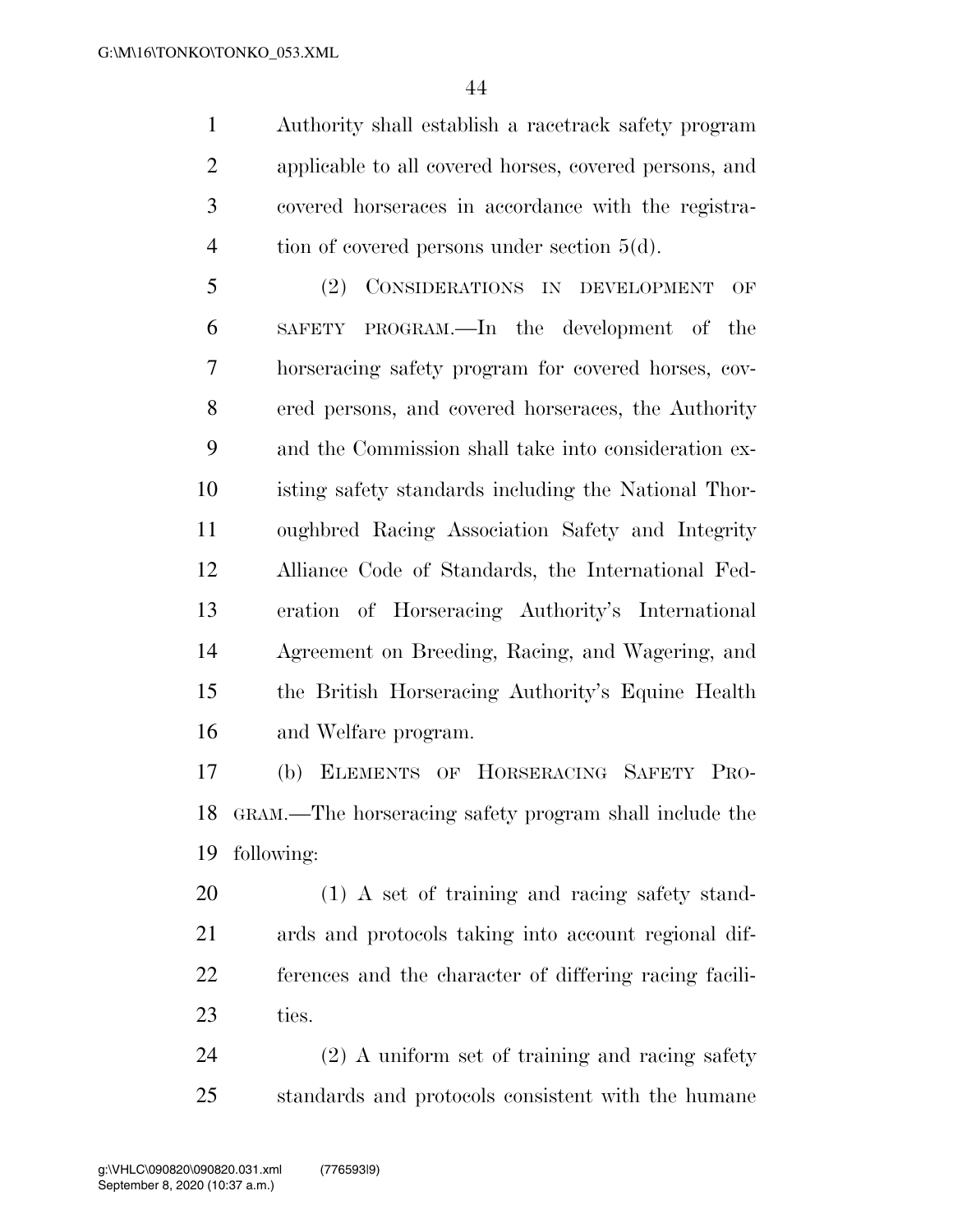| $\mathbf{1}$   | treatment of covered horses, which may include lists  |
|----------------|-------------------------------------------------------|
| $\overline{2}$ | of permitted and prohibited practices or methods      |
| 3              | (such as crop use).                                   |
| $\overline{4}$ | (3) A racing surface quality maintenance sys-         |
| 5              | tem that—                                             |
| 6              | (A) takes into account regional differences           |
| 7              | and the character of differing racing facilities;     |
| 8              | and                                                   |
| 9              | (B) may include requirements for track                |
| 10             | surface design and consistency and established        |
| 11             | standard operating procedures related to track        |
| 12             | surface, monitoring, and maintenance (such as         |
| 13             | standardized seasonal assessment, daily track-        |
| 14             | ing, and measurement).                                |
| 15             | (4) A uniform set of track safety standards and       |
| 16             | protocols, that may include rules governing oversight |
| 17             | and movement of covered horses and human and          |
| 18             | equine injury reporting and prevention.               |
| 19             | (5) Programs for injury and fatality data anal-       |
| 20             | ysis, that may include pre- and post-training and     |
| 21             | race inspections, use of a veterinarian's list, and   |
| 22             | concussion protocols.                                 |
| 23             | (6) The undertaking of investigations at race-        |
| 24             | track and non-racetrack facilities related to safety  |
| 25             | violations.                                           |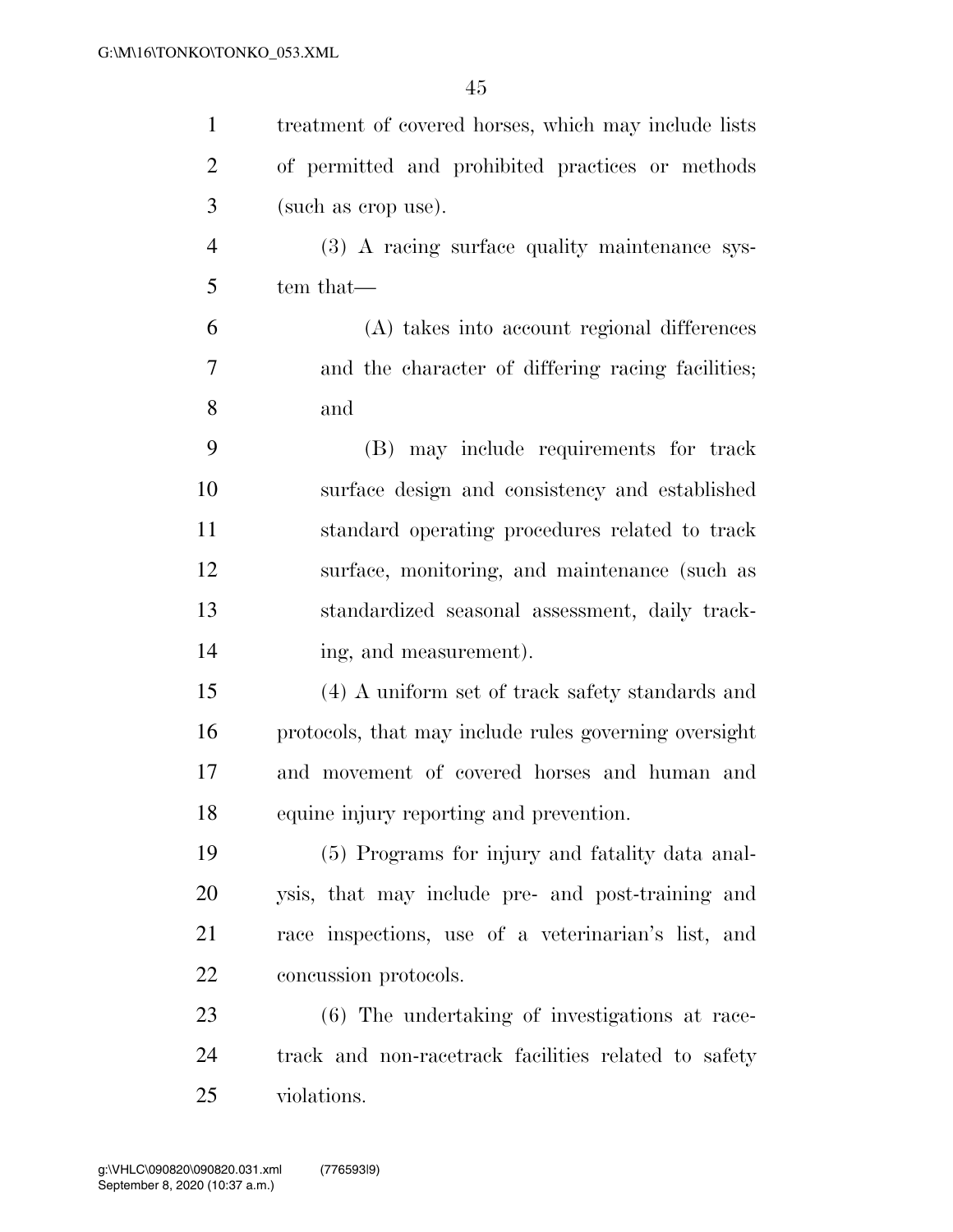| $\mathbf{1}$   | (7) Procedures for investigating, charging, and         |
|----------------|---------------------------------------------------------|
| $\overline{2}$ | adjudicating violations and for the enforcement of      |
| 3              | civil sanctions for violations.                         |
| $\overline{4}$ | (8) A schedule of civil sanctions for violations.       |
| 5              | (9) Disciplinary hearings, which may include            |
| 6              | binding arbitration, civil sanctions, and research.     |
| 7              | (10) Management of violation results.                   |
| 8              | (11) Programs relating to safety and perform-           |
| 9              | ance research and education.                            |
| 10             | (12) An evaluation and accreditation program            |
| 11             | that ensures that racetracks in the United States       |
| 12             | meet the standards described in the elements of the     |
| 13             | Horseracing Safety Program.                             |
| 14             | (c) ACTIVITIES.—The following activities shall be car-  |
| 15             |                                                         |
|                | ried out under the racetrack safety program:            |
| 16             | (1) STANDARDS FOR RACETRACK SAFETY.-                    |
| 17             | The development, by the racetrack safety standing       |
| 18             | committee of the Authority in section $3(e)(2)$ of uni- |
| 19             | form standards for racetrack and horseracing safety.    |
| 20             | (2) STANDARDS FOR SAFETY AND PERFORM-                   |
| 21             | ANCE ACCREDITATION.-                                    |
| 22             | (A) IN GENERAL.—Not later than 120                      |
| 23             | days before the program effective date, the Au-         |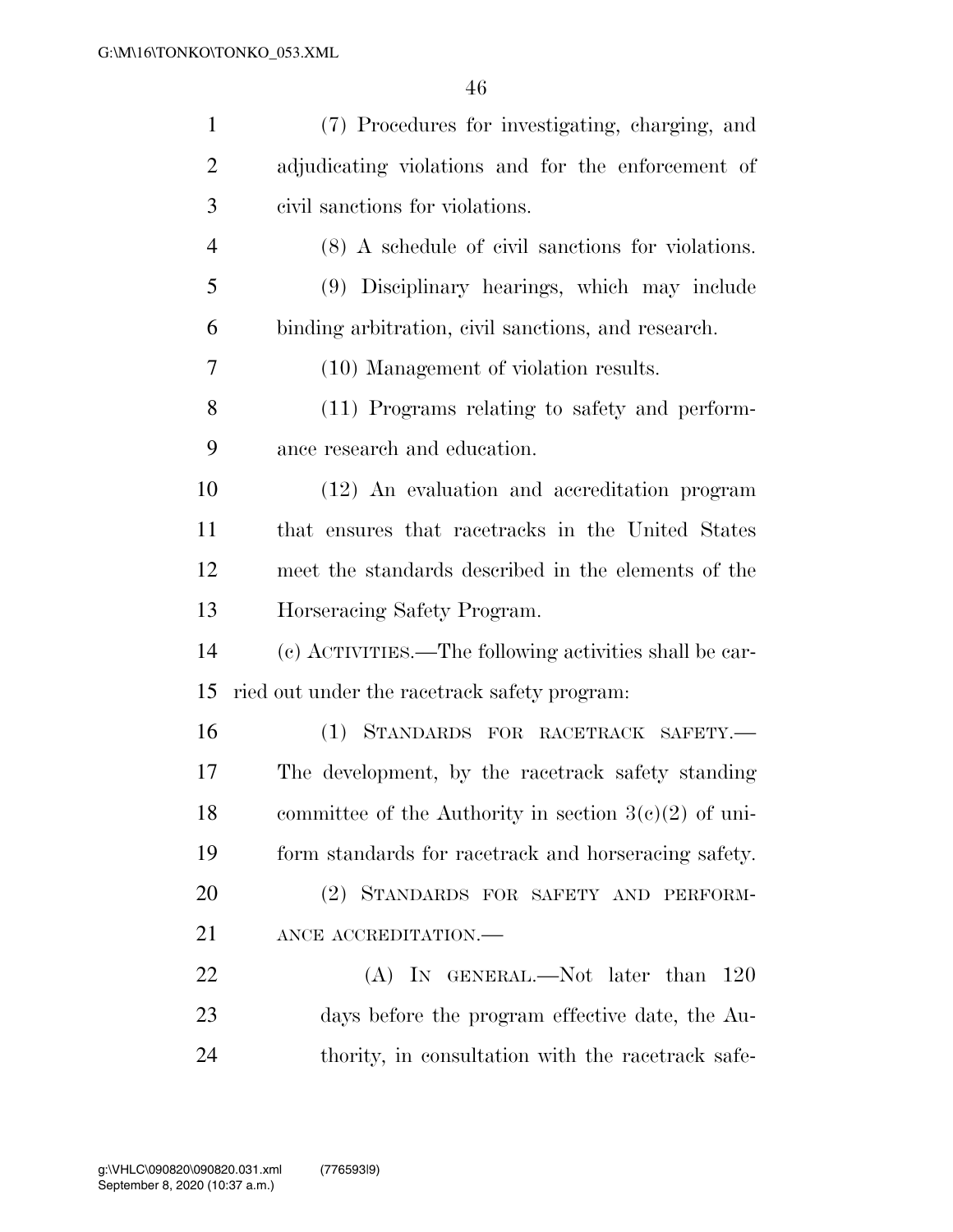| $\mathbf{1}$   | ty standing committee, shall issue, by rule in  |
|----------------|-------------------------------------------------|
| $\overline{2}$ | accordance with section 4—                      |
| 3              | (i) safety and performance standards            |
| $\overline{4}$ | of accreditation for racetracks; and            |
| 5              | (ii) the process by which a racetrack           |
| 6              | may achieve and maintain accreditation by       |
| 7              | the Authority.                                  |
| 8              | (B) MODIFICATIONS.-                             |
| 9              | (i) IN GENERAL.—The Authority may               |
| 10             | modify rules establishing the standards         |
| 11             | issued under subparagraph (A), as the Au-       |
| 12             | thority considers appropriate.                  |
| 13             | (ii)<br>NOTICE AND COMMENT.—The                 |
| 14             | Commission shall publish in the Federal         |
| 15             | Register any proposed rule of the Author-       |
| 16             | ity, and provide an opportunity for public      |
| 17             | comment with respect to, any modification       |
| 18             | under clause (i) in accordance with section     |
| 19             | 4.                                              |
| 20             | (C) EXTENSION OF PROVISIONAL OR IN-             |
| 21             | TERIM ACCREDITATION.—The Authority may,         |
| 22             | by rule in accordance with section 4, extend    |
| 23             | provisional or interim accreditation to a race- |
| 24             | track accredited by the National Thoroughbred   |
| 25             | Racing Association Safety and Integrity Alli-   |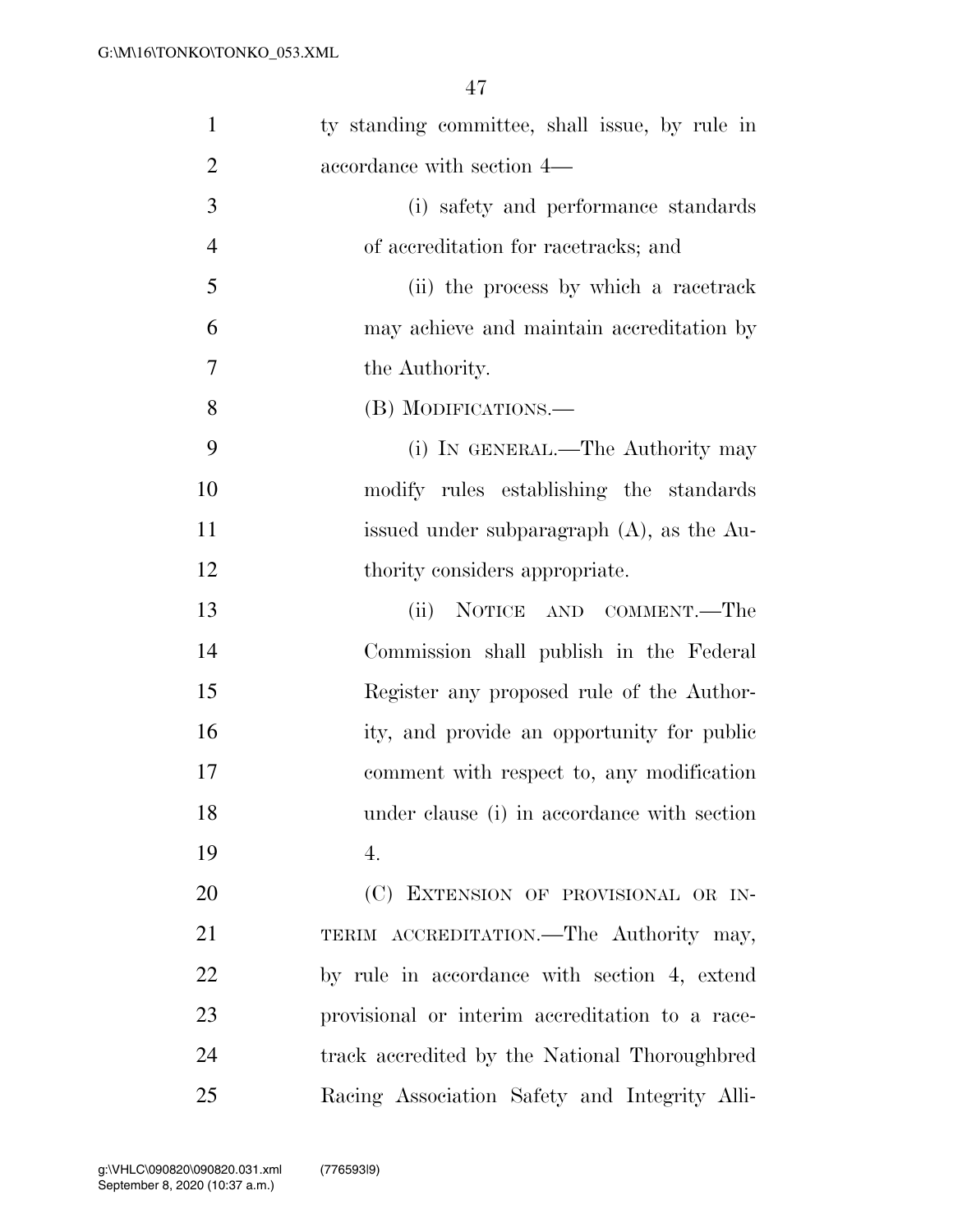ance on a date before the program effective date.

 (3) NATIONWIDE SAFETY AND PERFORMANCE DATABASE.—

 (A) IN GENERAL.—Not later than one year after the program effective date, and after no- tice and an opportunity for public comment in accordance with section 4, the Authority, in consultation with the Commission, shall develop and maintain a nationwide database of race- horse safety, performance, health, and injury information for the purpose of conducting an epidemiological study.

 (B) COLLECTION OF INFORMATION.—In accordance with the registration of covered per- sons under section 5(d), the Authority may re- quire covered persons to collect and submit to the database described in subparagraph (A) such information as the Authority may require to further the goal of increased racehorse wel-fare.

### **SEC. 8. RULE VIOLATIONS AND CIVIL SANCTIONS.**

23 (a) DESCRIPTION OF RULE VIOLATIONS.—

 (1) IN GENERAL.—The Authority shall issue, by rule in accordance with section 4, a description of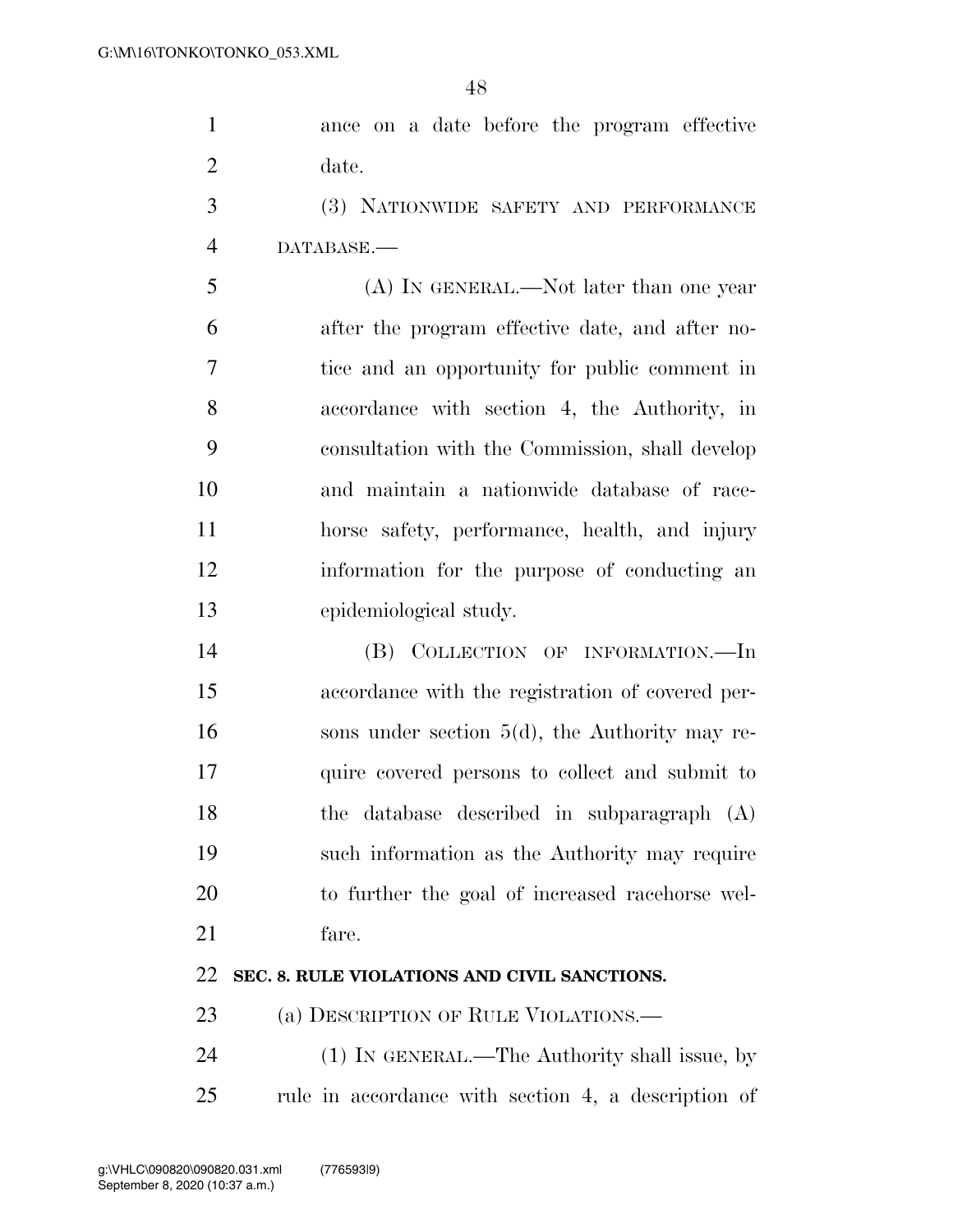| $\mathbf{1}$ | safety, performance, and anti-doping and medication  |
|--------------|------------------------------------------------------|
| 2            | control rule violations applicable to covered horses |
| 3            | and covered persons.                                 |
| 4            | (2) ELEMENTS.—The description of rule viola-         |
| 5            | tions established under paragraph (1) may include    |
| 6            | the following:                                       |
| 7            | (A) With respect to a covered horse, strict          |
| 8            | liability for covered trainers for—                  |
| 9            | (i) the presence of a prohibited sub-                |
| 10           | stance or method in a sample or the use of           |
| 11           | a prohibited substance or method;                    |
| 12           | (ii) the presence of a permitted sub-                |
| 13           | stance in a sample in excess of the amount           |
| 14           | allowed by the horseracing anti-doping and           |
| 15           | medication control program; and                      |
| 16           | (iii) the use of a permitted method in               |
| 17           | violation of the applicable limitations es-          |
| 18           | tablished<br>under the horseracing anti-             |
| 19           | doping and medication control program.               |
| 20           | (B) Attempted use of a prohibited sub-               |
| 21           | stance or method on a covered horse.                 |
| 22           | (C) Possession of any prohibited substance           |
| 23           | or method.                                           |
| 24           | (D) Attempted possession of any prohib-              |
| 25           | ited substance or method.                            |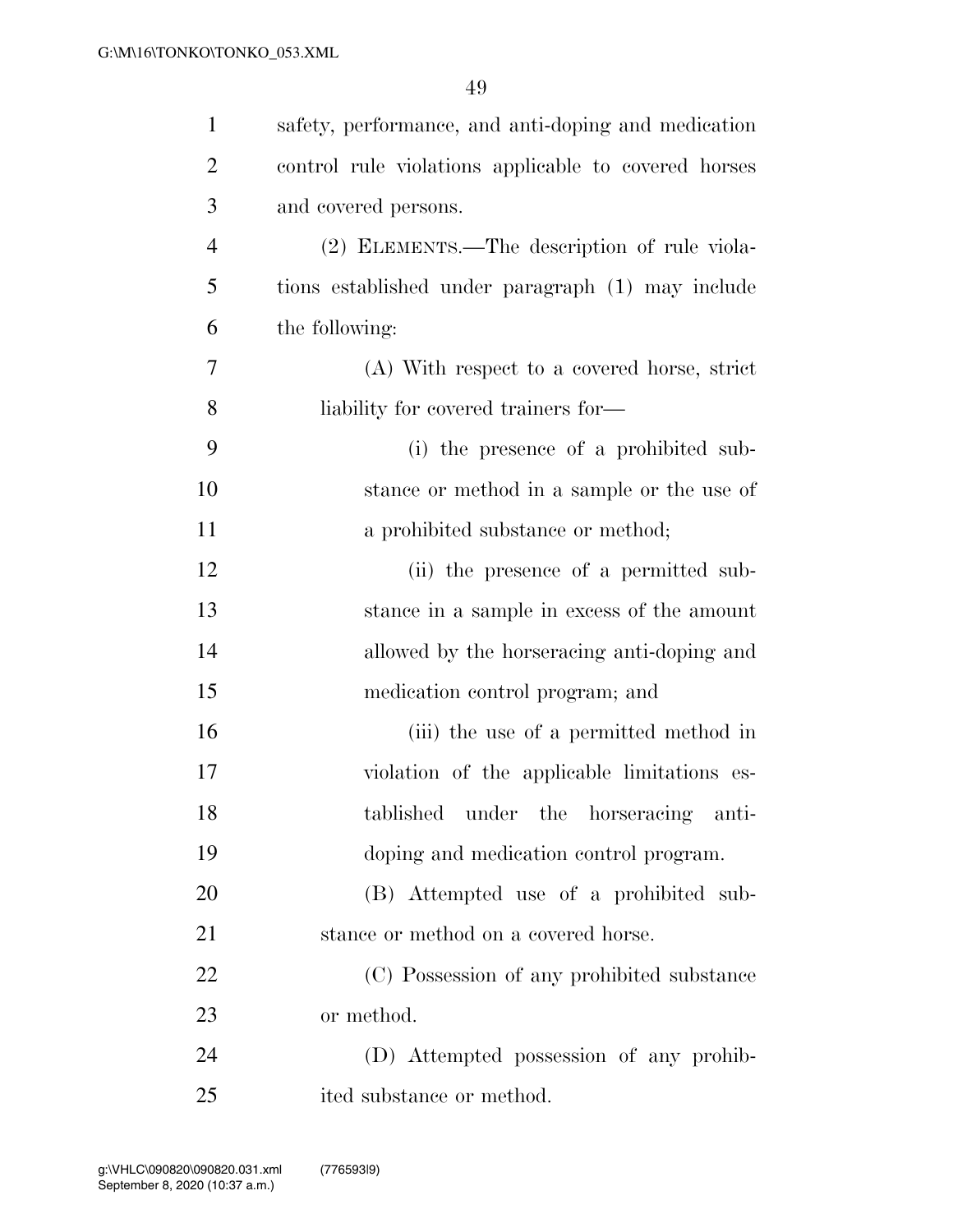| $\mathbf{1}$   | (E) Administration or attempted adminis-          |
|----------------|---------------------------------------------------|
| $\overline{2}$ | tration of any prohibited substance or method     |
| 3              | on a covered horse.                               |
| $\overline{4}$ | (F) Refusal or failure, without compelling        |
| 5              | justification, to submit a covered horse for sam- |
| 6              | ple collection.                                   |
| 7              | (G) Failure to cooperate with the Author-         |
| 8              | ity or an agent of the Authority during any in-   |
| 9              | vestigation.                                      |
| 10             | (H) Failure to respond truthfully, to the         |
| 11             | best of a covered person's knowledge, to a ques-  |
| 12             | tion of the Authority or an agent of the Author-  |
| 13             | ity with respect to any matter under the juris-   |
| 14             | diction of the Authority.                         |
| 15             | Tampering or attempted tampering<br>(I)           |
| 16             | with the application of the safety, performance,  |
| 17             | or anti-doping and medication control rules or    |
| 18             | process adopted by the Authority, including—      |
| 19             | (i) the intentional interference, or an           |
| 20             | attempt to interfere, with an official or         |
| 21             | agent of the Authority;                           |
| 22             | (ii) the procurement or the provision             |
| 23             | of fraudulent information to the Authority        |
| 24             | or agent; and                                     |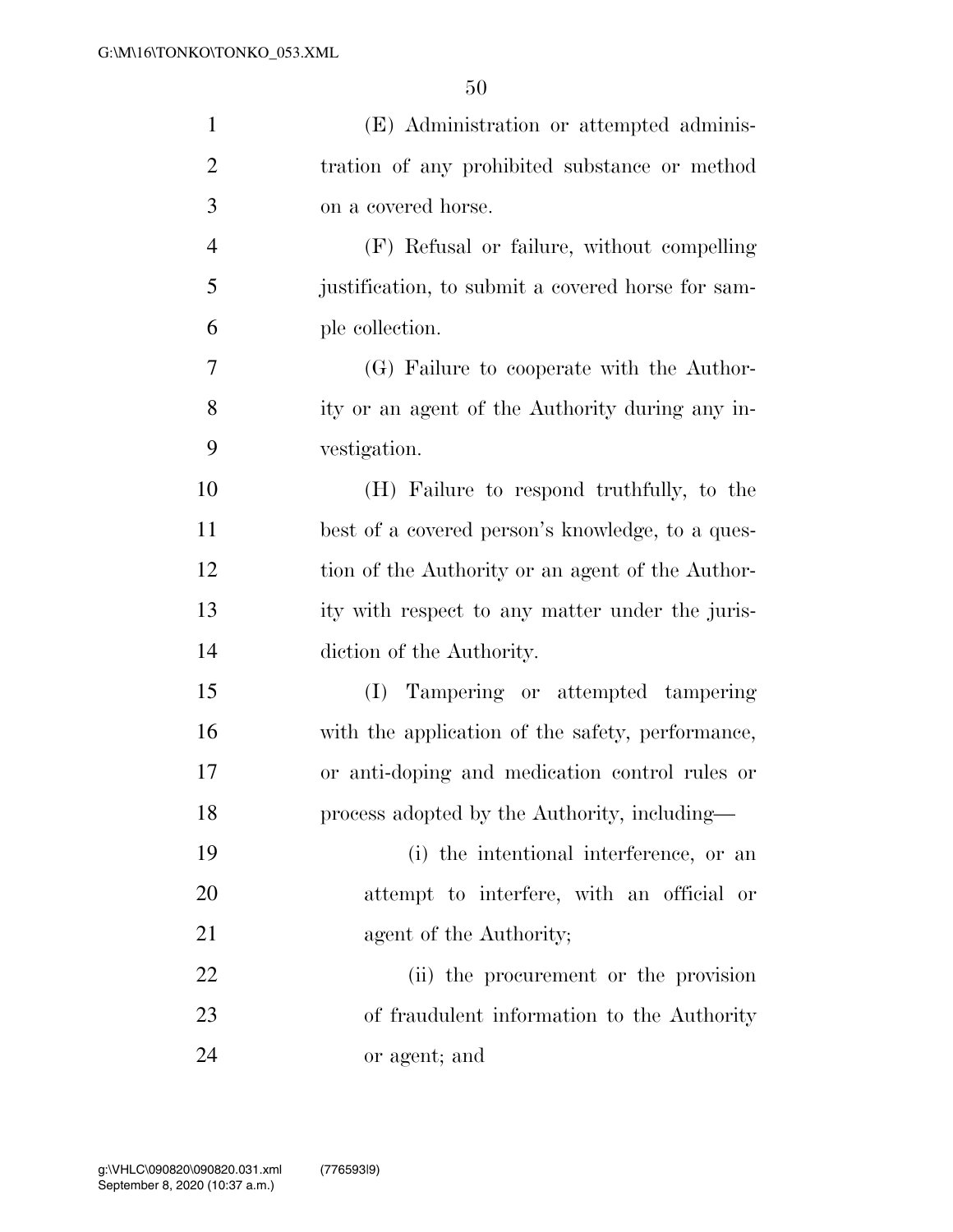| $\mathbf{1}$   | (iii) the intimidation of, or an attempt            |
|----------------|-----------------------------------------------------|
| $\overline{2}$ | to intimidate, a potential witness.                 |
| 3              | (J) Trafficking or attempted trafficking in         |
| $\overline{4}$ | any prohibited substance or method.                 |
| 5              | (K) Assisting, encouraging, aiding, abet-           |
| 6              | ting, conspiring, covering up, or any other type    |
| 7              | of intentional complicity involving a safety, per-  |
| 8              | formance, or anti-doping and medication control     |
| 9              | rule violation or the violation of a period of sus- |
| 10             | pension or eligibility.                             |
| 11             | (L) Threatening or seeking to intimidate a          |
| 12             | person with the intent of discouraging the per-     |
| 13             | son from the good faith reporting to the Au-        |
| 14             | thority, an agent of the Authority or the Com-      |
| 15             | mission, or the anti-doping and medication con-     |
| 16             | trol enforcement agency under section $5(e)$ , of   |
| 17             | information that relates to-                        |
| 18             | (i) an alleged safety, performance, or              |
| 19             | anti-doping and medication control rule             |
| 20             | violation; or                                       |
| 21             | (ii) alleged noncompliance with a safe-             |
| 22             | ty, performance, or anti-doping and medi-           |
| 23             | cation control rule.                                |
| 24             | (b) TESTING LABORATORIES.-                          |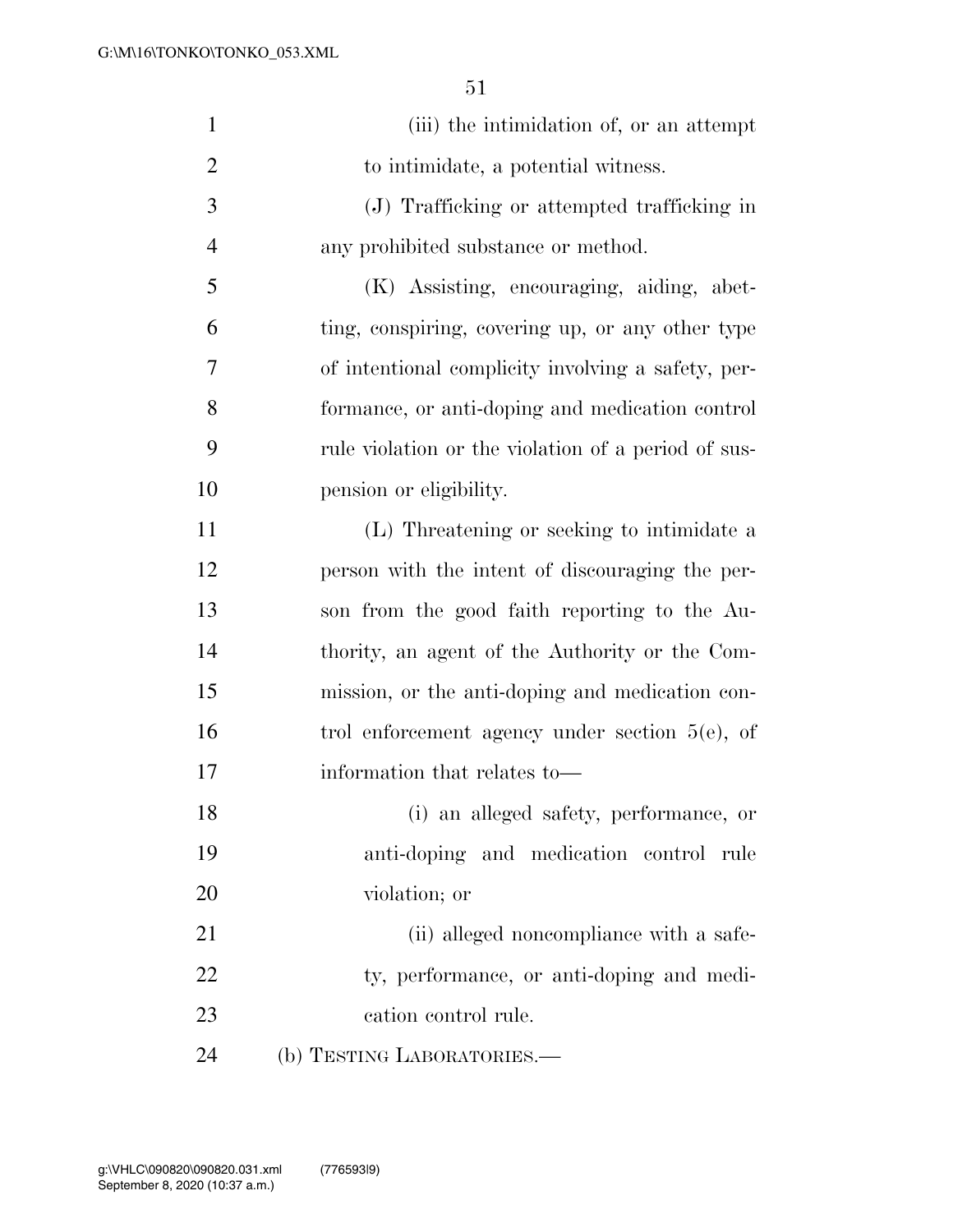| $\mathbf{1}$   | (1) ACCREDITATION AND STANDARDS.-Not                   |
|----------------|--------------------------------------------------------|
| $\overline{2}$ | later than 120 days before the program effective       |
| 3              | date, the Authority shall, in consultation with the    |
| $\overline{4}$ | anti-doping and medication control enforcement         |
| 5              | agency, establish, by rule in accordance with section  |
| 6              | $4-$                                                   |
| 7              | (A) standards of accreditation for labora-             |
| 8              | tories involved in testing samples from covered        |
| 9              | horses;                                                |
| 10             | (B) the process for achieving and main-                |
| 11             | taining accreditation; and                             |
| 12             | (C) the standards and protocols for testing            |
| 13             | such samples.                                          |
| 14             | (2) ADMINISTRATION.—The accreditation of               |
| 15             | laboratories and the conduct of audits of accredited   |
| 16             | laboratories to ensure compliance with Authority       |
| 17             | rules shall be administered by the anti-doping and     |
| 18             | medication control enforcement agency. The anti-       |
| 19             | doping and medication control enforcement agency       |
| 20             | shall have the authority to require specific test sam- |
| 21             | ples to be directed to and tested by laboratories hav- |
| 22             | ing special expertise in the required tests.           |
| 23             | (3) EXTENSION OF PROVISIONAL OR INTERIM                |
| 24             | ACCREDITATION.—The Authority may, by rule in ac-       |
| 25             | cordance with section 4, extend provisional or in-     |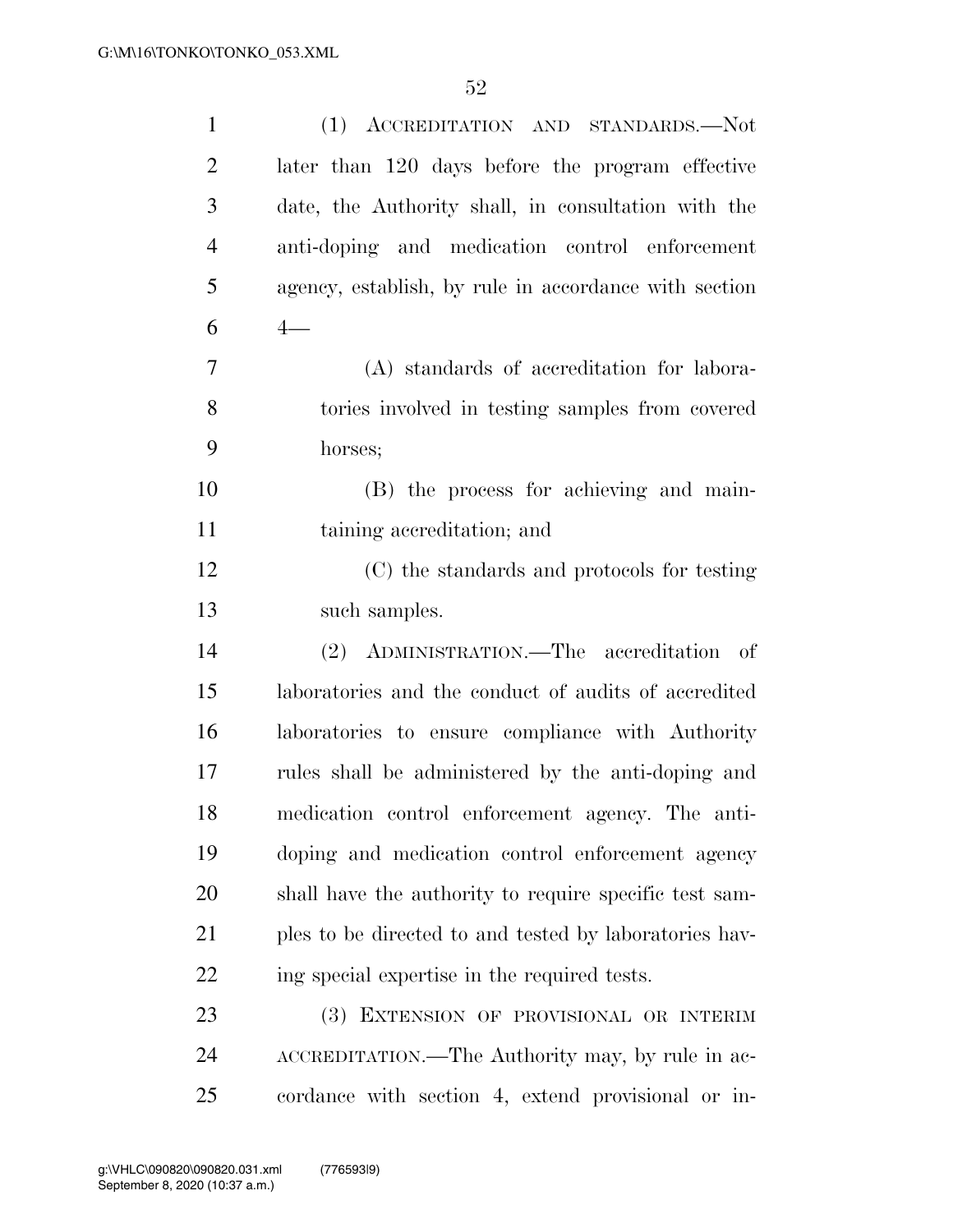| $\mathbf{1}$   | terim accreditation to a laboratory accredited by the             |
|----------------|-------------------------------------------------------------------|
| $\overline{2}$ | Racing Medication and Testing Consortium, Inc., on                |
| 3              | a date before the program effective date.                         |
| $\overline{4}$ | (4) SELECTION OF LABORATORIES.—                                   |
| 5              | (A) IN GENERAL.—Except as provided in                             |
| 6              | paragraph $(2)$ , a State racing commission may                   |
| 7              | select a laboratory accredited in accordance                      |
| 8              | with the standards established under paragraph                    |
| 9              | (1) to test samples taken in the applicable                       |
| 10             | State.                                                            |
| 11             | (B) SELECTION BY THE AUTHORITY.—If a                              |
| 12             | State racing commission does not select an ac-                    |
| 13             | credited laboratory under subparagraph (A),                       |
| 14             | the Authority shall select such a laboratory to                   |
| 15             | test samples taken in the State concerned.                        |
| 16             | RESULTS MANAGEMENT AND DISCIPLINARY<br>$\left( \mathrm{e}\right)$ |
| 17             | PROCESS.                                                          |
| 18             | (1) IN GENERAL.—Not later than 120 days be-                       |
| 19             | fore the program effective date, the Authority shall              |
| 20             | establish in accordance with section 4—                           |
| 21             | (A) rules for safety, performance, and anti-                      |
| 22             | doping and medication control results manage-                     |
| 23             | ment; and                                                         |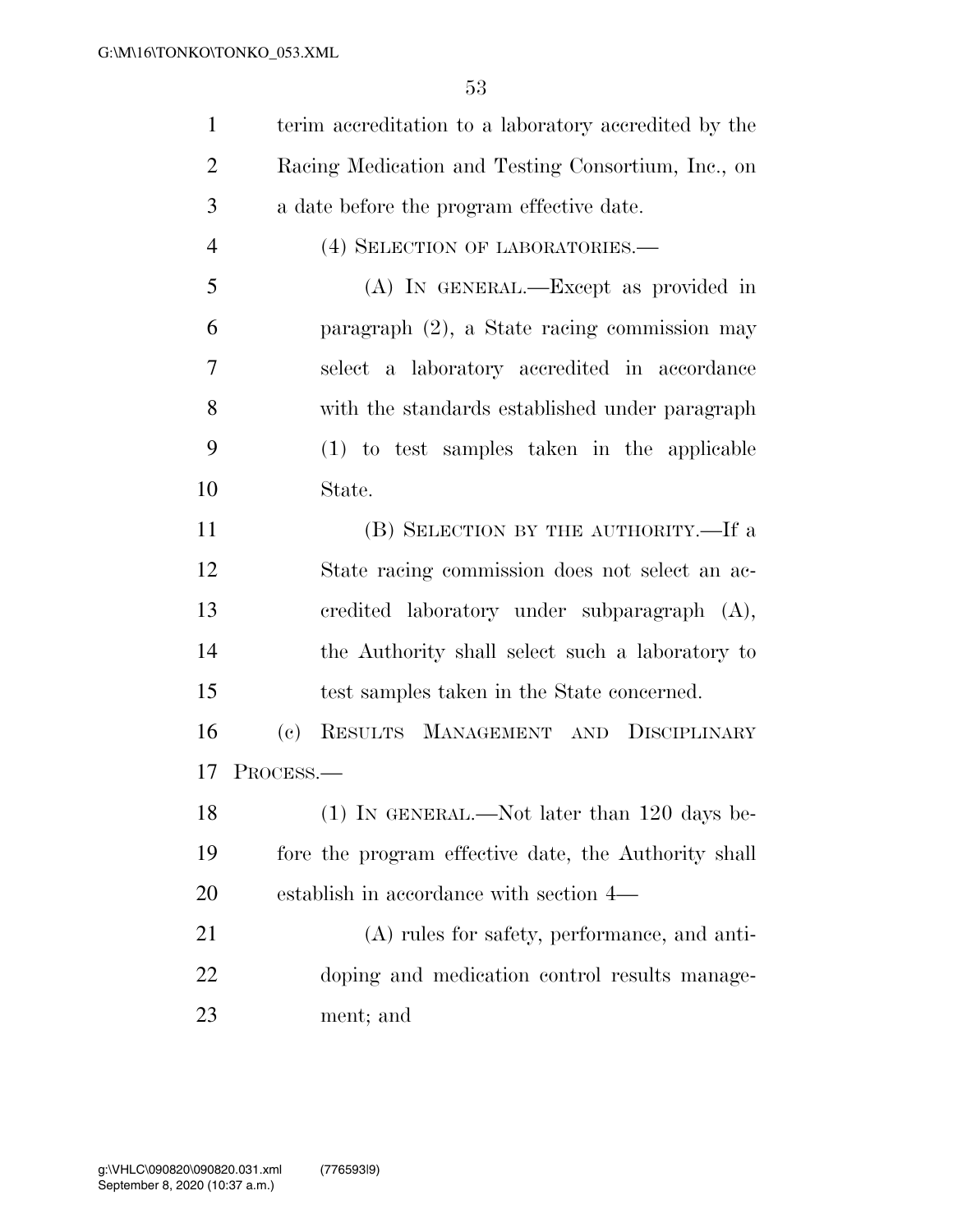| $\mathbf{1}$   | (B) the disciplinary process for safety, per-           |
|----------------|---------------------------------------------------------|
| $\overline{2}$ | formance, and anti-doping and medication con-           |
| 3              | trol rule violations.                                   |
| $\overline{4}$ | (2) ELEMENTS.—The rules and process estab-              |
| 5              | lished under paragraph (1) shall include the fol-       |
| 6              | lowing:                                                 |
| 7              | (A) Provisions for notification of safety,              |
| 8              | performance, and anti-doping and medication             |
| 9              | control rule violations.                                |
| 10             | (B) Hearing procedures.                                 |
| 11             | (C) Standards for burden of proof.                      |
| 12             | (D) Presumptions.                                       |
| 13             | (E) Evidentiary rules.                                  |
| 14             | (F) Appeals.                                            |
| 15             | (G) Guidelines for confidentiality and pub-             |
| 16             | lic reporting of decisions.                             |
| 17             | DUE PROCESS.—The rules established<br><b>(3)</b>        |
| 18             | under paragraph (1) shall provide for adequate due      |
| 19             | process, including impartial hearing officers or tribu- |
| 20             | nals commensurate with the seriousness of the al-       |
| 21             | leged safety, performance, or anti-doping and medi-     |
| 22             | cation control rule violation and the possible civil    |
| 23             | sanctions for such violation.                           |
| 24             | (d) CIVIL SANCTIONS.—                                   |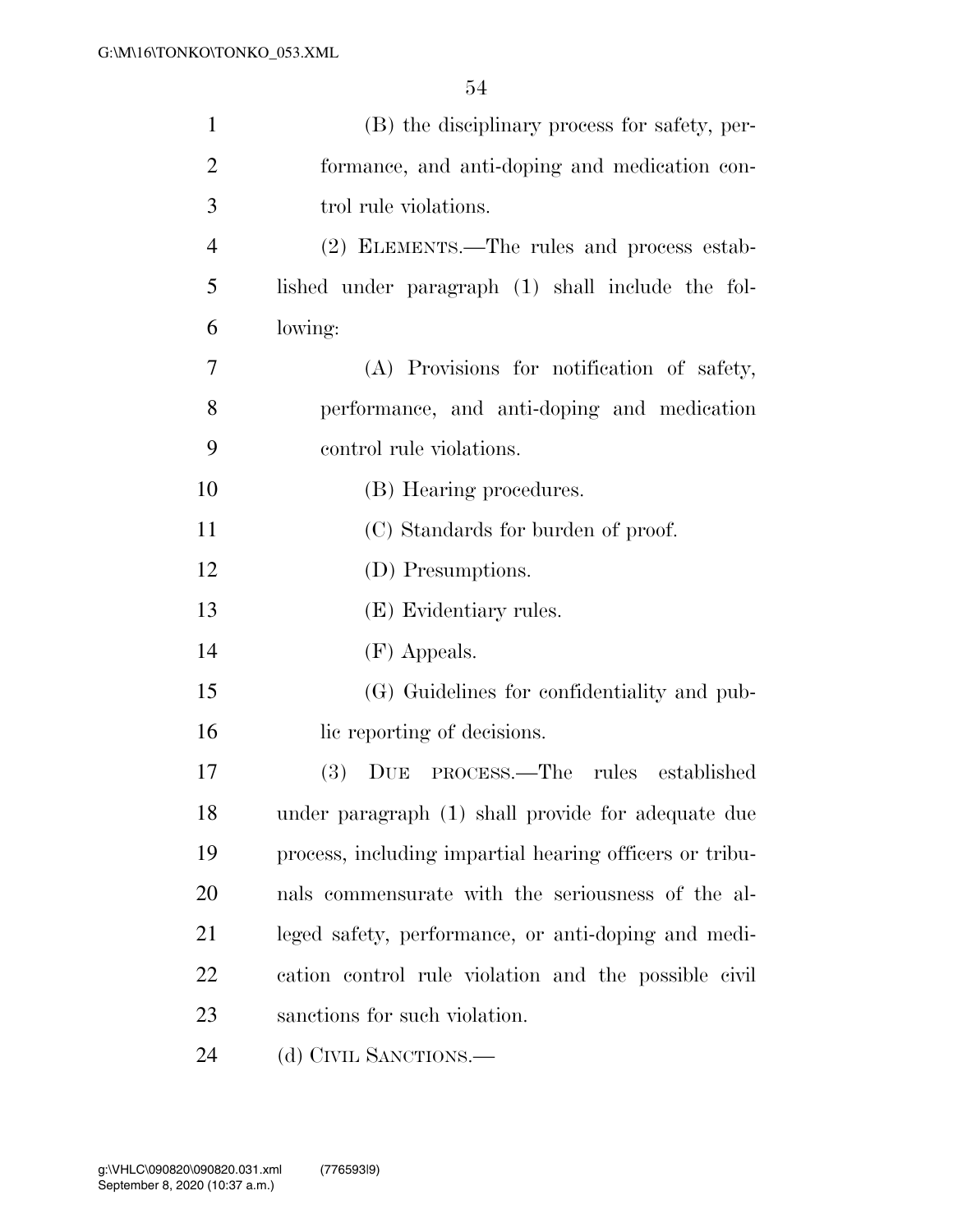| $\mathbf{1}$   | (1) IN GENERAL.—The Authority shall estab-             |
|----------------|--------------------------------------------------------|
| $\overline{2}$ | lish uniform rules, in accordance with section 4, im-  |
| 3              | posing civil sanctions against covered persons or cov- |
| $\overline{4}$ | ered horses for safety, performance, and anti-doping   |
| 5              | and medication control rule violations.                |
| 6              | (2) REQUIREMENTS.—The rules established                |
| 7              | under paragraph $(1)$ shall—                           |
| 8              | $(A)$ take into account the unique aspects of          |
| 9              | horseracing;                                           |
| 10             | (B) be designed to ensure fair and trans-              |
| 11             | parent horseraces; and                                 |
| 12             | (C) deter safety, performance, and anti-               |
| 13             | doping and medication control rule violations.         |
| 14             | (3) SEVERITY.—The civil sanctions under para-          |
| 15             | $graph(1)$ may include—                                |
| 16             | (A) lifetime bans from horseracing,                    |
| 17             | disgorgement of purses, monetary fines and             |
| 18             | penalties, and changes to the order of finish in       |
| 19             | covered races; and                                     |
| 20             | (B) with respect to anti-doping and medi-              |
| 21             | cation control rule violators, an opportunity to       |
| 22             | reduce the applicable civil sanctions that is          |
| 23             | comparable to the opportunity provided by the          |
| 24             | Protocol for Olympic Movement Testing of the           |
| 25             | United States Anti-Doping Agency.                      |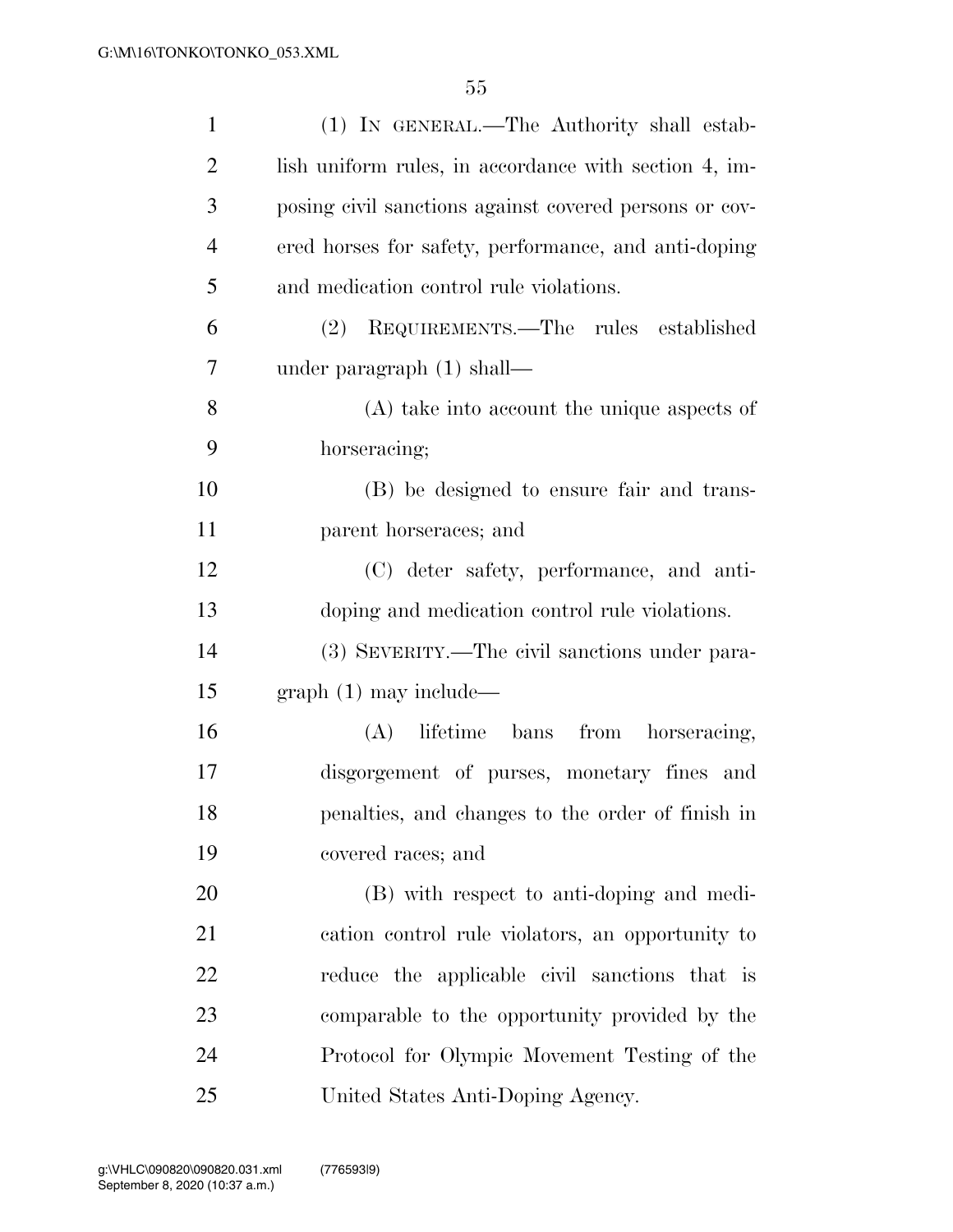(e) MODIFICATIONS.—The Authority may propose a modification to any rule established under this section as the Authority considers appropriate, and the proposed modification shall be submitted to and considered by the Commission in accordance with section 4.

#### **SEC. 9. REVIEW OF FINAL DECISIONS OF THE AUTHORITY.**

 (a) NOTICE OF CIVIL SANCTIONS.— If the Authority imposes a final civil sanction for a violation committed by a covered person pursuant to the rules or standards of the Authority, the Authority shall promptly submit to the Commission notice of the civil sanction in such form as the Commission may require.

(b) REVIEW BY ADMINISTRATIVE LAW JUDGE.—

- (1) IN GENERAL.—With respect to a final civil sanction imposed by the Authority, on application by the Commission or a person aggrieved by the civil sanction filed not later than 30 days after the date on which notice under subsection (a) is submitted, the civil sanction shall be subject to de novo review by an administrative law judge.
- 21 (2) NATURE OF REVIEW.—

 (A) IN GENERAL.—In matters reviewed under this subsection, the administrative law judge shall determine whether—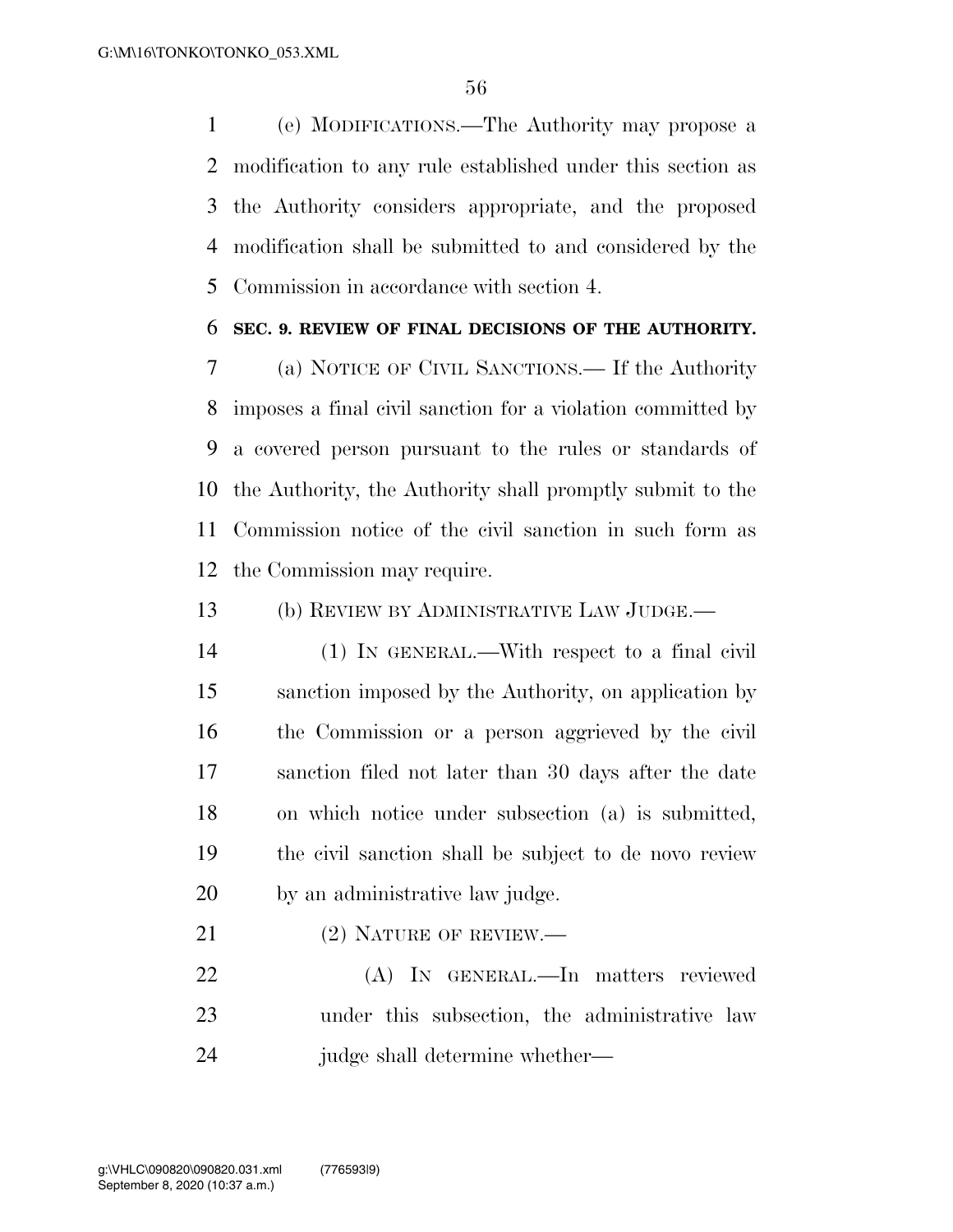| $\mathbf{1}$   | (i) a person has engaged in such acts           |
|----------------|-------------------------------------------------|
| $\overline{2}$ | or practices, or has omitted such acts or       |
| 3              | practices, as the Authority has found the       |
| $\overline{4}$ | person to have engaged in or omitted;           |
| 5              | (ii) such acts, practices, or omissions         |
| 6              | are in violation of this Act or the anti-       |
| 7              | doping and medication control or racetrack      |
| 8              | safety rules approved by the Commission;        |
| 9              | <b>or</b>                                       |
| 10             | (iii) the final civil sanction of the Au-       |
| 11             | thority was arbitrary, capricious, an abuse     |
| 12             | of discretion, or otherwise not in accord-      |
| 13             | ance with law.                                  |
| 14             | (B) CONDUCT OF HEARING.—An adminis-             |
| 15             | trative law judge shall conduct a hearing under |
| 16             | this subsection in such a manner as the Com-    |
| 17             | mission may specify by rule, which shall con-   |
| 18             | form to section 556 of title 5, United States   |
| 19             | Code.                                           |
| 20             | (3)<br>DECISION BY ADMINISTRATIVE<br>LAW        |
| 21             | $JUDGE$ .                                       |
| 22             | (A) IN GENERAL.—With respect to a mat-          |
| 23             | ter reviewed under this subsection, an adminis- |
| 24             | trative law judge—                              |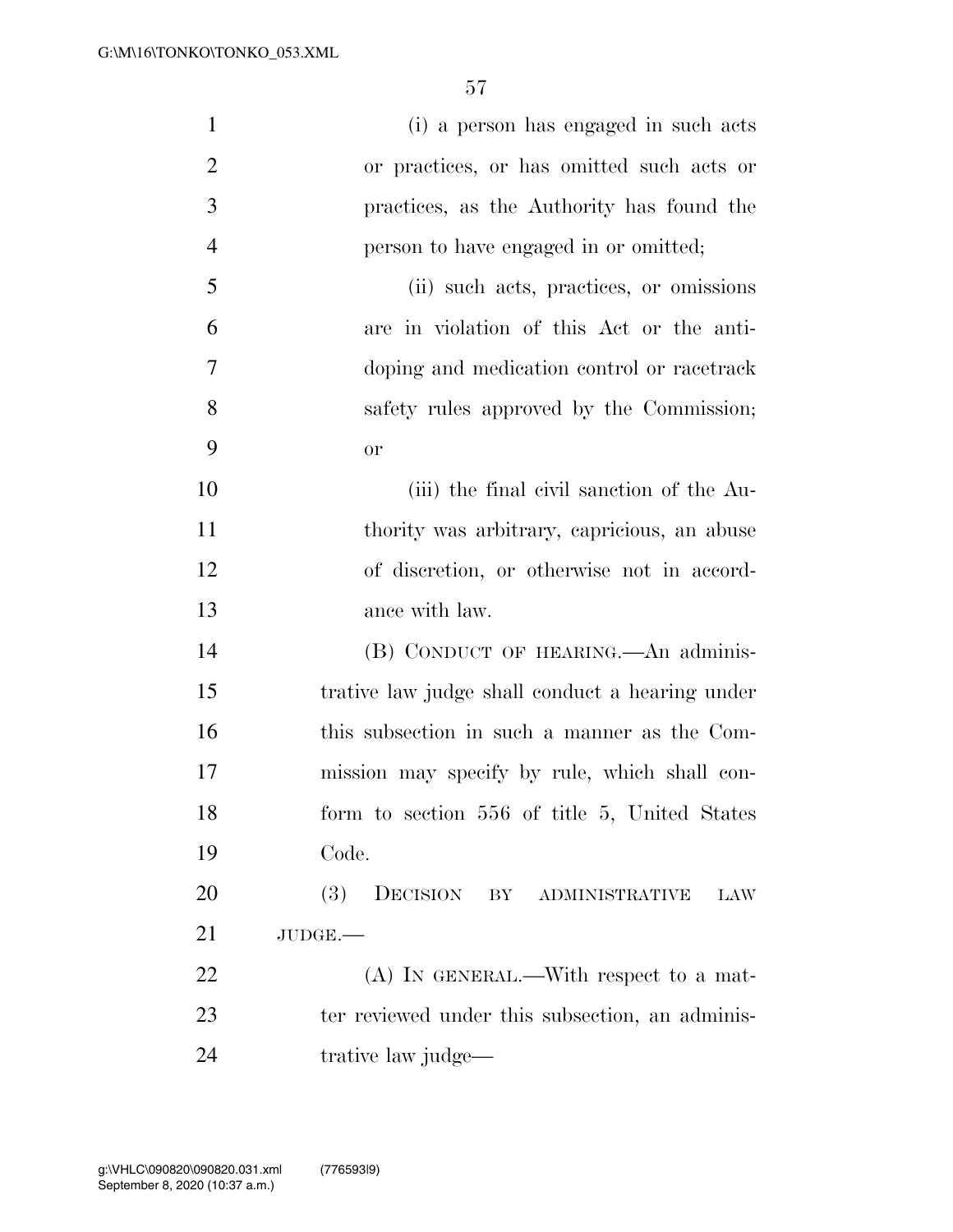| $\mathbf{1}$   | (i) shall render a decision not later                  |
|----------------|--------------------------------------------------------|
| $\overline{2}$ | than 60 days after the conclusion of the               |
| 3              | hearing;                                               |
| $\overline{4}$ | (ii) may affirm, reverse, modify, set                  |
| 5              | aside, or remand for further proceedings,              |
| 6              | in whole or in part, the final civil sanction          |
| 7              | of the Authority; and                                  |
| 8              | (iii) may make any finding or conclu-                  |
| 9              | sion that, in the judgment of the adminis-             |
| 10             | trative law judge, is proper and based on              |
| 11             | the record.                                            |
| 12             | (B) FINAL DECISION.—A decision under                   |
| 13             | this paragraph shall constitute the decision of        |
| 14             | the Commission without further proceedings             |
| 15             | unless a notice or an application for review is        |
| 16             | timely filed under subsection (c).                     |
| 17             | (c) REVIEW BY COMMISSION.—                             |
| 18             | (1) NOTICE OF REVIEW BY COMMISSION.—The                |
| 19             | Commission may, on its own motion, review any de-      |
| 20             | cision of an administrative law judge issued under     |
| 21             | subsection $(b)(3)$ by providing written notice to the |
| 22             | Authority and any interested party not later than 30   |
| 23             | days after the date on which the administrative law    |
| 24             | judge issues the decision.                             |
| 25             | $(2)$ APPLICATION FOR REVIEW.—                         |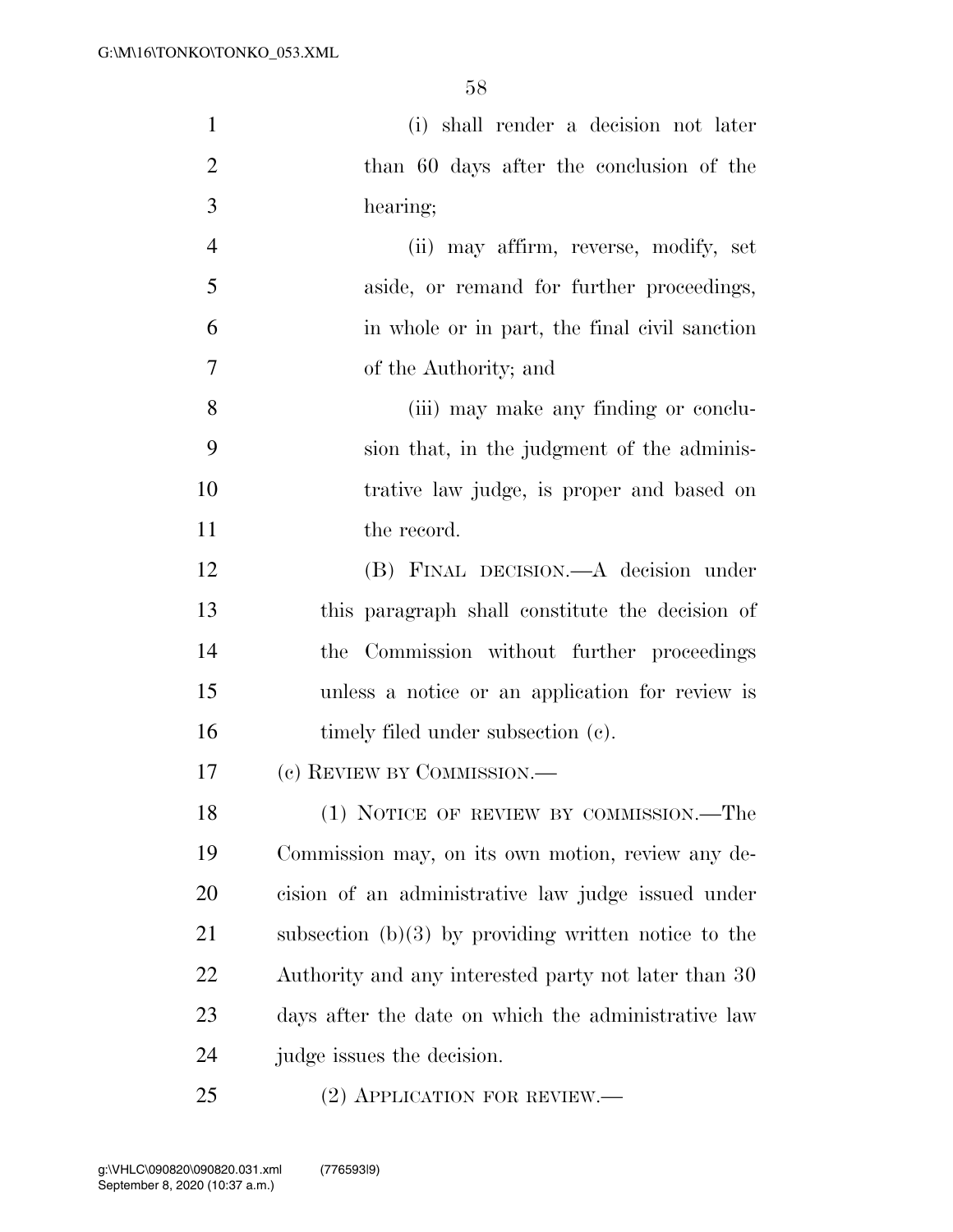| $\mathbf{1}$   | (A) IN GENERAL.—The Authority or a per-            |
|----------------|----------------------------------------------------|
| $\overline{2}$ | son aggrieved by a decision issued under sub-      |
| 3              | section $(b)(3)$ may petition the Commission for   |
| $\overline{4}$ | review of such decision by filing an application   |
| 5              | for review not later than 30 days after the date   |
| 6              | on which the administrative law judge issues       |
| 7              | the decision.                                      |
| 8              | (B) EFFECT OF DENIAL OF APPLICATION                |
| 9              | REVIEW.—If an application for review<br><b>FOR</b> |
| 10             | under subparagraph $(A)$ is denied, the decision   |
| 11             | of the administrative law judge shall constitute   |
| 12             | the decision of the Commission without further     |
| 13             | proceedings.                                       |
| 14             | (C) DISCRETION OF COMMISSION.—                     |
| 15             | (i) IN GENERAL.—A decision with re-                |
| 16             | spect to whether to grant an application           |
| 17             | for review under subparagraph (A) is sub-          |
| 18             | ject to the discretion of the Commission.          |
| 19             | (ii) MATTERS TO BE CONSIDERED.-                    |
| 20             | In determining whether to grant such an            |
| 21             | application for review, the Commission             |
| 22             | shall consider whether the application             |
| 23             | makes a reasonable showing that—                   |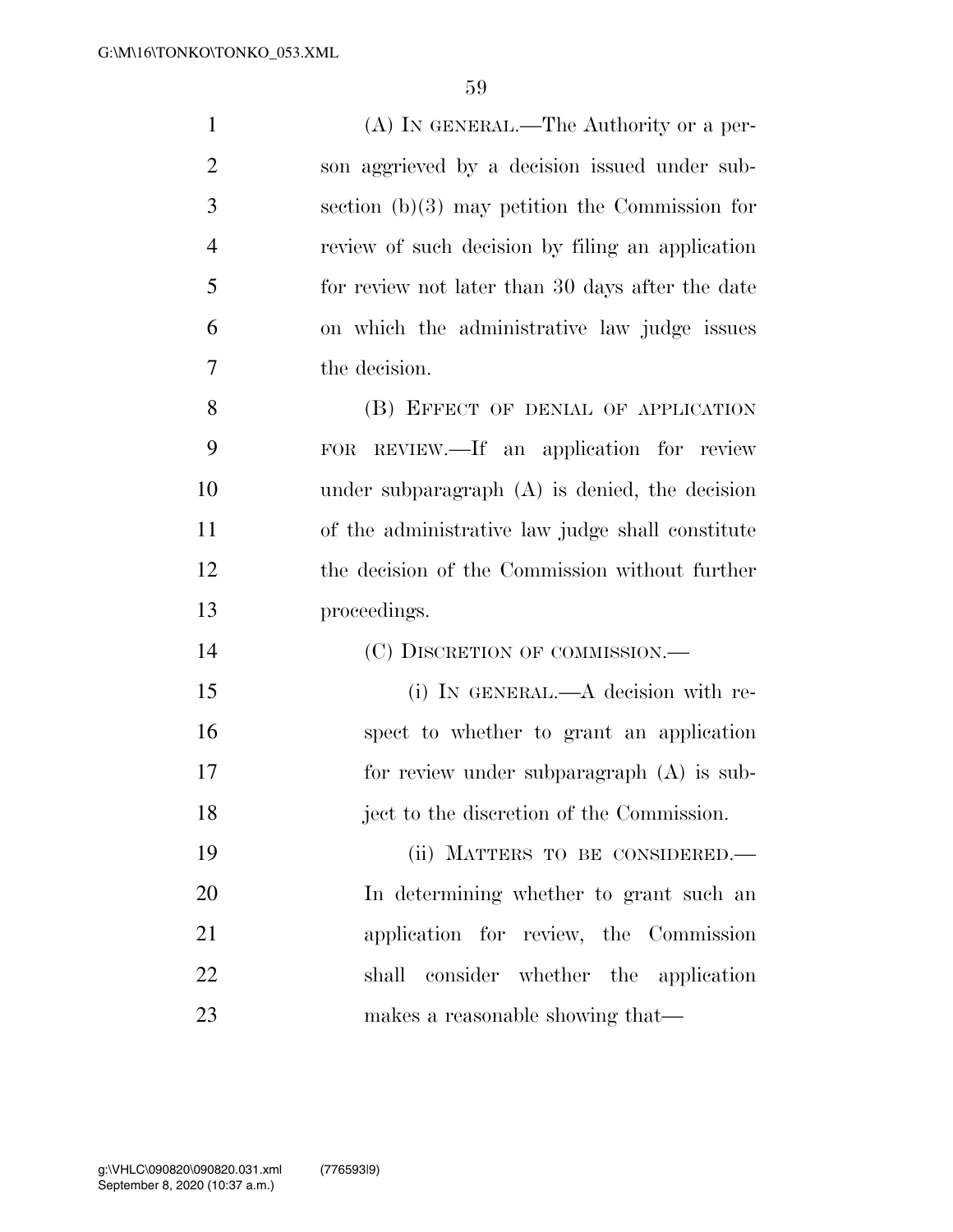| $\mathbf{1}$   | (I) a prejudicial error was com-                |
|----------------|-------------------------------------------------|
| $\overline{2}$ | mitted in the conduct of the pro-               |
| 3              | ceeding; or                                     |
| $\overline{4}$ | (II) the decision involved—                     |
| 5              | (aa) an erroneous applica-                      |
| 6              | tion of the anti-doping and medi-               |
| 7              | cation control or racetrack safety              |
| 8              | rules approved by the Commis-                   |
| 9              | sion; or                                        |
| 10             | (bb) an exercise of discretion                  |
| 11             | or a decision of law or policy that             |
| 12             | warrants review by the Commis-                  |
| 13             | sion.                                           |
| 14             | (3) NATURE OF REVIEW.—                          |
| 15             | (A) IN GENERAL.—In matters reviewed             |
| 16             | under this subsection, the Commission may—      |
| 17             | (i) affirm, reverse, modify, set aside,         |
| 18             | remand for further proceedings, in<br><b>or</b> |
| 19             | whole or in part, the decision of the admin-    |
| 20             | istrative law judge; and                        |
| 21             | (ii) make any finding or conclusion             |
| 22             | that, in the judgement of the Commission,       |
| 23             | is proper and based on the record.              |
| 24             | (B) DE NOVO REVIEW.—The Commission              |
| 25             | shall review de novo the factual findings and   |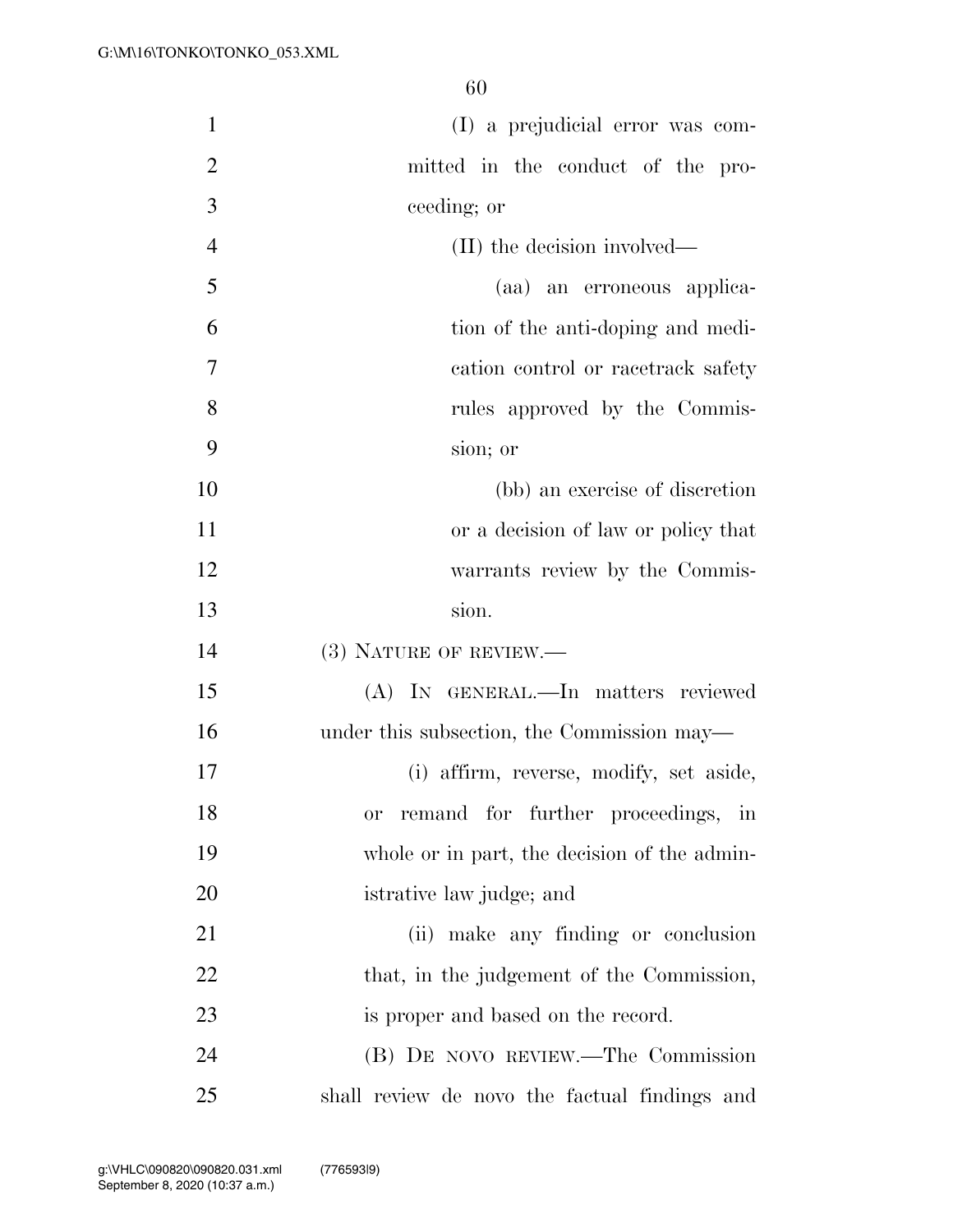| $\mathbf{1}$   | conclusions of law made by the administrative |
|----------------|-----------------------------------------------|
| $\overline{2}$ | law judge.                                    |
| 3              | (C) CONSIDERATION OF ADDITIONAL EVI-          |
| $\overline{4}$ | DENCE.-                                       |
| 5              | (i)<br>MOTION BY COMMISSION.—The              |
| 6              | Commission may, on its own motion, allow      |
| 7              | the consideration of additional evidence.     |
| 8              | (ii) MOTION BY A PARTY.—                      |
| 9              | (I) IN GENERAL.—A party may                   |
| 10             | file a motion to consider additional          |
| 11             | evidence at any time before the               |
| 12             | issuance of a decision by the Commis-         |
| 13             | sion, which shall show, with particu-         |
| 14             | larity, that—                                 |
| 15             | (aa) such additional evidence                 |
| 16             | is material; and                              |
| 17             | (bb) there were reasonable                    |
| 18             | grounds for failure to submit the             |
| 19             | evidence previously.                          |
| 20             | (II) PROCEDURE.—The Commis-                   |
| 21             | sion may—                                     |
| 22             | (aa) accept or hear addi-                     |
| 23             | tional evidence; or                           |
| 24             | (bb) remand the proceeding                    |
| 25             | to the administrative law judge               |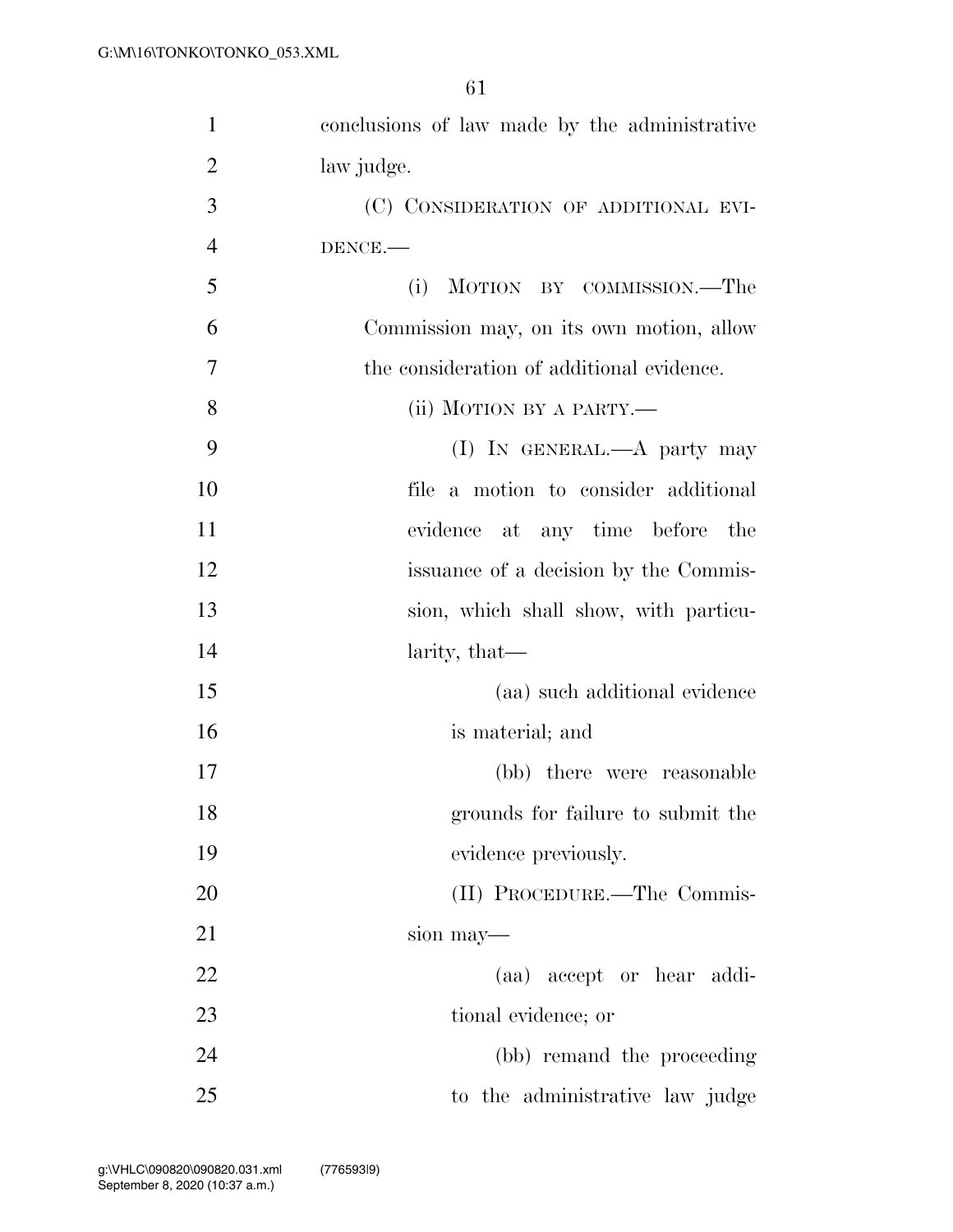|                  |  | for the consideration of addi- |  |
|------------------|--|--------------------------------|--|
| tional evidence. |  |                                |  |

 (d) STAY OF PROCEEDINGS.—Review by an adminis- trative law judge or the Commission under this section shall not operate as a stay of a final civil sanction of the Authority unless the administrative law judge or Commis-sion orders such a stay.

#### **SEC. 10. UNFAIR OR DECEPTIVE ACTS OR PRACTICES.**

 The sale of a covered horse, or of any other horse in anticipation of its future participation in a covered race, shall be considered an unfair or deceptive act or practice in or affecting commerce under section 5(a) of the Federal Trade Commission Act (15 U.S.C. 45(a)) if the seller— (1) knows or has reason to know the horse has been administered— (A) a bisphosphonate prior to the horse's fourth birthday; or (B) any other substance or method the Au- thority determines has a long-term degrading effect on the soundness of the covered horse; and (2) fails to disclose to the buyer the administra-tion of the bisphosphonate or other substance or

24 method described in paragraph  $(1)(B)$ .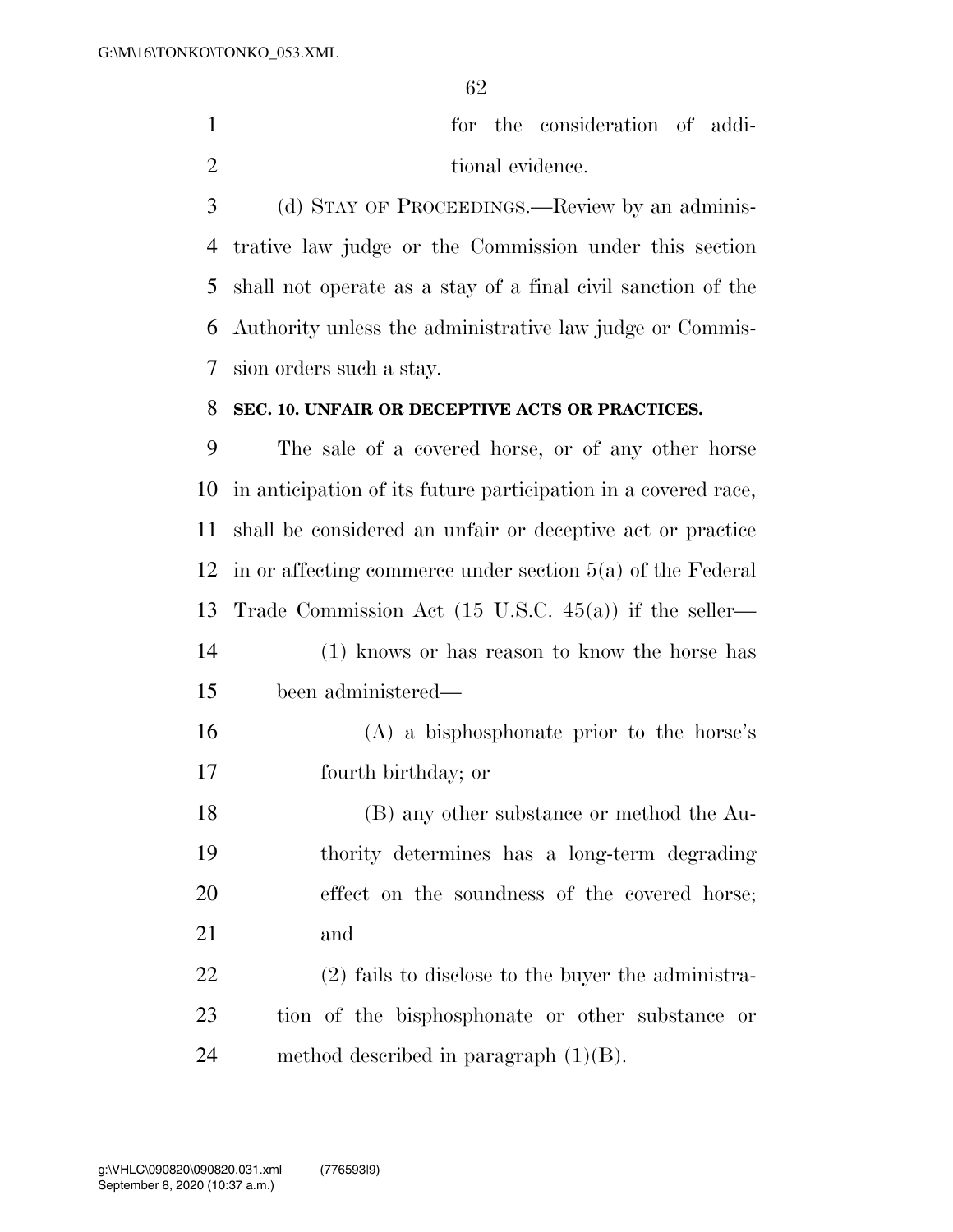#### **SEC. 11. STATE DELEGATION; COOPERATION.**

(a) STATE DELEGATION.—

 (1) IN GENERAL.—The Authority may enter into an agreement with a State racing commission to implement, within the jurisdiction of the State rac- ing commission, a component of the racetrack safety program or, with the concurrence of the anti-doping and medication control enforcement agency under section 5(e), a component of the horseracing anti- doping and medication control program, if the Au- thority determines that the State racing commission has the ability to implement such component in ac- cordance with the rules, standards, and require-ments established by the Authority.

 (2) IMPLEMENTATION BY STATE RACING COM- MISSION.—A State racing commission or other ap- propriate regulatory body of a State may not imple- ment such a component in a manner less restrictive than the rule, standard, or requirement established by the Authority.

 (b) COOPERATION.—To avoid duplication of func- tions, facilities, and personnel, and to attain closer coordi- nation and greater effectiveness and economy in adminis- tration of Federal and State law, where conduct by any person subject to the horseracing medication control pro-gram or the racetrack safety program may involve both